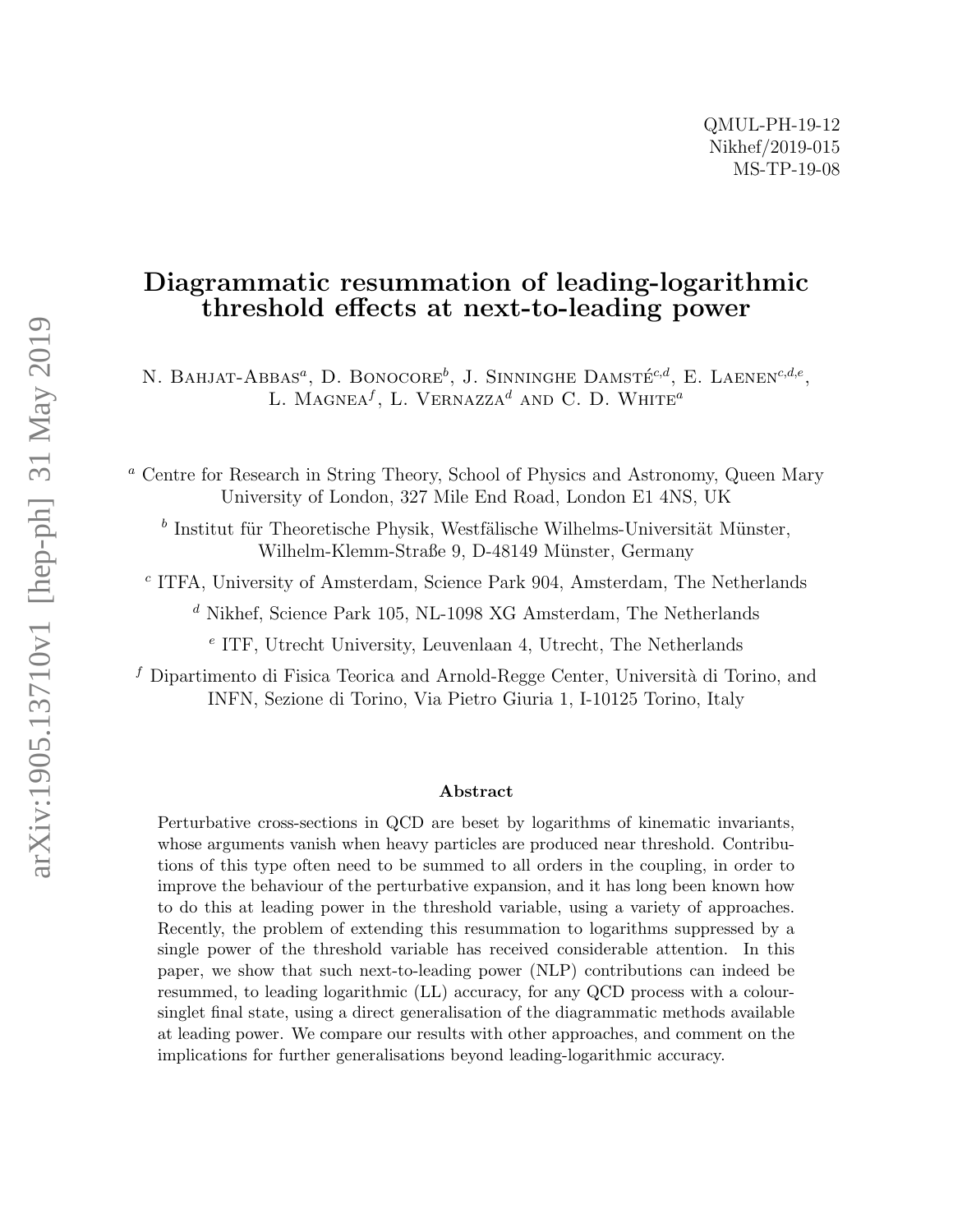## 1 Introduction

Perturbative calculations of hadronic cross sections in Quantum Chromodynamics (QCD) are the cornerstone of theoretical predictions for all processes of phenomenological interest at particle colliders, such as the Large Hadron Collider (LHC). Furthermore, the ever-increasing precision of experimental data demands that theoretical predictions for scattering processes of interest be continually improved. The relevant calculations are carried out using an expansion in powers of the coupling constant  $\alpha_s$ , and typically proceed on two fronts. First, one may determine the complete behaviour of a given quantity at a fixed order in the coupling constant. The state of the art for most processes is next-to-leading order (NLO) in perturbation theory, with an increasing number of notable exceptions known at NNLO, and even  $N<sup>3</sup>LO$  (see e.g. [\[1\]](#page-39-0) for a review). Whilst successful for many observables, the fixed order approach is only valid provided subleading perturbative corrections are well-behaved. Given that perturbative coefficients depend on the momenta of the scattering particles, this criterion can fail in certain kinematic regimes: a well-known example is the production of heavy particles near threshold. In such processes, one can define a *threshold variable*  $\xi$ , which satisfies  $\xi \to 0$  when the heavy particles carry all of the energy in the final state. The precise definition of  $\xi$  will depend on the process being considered, but, generically, it has the form of a dimensionless ratio of kinematic invariants. One may then write a general schematic form for production cross-sections near threshold, as

<span id="page-1-0"></span>
$$
\frac{d\sigma}{d\xi} = \sigma_0 \sum_{n=0}^{\infty} \left(\frac{\alpha_s}{\pi}\right)^n \sum_{m=0}^{2n-1} \left[ c_{nm}^{(-1)} \left( \frac{\log^m \xi}{\xi} \right)_+ + c_n^{(\delta)} \delta(\xi) + c_{nm}^{(0)} \log^m \xi + \mathcal{O}(\xi) \right]. \tag{1}
$$

Here we denote by  $\sigma_0$  the Born-level cross section, which may contain additional coupling factors. The first contribution in the square brackets consists of a series of terms, at fixed order in  $\alpha_s$ , containing powers of the logarithm of the threshold variable, divided by  $\xi$  itself. These contributions can be directly traced to soft and collinear singularities of the underlying scattering amplitudes: the cancellation of infrared divergences between virtual corrections and real radiation leaves behind potentially large corrections, which are still singular as  $\xi \to 0$ , but are regularised by the well-known plus prescription, so that they are integrable; as discussed below, the all-order structure of these terms is well understood. The second set of terms in Eq. [\(1\)](#page-1-0) has support localised on the threshold,  $\xi = 0$ , and for processes with electroweak final states it is known that such terms can be formally exponentiated (see, for example, Ref. [\[2\]](#page-39-1)). The third set of terms in the square brackets is suppressed by a single power of  $\xi$  with respect to the leading-power contribution. Although formally not as divergent as the preceding terms, they are nevertheless still singular as  $\xi \to 0$ , and thus potentially numerically sizeable in the threshold region. These next-to-leading power (NLP) terms are the focus of the present work, while we will neglect all further subleading contributions to Eq. [\(1\)](#page-1-0), which vanish at threshold.

Order by order in perturbation theory, one can distinguish two expansions in Eq. [\(1\)](#page-1-0). Firstly, there is an expansion in powers of the threshold variable  $\xi$ , in which we can distinguish the plus distributions and delta function terms as being *leading power* (LP) in  $\xi$ , while the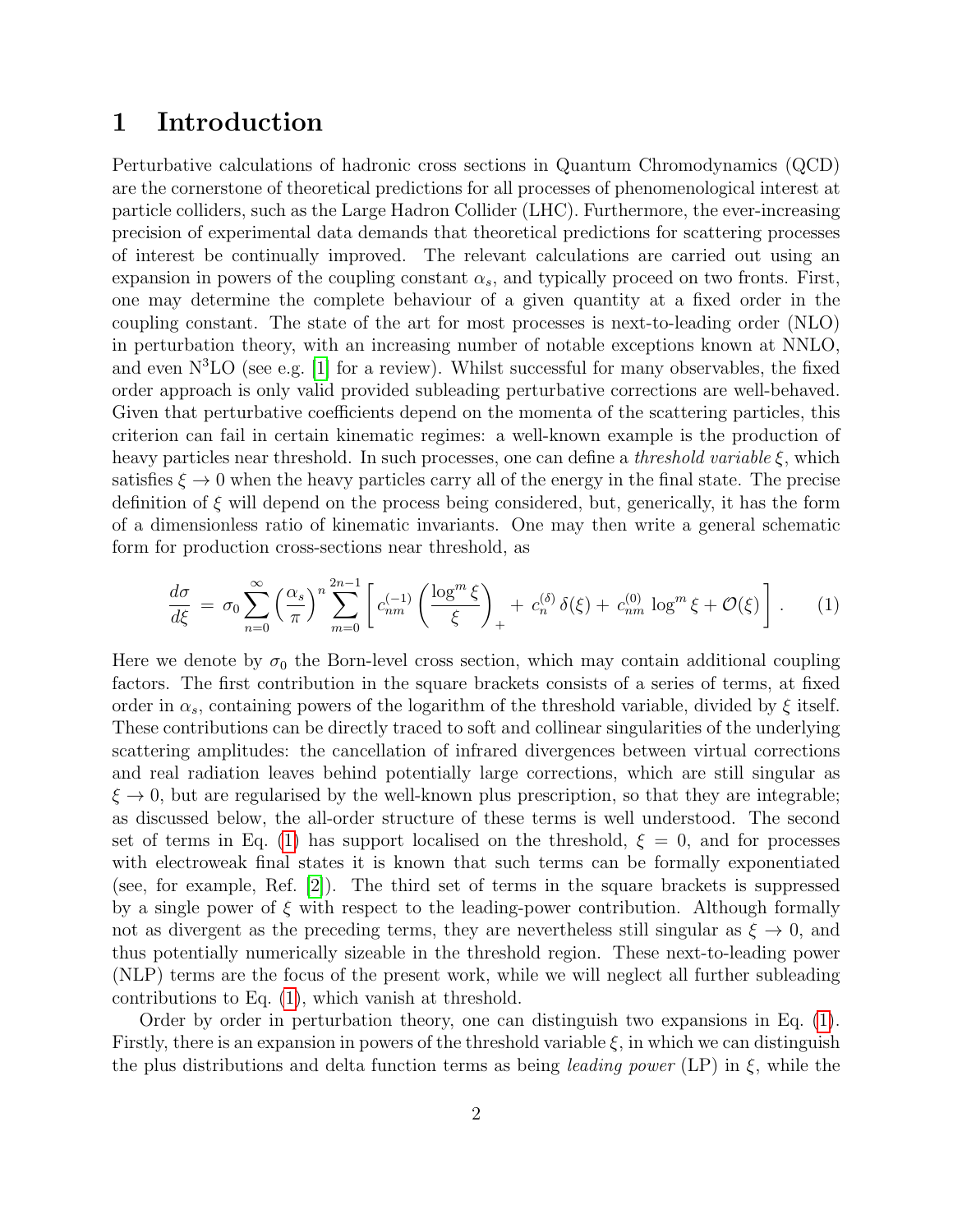remaining logarithms are *next-to-leading-power* (NLP). Secondly, for each fixed power of  $\xi$ , we can consider the expansion in powers of the logarithm, labelling terms proportional to  $\log^{2n-1} \xi$  as leading logarithmic (LL), the next-highest power as next-to-leading logarithmic (NLL), and so on. The problematic nature of LP terms was noted already in the early days of QCD (see for example [\[3\]](#page-39-2)), and it was quickly realised that such terms at LL level could be summed up to all orders in perturbation theory to achieve a well-behaved result as  $\xi \rightarrow$ 0 [\[4,](#page-39-3) [5\]](#page-39-4). This resummation was subsequently extended to subleading logarithmic accuracy using two equivalent approaches [\[6–](#page-39-5)[8\]](#page-39-6), themselves partially reliant on earlier diagrammatic arguments for the exponentiation of soft behaviour  $|9-11|$ . Since that time, LP threshold resummation has been reinterpreted and clarified using a wide variety of methods, including the use of Wilson lines [\[12,](#page-40-2)[13\]](#page-40-3), the renormalisation group [\[14\]](#page-40-4), the connection to factorisation theorems [\[15\]](#page-40-5), and soft collinear effective theory (SCET) [\[16](#page-40-6)[–19\]](#page-40-7). The state of the art for resummation at LP is NNLL accuracy in many processes, including some cases of differential distributions. Recent, pedagogical reviews may be found in Refs. [\[20–](#page-40-8)[22\]](#page-40-9).

The phenomenological success of LP resummation, together with the increasing precision of contemporary collider data, makes it natural to ponder whether NLP terms in the threshold expansion can also be classified and resummed, particularly since they have been shown to be numerically significant in important scattering processes [\[23,](#page-40-10)[24\]](#page-41-0). Indeed, the study of such contributions has a long history. Subleading corrections involving soft momenta were first investigated in the classic works of Refs. [\[25,](#page-41-1) [26\]](#page-41-2), which dealt exclusively with massive particles in QED. The analysis of Ref. [\[27\]](#page-41-3) updated this to include massless particles. Some years later, the topic was investigated using path-integral methods in Ref. [\[28\]](#page-41-4), which derived a set of effective Feynman rules for the emission of gauge bosons at next-to-soft level, and argued that a large class of NLP contributions exponentiates. The results were subsequently confirmed by an all-order analysis of Feynman diagrams [\[29\]](#page-41-5), but concerned massive partons only. In a different approach, NLP effects in certain processes were argued to be resummable, based on well-motivated physical assumptions [\[30–](#page-41-6)[34\]](#page-41-7) (see also Refs. [\[35–](#page-41-8)[39\]](#page-42-0) for other work related to elucidating all-order properties).

More recently, there has been a revival of interest in studying NLP effects at amplitude level, partly motivated by more formal work relating soft radiation to asymptotic symmetries of the S-matrix in gauge theories and in gravity [\[40,](#page-42-1) [41\]](#page-42-2). Thus, in addition to the phenomenological applications mentioned above, the study of subleading threshold effects in quantum field theory can have a role to play in finding new representations of, and relations between, gauge and gravity theories [\[42–](#page-42-3)[47\]](#page-42-4), whilst also finding applications in transplanckian scattering [\[48](#page-42-5)[–51\]](#page-42-6). In the latter context (as potentially in gauge theories), resummation plays a key role.

In QCD (and related gauge theories), threshold resummation at leading power is known to be a consequence of the universal factorisation of soft and collinear divergences in scattering amplitudes (see for example Ref. [\[15\]](#page-40-5) for a dedicated discussion of this point). This has motivated attempts to construct a factorisation formula for NLP effects. References [\[52,](#page-42-7) [53\]](#page-42-8) use a diagrammatic approach, building on the earlier work of Ref. [\[27\]](#page-41-3), to describe the effect of dressing a general non-radiative amplitude with an additional gluon emission up to NLO,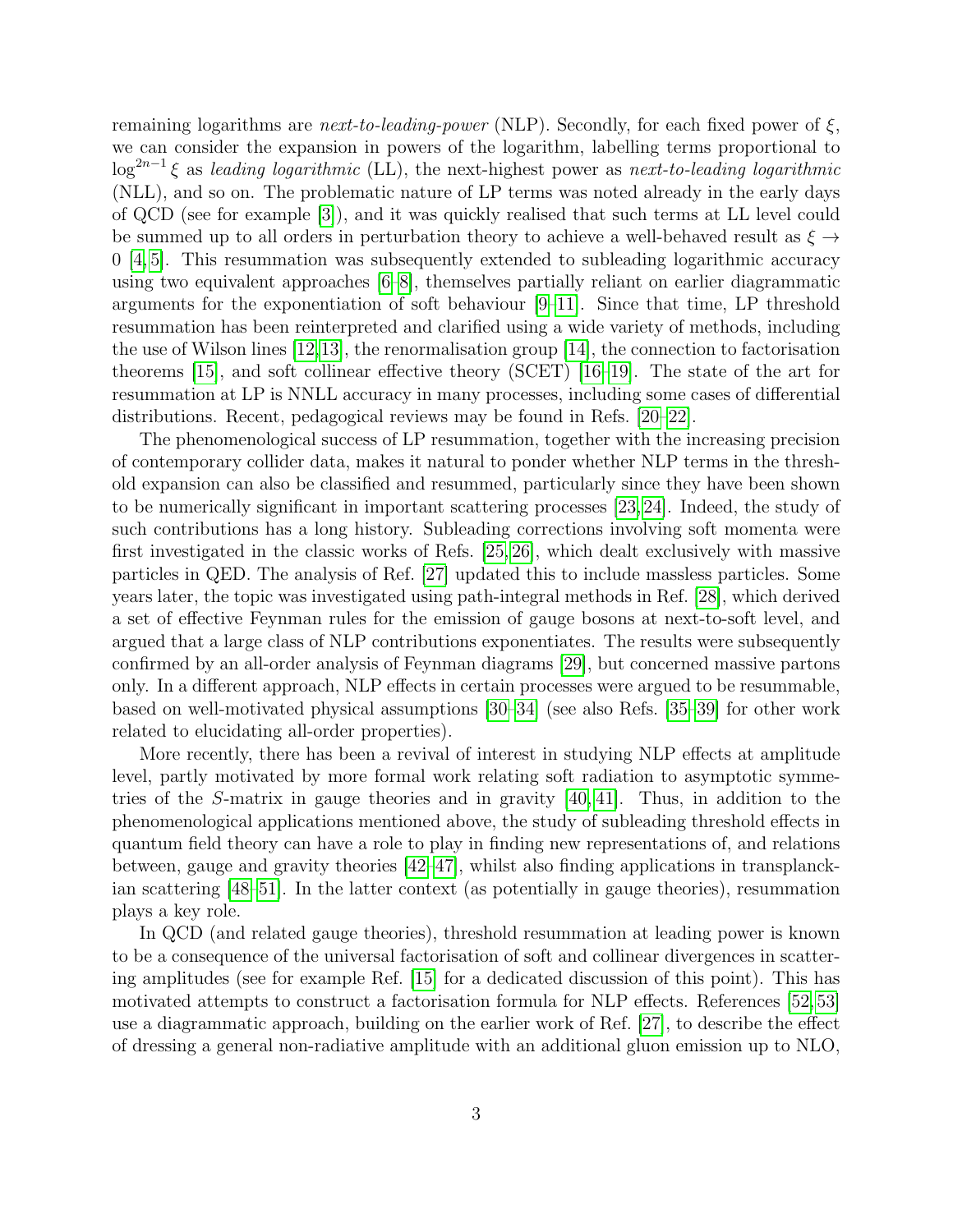and NLP in the threshold expansion. This formula contains universal functions similar to those appearing at LP level, but including extra contributions that describe, for example, the emission of wide-angle soft gluons from within jets. A more complete analysis for scalar theories coupled to electromagnetism was undertaken in Refs. [\[54–](#page-43-0)[56\]](#page-43-1), which again stress the importance of new quantities (both universal and non-universal) that appear beyond LP order in emitted gluon momentum. Related analyses have been carried out in SCET [\[57–](#page-43-2)[62\]](#page-43-3) (see Ref. [\[63\]](#page-43-4) for earlier work in the context of flavour physics), and results using either diagrammatic or effective theory methods have been shown to be potentially useful for improving the accuracy of fixed-order calculations [\[59,](#page-43-5) [64–](#page-43-6)[73\]](#page-44-0). Recently, the SCET framework has been used to demonstrate that the leading-logarithmic (LL) NLP contributions can be resummed, first for event shapes [\[74\]](#page-44-1), and then for Drell-Yan production [\[75\]](#page-44-2), where the results agree with the predictions of the physical evolution kernel approach of Refs. [\[30–](#page-41-6)[34\]](#page-41-7).

Our aim in this paper is to show how a similar resummation of LL NLP effects can be achieved using the diagrammatic approach developed in Refs. [\[28,](#page-41-4)[29\]](#page-41-5), and itself analogous to the original LP resummations of Refs. [\[6,](#page-39-5)[7,](#page-39-7)[9–](#page-40-0)[11\]](#page-40-1). As in the SCET approach of Ref. [\[75\]](#page-44-2) (and as observed in Refs. [\[52–](#page-42-7)[56\]](#page-43-1)), we will see that, while it is true that a number of new functions appear at NLP level in the threshold expansion, many of them are irrelevant for discussing the highest power of the NLP logarithm at any given order in perturbation theory. Thus, the resummation of LL NLP contributions is remarkably straightforward. Importantly, this method is sufficiently simple and universal that it can be directly applied to any hadronic cross section with colour-singlet final states: indeed, we explicitly discuss applications to Higgs boson production in the gluon fusion channel, and the formalism can readily be generalised to multi-boson final states. There are a number of motivations for the present analysis. First, they are a natural application of the programme of work commenced in refs. [\[28,](#page-41-4) [29\]](#page-41-5), where it is was shown that a broad subclass of NLP effects indeed exponentiates. Second, the history of LP resummation suggests that it is highly useful to have more than one formalism for describing equivalent physics: comparison of one approach with another has the potential to clarify both, and it may also be the case that different approaches have relative strengths and weaknesses, thus being more or less suitable in any given context. Third, our diagrammatic approach will provide an alternative starting point for generalising the NLP resummation formalism beyond leading-logarithmic accuracy.

The structure of our paper is as follows. In Section [2,](#page-4-0) we review the resummation of LP threshold contributions, introducing notation that will be useful for what follows. In particular, we will relate our calculation to the path-integral methods of Ref. [\[28\]](#page-41-4), which provide a particularly elegant proof of exponentiation. In Section [3,](#page-10-0) we show how the picture can be naturally extended to NLP level, using existing results. We will argue in detail that potential additional contributions to NLP behaviour, including hard collinear effects, nonuniversal behaviour and phase-space correlations between gluons, can be ignored at LL. Armed with this knowledge, we will then perform an explicit calculation that resums the LL NLP terms in Drell-Yan, comparing our results with others in the literature [\[30–](#page-41-6)[34\]](#page-41-7). We will then comment on the general applicability of our framework to the production of an arbitrary number of colour singlet particles, before examining Higgs production in the large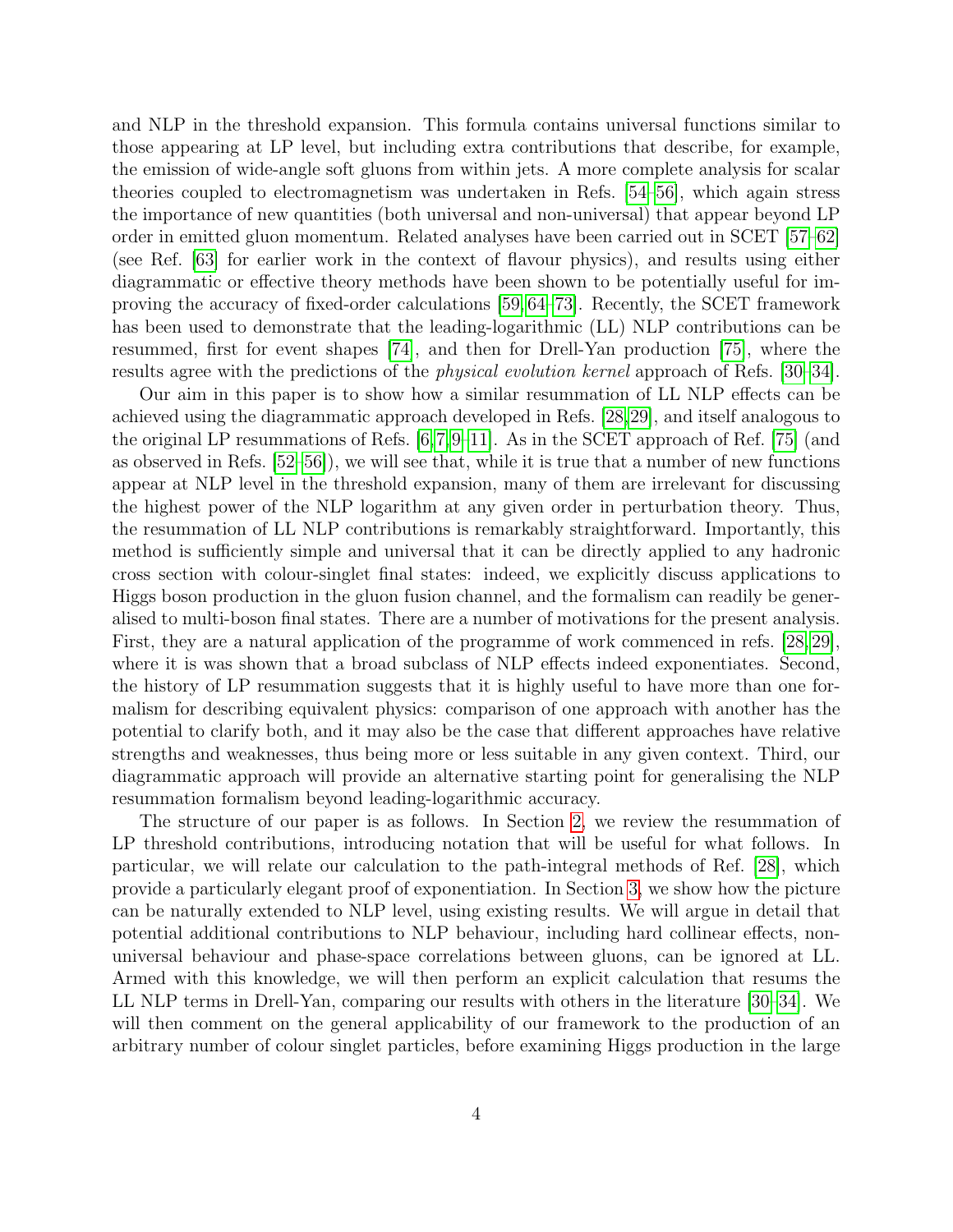

<span id="page-4-1"></span>Figure 1: Drell-Yan production at leading order.

top mass limit as a further example. In Section [3.4,](#page-24-0) we briefly compare our framework with the recent analysis of Ref. [\[75\]](#page-44-2), in the framework of Soft Collinear Effective Theory (SCET). Finally, we discuss our results in Section [4](#page-32-0) before concluding. Technical details are collected in three appendices.

# <span id="page-4-0"></span>2 Threshold resummation at leading power

In this section, we review the resummation of terms at leading power in the threshold variable, using factorisation methods. Given that our aim in what follows is to sum leadinglogarithmic terms only at NLP, we will mostly concern ourselves here with LL terms also at LP. Furthermore, we will phrase our discussion in terms of methods and notation that allow a straightforward generalisation to subleading power in the threshold expansion. While our discussion applies to general colour-singlet final states, we will first explicitly consider the Drell-Yan production of a massive (or off-shell) vector boson, which at LO corresponds to the partonic scattering process

$$
q(p_1) + \bar{q}(p_2) \rightarrow V(Q), \qquad (2)
$$

depicted in Figure [1.](#page-4-1) We will not explicitly consider here the quark-gluon production channel, where NLP logarithms are present, but constitute in fact the leading power, since LP logarithms are absent; in the gluon-gluon channel for the Drell-Yan process, only NNLP logarithms can arise. We write the invariant mass distribution in the  $q\bar{q}$  channel as

<span id="page-4-2"></span>
$$
\frac{d\sigma}{d\tau} = \sigma_0(Q^2) \int_0^1 dz dx_1 dx_2 \,\delta(\tau - x_1 x_2 z) \, q(x_1, \mu_F^2) \,\bar{q}(x_2, \mu_F^2) \,\Delta\left(z, \alpha_s(\mu_R^2), \frac{\mu_F^2}{Q^2}, \frac{\mu_R^2}{Q^2}\right) \,,\tag{3}
$$

where we restrict ourselves to a single quark flavour for simplicity. Here  $\sigma_0(Q^2)$  is the total cross section, whose precise value will depend on the nature of the vector boson. Furthermore,  $\alpha_s(\mu_R^2)$  is the strong coupling at the renormalisation scale  $\mu_R$ ,  $q(x, \mu_F^2)$  is a quark distribution function with longitudinal momentum fraction x and factorisation scale  $\mu_F$ , while  $\bar{q}$  is the equivalent for an antiquark. Given that scale choice effects contribute to only subleading logarithms (see for example [\[7\]](#page-39-7)), we will simply choose  $\mu_F = \mu_R = Q$  from now on, and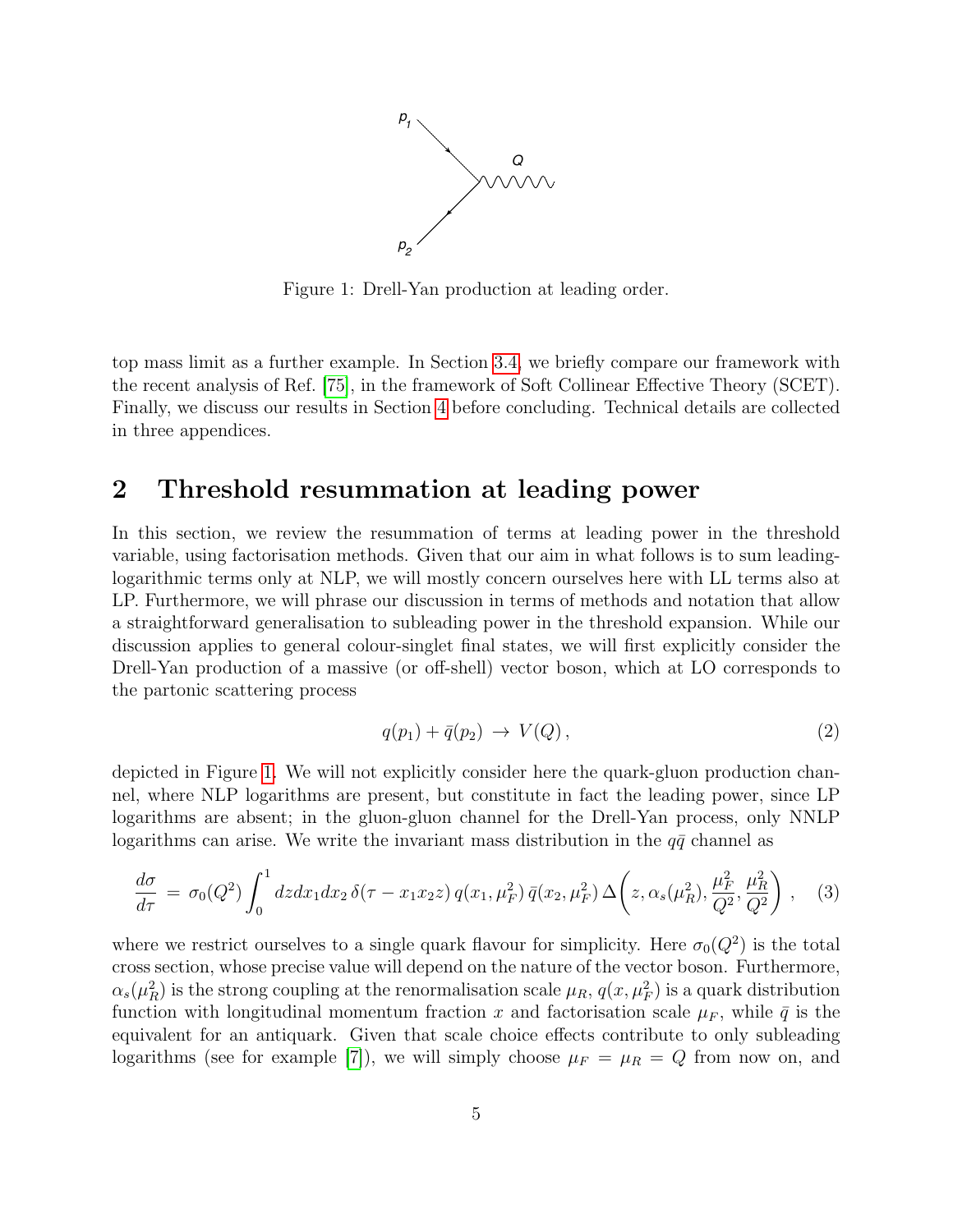simplify notation accordingly. In Eq. [\(3\)](#page-4-2) we defined the invariants

$$
\tau = \frac{Q^2}{s}, \qquad z = \frac{Q^2}{\hat{s}}, \qquad (4)
$$

where  $\hat{s} = (p_1 + p_2)^2$  is the squared partonic centre of mass energy, and  $s = \hat{s}/x_1x_2$  is the hadronic centre of mass energy. The ratio  $z$  represents the fraction of  $\hat{s}$  carried by the final state vector boson. At LO this must be unity, so that one has

$$
\Delta^{(0)}(z) = \delta(1-z). \tag{5}
$$

The invariant mass distribution in Eq.  $(3)$  is a convolution in z, and can be diagonalised by taking Mellin moments with respect to  $\tau$ , with the result

<span id="page-5-2"></span>
$$
\int_0^1 d\tau \,\tau^{N-1} \,\frac{d\sigma}{d\tau} = \sigma_0(s, Q^2) \, q(N, Q^2) \,\bar{q}(N, Q^2) \,\Delta(N, Q^2) \,,\tag{6}
$$

where

$$
q(N, Q^2) = \int dx \, x^{N-1} \, q(x, Q^2) \tag{7}
$$

is the transformed quark distribution (and similarly for the antiquark), and we have defined

<span id="page-5-0"></span>
$$
\Delta(N, Q^2) = \int_0^1 dz \, z^{N-1} \, \Delta(z, Q^2). \tag{8}
$$

Beyond LO, Eq. [\(8\)](#page-5-0) receives potentially large threshold corrections. In Mellin space, these appear as contributions of the form

<span id="page-5-1"></span>
$$
\alpha_s^n \log^m N, \qquad m = 0, \dots, 2n,
$$
\n(9)

which in momentum space are associated with plus distributions of the form

$$
\mathcal{D}_i = \left(\frac{\log^i(1-z)}{1-z}\right)_+, \qquad i = 0, \dots 2n-1, \tag{10}
$$

defined such that

$$
\int_0^1 dz f(z) [g(z)]_+ = \int_0^1 dz [f(z) - f(1)] g(z).
$$
 (11)

When computed in perturbation theory from quark scattering,  $\Delta(N,Q^2)$  is affected by collinear divergences, which must be reabsorbed in the quark distributions: below, we will mostly work with the 'bare'  $\Delta$ , before renormalisation of the coupling  $\alpha_s$ , and before the factorisation of collinear divergences, which will be regulated using dimensional regularisation in  $d = 4 - 2\epsilon$ . For clarity, we will denote this bare partonic cross section with  $\widehat{\Delta}(z, Q^2, \epsilon)$  in momentum space, and with  $\widehat{\Delta}(N, Q^2, \epsilon)$  in Mellin space. Collinear factorisation is understood to be performed in the  $\overline{\text{MS}}$  scheme.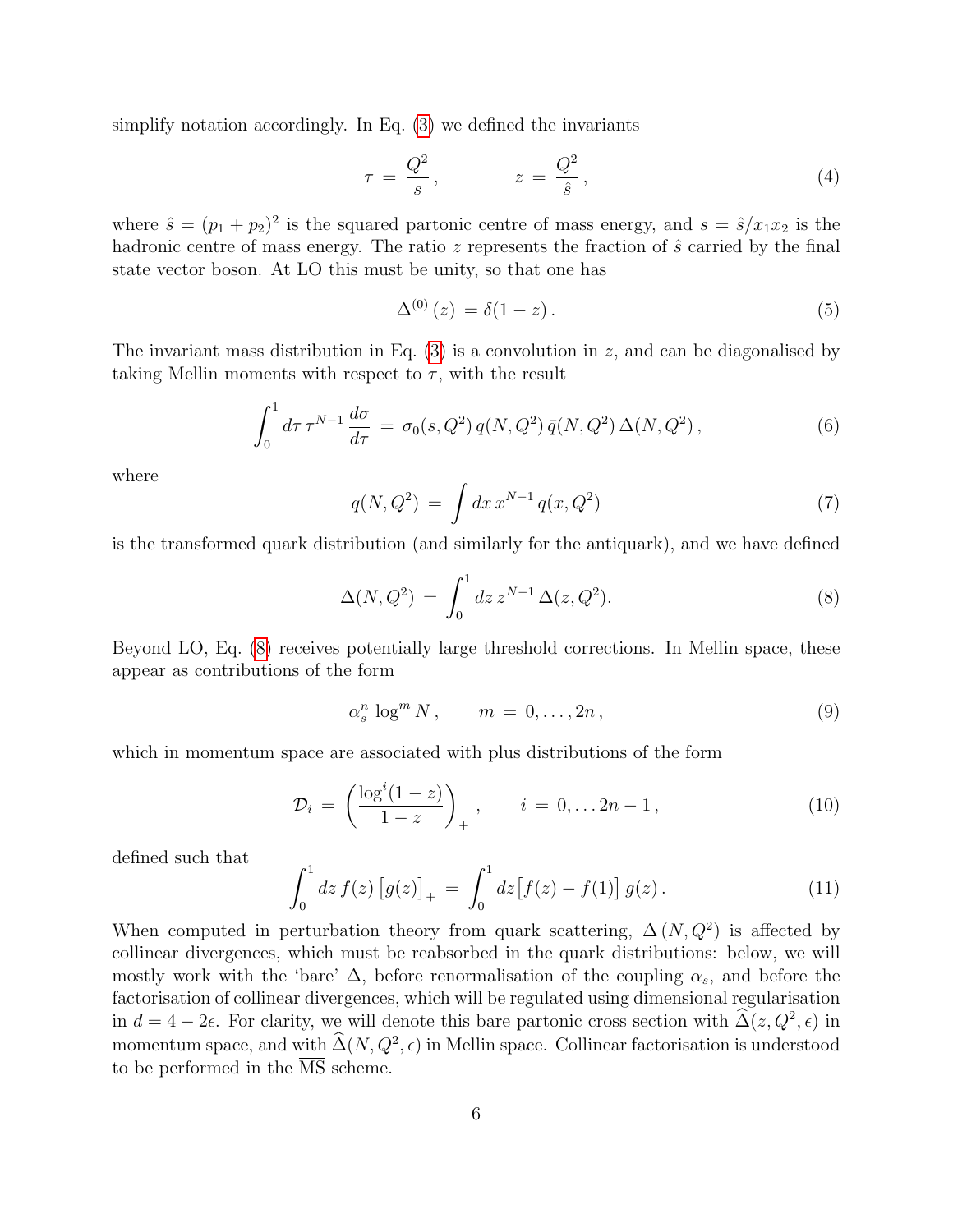For any QCD process with a colour-singlet final state produced near threshold,  $\widehat{\Delta}$  has a factorised structure, and can be written as [\[6,](#page-39-5) [76\]](#page-44-3)

<span id="page-6-3"></span>
$$
\widehat{\Delta}(N, Q^2, \epsilon) = |\mathcal{H}(Q^2)|^2 \frac{\prod_i \psi_i(N, Q^2, \epsilon)}{\prod_i \psi_{\text{eik},i}(N, Q^2, \epsilon)} \mathcal{S}(N, Q^2, \epsilon) , \qquad (12)
$$

where  $\mathcal{H}(Q^2)$  is an amplitude-level finite *hard function* containing off-shell virtual contributions,  $S(N, Q^2, \epsilon)$  is a *soft function* collecting all soft enhancements associated with (real or virtual) soft radiation, and  $\psi_i(N, Q^2, \epsilon)$  is a perturbative *(anti-)quark distribution function*, collecting collinear singularities associated with initial line  $i$ ; finally, given that infrared enhancements of both soft and collinear origin are included twice (both in the soft and quark distribution functions), one may remove the double counting by dividing each quark distribution by its own eikonal approximation  $\psi_{eik,i}(N, Q^2, \epsilon)$ . Formal definitions of the (eikonal) quark distributions and of the soft function are given, for example, in Ref. [\[76\]](#page-44-3): sometimes, eikonal quark distributions are absorbed into the soft function to build the so-called reduced soft function, organising wide-angle soft radiation. On the other hand, one may consider the factor

$$
\psi_{h,i}(N,Q^2,\epsilon) = \frac{\psi_i(N,Q^2,\epsilon)}{\psi_{\text{eik},i}(N,Q^2,\epsilon)},\tag{13}
$$

for each initial parton line: this has the effect of removing the soft behaviour from each quark distribution, leaving hard collinear behaviour only. This arrangement is particularly convenient if one wishes to focus only on leading logarithms, as we do in this paper: indeed, at any fixed order in  $\alpha_s$ , leading logarithms at leading power arise only when the maximum number of singular integrations is performed, yielding the highest inverse power of  $\epsilon$ . Thus, the factor  $\psi_{h,i}(N,Q^2,\epsilon)$  for each external line contributes only at subleading logarithmic accuracy, and can be put equal to unity at LL. We are then left with the simple result

<span id="page-6-1"></span>
$$
\widehat{\Delta}(N, Q^2, \epsilon) = |\mathcal{H}(Q^2)|^2 \mathcal{S}(N, Q^2, \epsilon) , \qquad (14)
$$

implying that leading logarithms in the DY cross-section at arbitrary orders in perturbation theory are governed purely by the soft function [\[6,](#page-39-5) [7,](#page-39-7) [13\]](#page-40-3), on which we now focus.

For any QCD process with a colour-singlet final state, the soft function has a formal definition as a vacuum expectation value of Wilson line operators associated with the colliding partons. Defining the dimensionless four-vectors  $\beta_i$  via

$$
p_i^{\mu} = \sqrt{\hat{s}} \,\beta_i^{\mu} \,, \tag{15}
$$

one may write the soft function (in momentum space) as

<span id="page-6-0"></span>
$$
\mathcal{S}(z, Q^2, \epsilon) = \frac{1}{N_c} \sum_{n} \text{Tr} \Big[ \left\langle 0 \left| \Phi_{\beta_1}^{\dagger} \Phi_{\beta_2} \right| n \right\rangle \left\langle n \left| \Phi_{\beta_2}^{\dagger} \Phi_{\beta_1} \right| 0 \right\rangle \Big] \delta \left( z - \frac{Q^2}{\hat{s}} \right) \,. \tag{16}
$$

Here the trace is over colour indices, and the Wilson line operators are defined by

<span id="page-6-2"></span>
$$
\Phi_{\beta_i} = \mathcal{P} \exp \left[ ig_s \mathbf{T}^a \int_{-\infty}^0 d\lambda \, \beta_i \cdot A(\lambda \beta_i) \right], \tag{17}
$$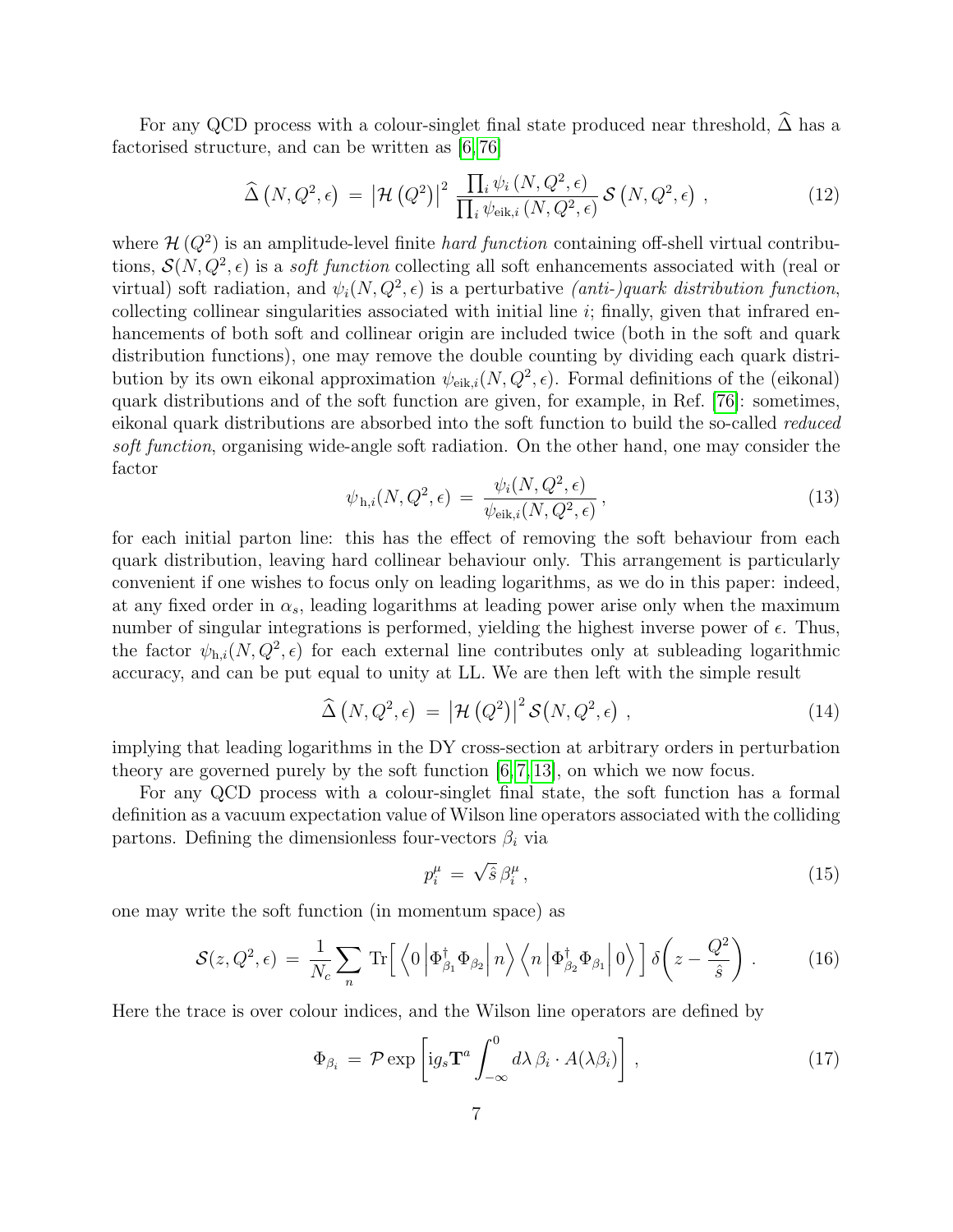where  $\mathbf{T}^a$  is a colour generator in the fundamental representation; furthermore, Eq. [\(16\)](#page-6-0) includes a sum over final states containing  $n$  partons generated by the Wilson lines, including the appropriate phase space integration, and subject to the constraint that the total energy radiated in the final state equal  $(1 - z)\hat{s}$ ; finally, the division by the number of colours  $N_c$ corrects for the fact that this factor has already been included in the LO cross-section  $\sigma_0$ in Eq. [\(14\)](#page-6-1). Introducing the momentum space gauge field  $\tilde{A}_{\mu}(k)$ , one may write the Wilson line exponent as

<span id="page-7-1"></span>
$$
ig_s \mathbf{T}_a \int \frac{d^d k}{(2\pi)^d} \beta_i \cdot \tilde{A}(k) \int_{-\infty}^0 d\lambda \, e^{i\lambda \beta_i \cdot k} = \int \frac{d^d k}{(2\pi)^d} \, \tilde{A}_\mu(k) \left[ g_s \mathbf{T}^a \, \frac{\beta_i^\mu}{\beta_i \cdot k - i\varepsilon} \right] \,,\tag{18}
$$

where the square-bracketed factor on the right constitutes the momentum-space factor associated to the emission of a gluon from the Wilson line. We recognise this as the well-known eikonal Feynman rule for soft gluon emission, so that finding the soft function amounts to calculating the cross section for the incoming partons in the eikonal approximation. This cross-section is known to exponentiate, which relies on two properties: first, vacuum expectation values of Wilson lines exponentiate before any phase space integrations are carried out, which may be shown diagrammatically  $[9-11]$  $[9-11]$ , or using renormalisation group arguments, themselves relying on the multiplicative renormalisability of Wilson line operators [\[77–](#page-44-4)[82\]](#page-45-0); second, the phase space for the emission of n soft partons factorises into n decoupled oneparton phase space integrals, given that momentum conservation can be ignored at leading power in the threshold expansion.

Combining these two properties, one finds that the complete soft function, at crosssection level, has an exponential form, and the exponent can be directly computed in terms of a special class of Feynman diagrams known as webs  $(9-11)$ . These results have been reinterpreted more recently using a path integral approach [\[28\]](#page-41-4), which incorporated statistical physics methods (the replica trick) to provide a particularly streamlined proof of diagrammatic exponentiation. These methods have in turn allowed the web language to be generalised to multiparton scattering [\[83](#page-45-1)[–91\]](#page-45-2) (see also [\[92,](#page-45-3)[93\]](#page-45-4), or Ref. [\[94\]](#page-45-5) for a pedagogical review). We review the replica trick here in Appendix [A,](#page-34-0) given that it can also be used to demonstrate directly the exponentiation of a large class of contributions at NLP in the threshold expansion.

Concentrating on leading logarithms, it is important to note that the pattern of exponentiation of soft and collinear singularities is non-trivial, in that the exponent is singlelogarithmic (containing terms of the form  $\alpha_s^n \log^m N$  with  $m \leq n+1$ ), while the cross section is double-logarithmic, as noted in Eq. [\(9\)](#page-5-1). The leading logarithms for the cross sections are therefore completely determined by a one-loop evaluation, which we briefly review below. The eikonal cross-section, up to NLO and in momentum space, can be written as <sup>[1](#page-7-0)</sup>

$$
\mathcal{S}(z, Q^2, \epsilon) = \left(1 + \mathcal{S}_{\text{virtual}}^{(1)}\right) \delta(1 - z) + \mathcal{S}_{\text{real}}^{(1)}(z) + \mathcal{O}\left(\alpha_s^2\right) \,. \tag{19}
$$

The real radiation contribution can be obtained from the graphs of Figure [2](#page-8-0) using eikonal Feynman rules, and one finds

<span id="page-7-0"></span> $1$ Our presentation is motivated by that of Ref. [\[7\]](#page-39-7).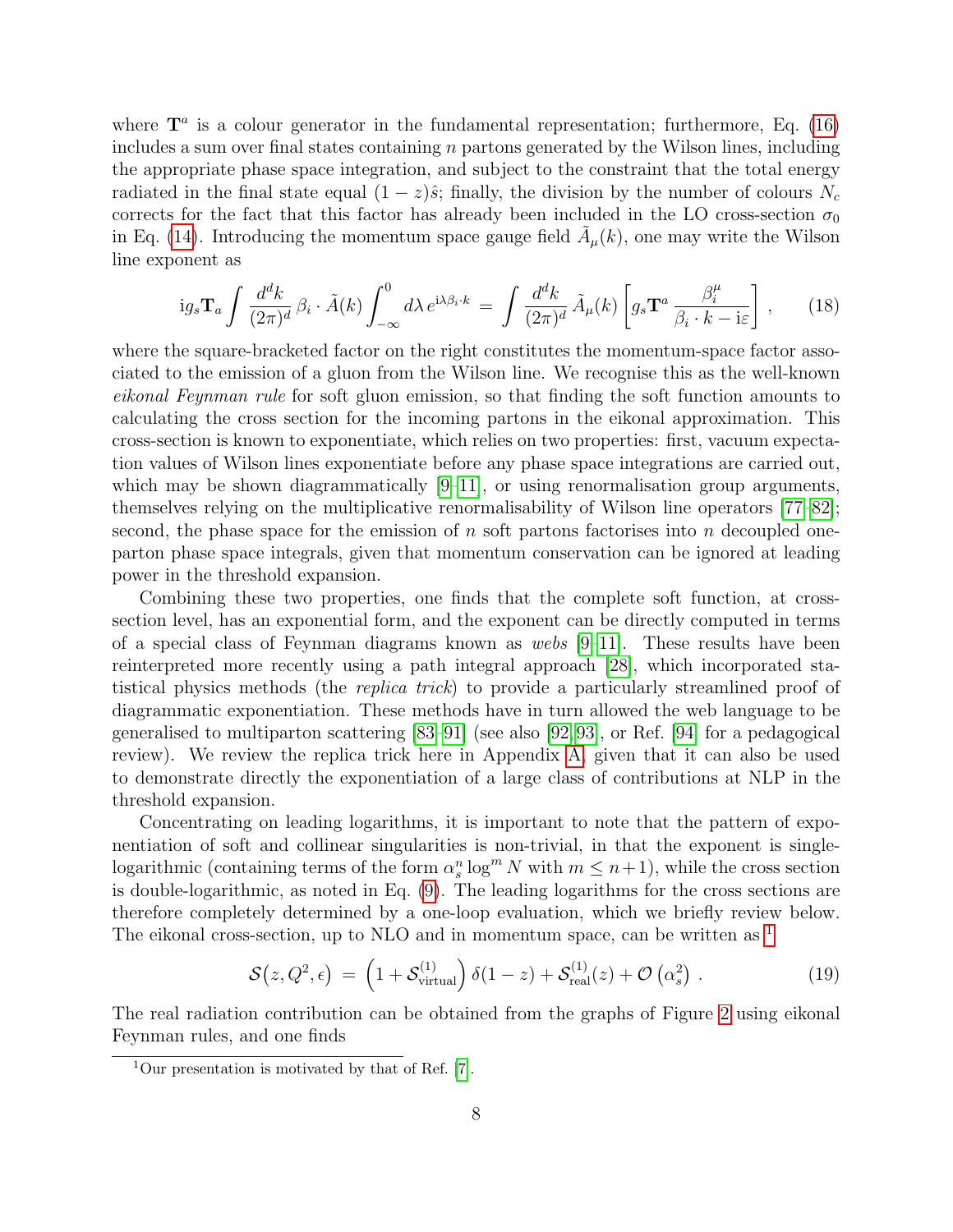

<span id="page-8-0"></span>Figure 2: Real emission diagrams for the eikonal cross-section of Eq. [\(20\)](#page-8-1), where all emission vertices are assumed to be eikonal.

<span id="page-8-1"></span>
$$
\mathcal{S}_{\text{real}}^{(1)}(z) = \mu^{2\epsilon} g_s^2 C_F \int \frac{d^d k}{(2\pi)^{d-1}} \, \delta_+(k^2) \, \delta\left(1 - z - \frac{2k \cdot (p_1 + p_2)}{\hat{s}}\right) \frac{2p_1 \cdot p_2}{p_1 \cdot k \, p_2 \cdot k} \,. \tag{20}
$$

The virtual contribution at  $\mathcal{O}(\alpha_s)$  can be obtained by direct calculation, or by imposing the soft gluon unitarity requirement

$$
\int_0^1 dz \, \mathcal{S}(z, Q^2, \epsilon) = 1, \tag{21}
$$

reflecting the requirement that soft divergences from the virtual and real contributions must cancel, and the fact that Wilson line correlators are pure counterterms in dimensional regularisation. This requirement implies

$$
S_{\text{virtual}}^{(1)} = -\int_0^1 dz \, S_{\text{real}}^{(1)}(z) \,, \tag{22}
$$

so that the eikonal cross-section at  $\mathcal{O}(\alpha_s)$  can be written as

<span id="page-8-3"></span>
$$
\mathcal{S}^{(1)}(z) = \mu^{2\epsilon} g_s^2 C_F \int \frac{d^d k}{(2\pi)^{d-1}} \left[ \delta^+(k^2) \, \delta \left( 1 - z - \frac{2k \cdot (p_1 + p_2)}{\hat{s}} \right) - \delta (1 - z) \right] \frac{2p_1 \cdot p_2}{p_1 \cdot k \, p_2 \cdot k} \,. \tag{23}
$$

To carry out the momentum integral, it is particularly convenient to introduce the Sudakov decomposition

<span id="page-8-2"></span>
$$
k^{\mu} = k_{+} \beta_{1}^{\mu} + k_{-} \beta_{2}^{\mu} + k_{T}^{\mu}, \qquad (24)
$$

where  $k_T$  is a four-vector transverse to  $\beta_1^{\mu}$  $\frac{\mu}{1}$  and  $\beta_2^{\mu}$  $_2^\mu,$ 

$$
k_T \cdot \beta_1 = k_T \cdot \beta_2 = 0. \tag{25}
$$

Contracting Eq. [\(24\)](#page-8-2) with  $\beta_1^{\mu}$  $\frac{\mu}{1}$  and  $\beta_2^{\mu}$  $\frac{\mu}{2}$ , it is straightforward to verify that the components  $k_{\pm}$ are given by

$$
k_{+} = \frac{2p_2 \cdot k}{\sqrt{\hat{s}}}, \qquad k_{-} = \frac{2p_1 \cdot k}{\sqrt{\hat{s}}}; \qquad (26)
$$

furthermore, the integration measure in Eq. [\(23\)](#page-8-3) becomes

$$
\int d^d k = \frac{1}{4} \int dk_+ \, dk_- \, d\mathbf{k}_T^2 \, d\Omega_{d-2} \left(\mathbf{k}_T^2\right)^{(d-4)/2}, \qquad (27)
$$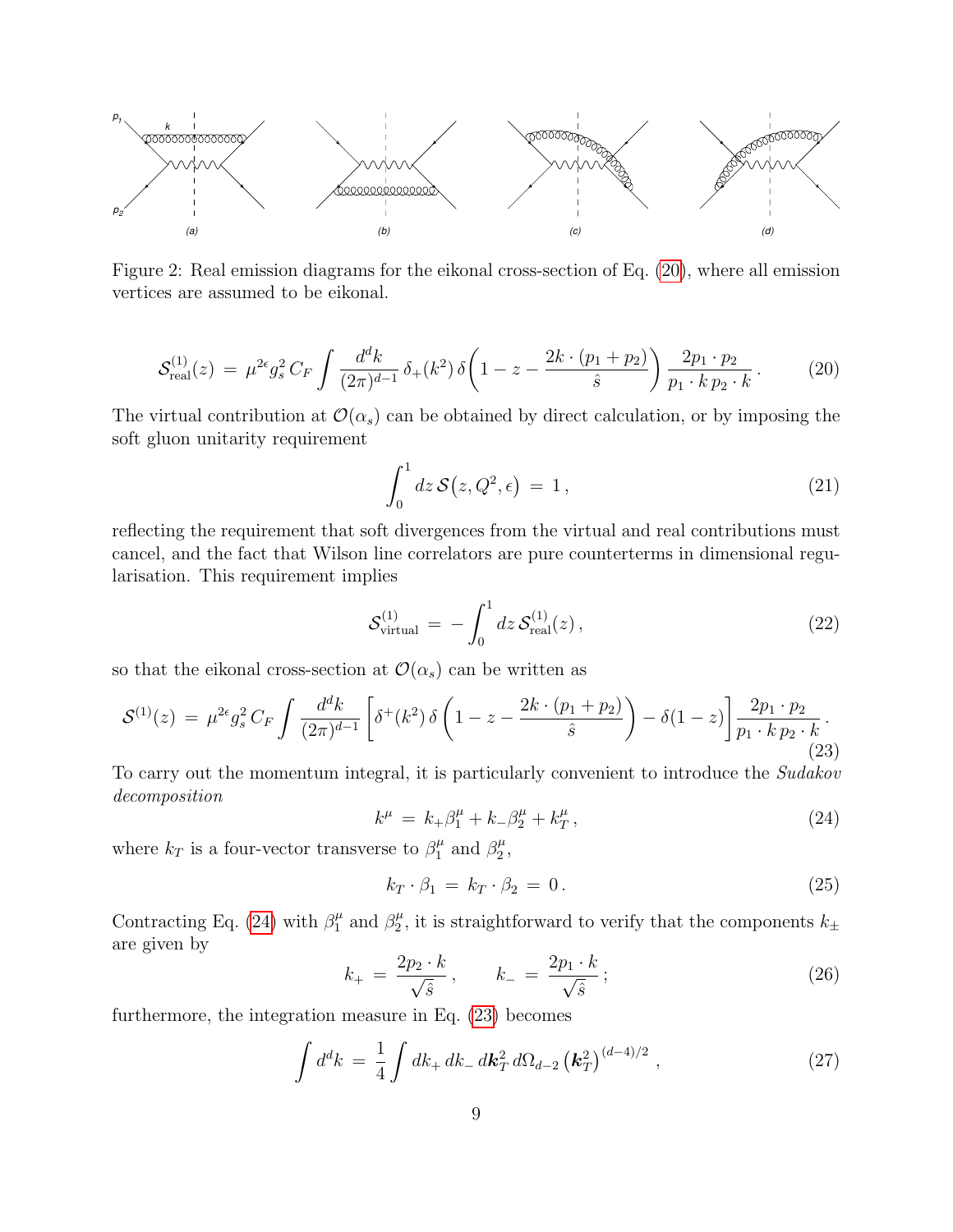where  $d\Omega_m$  is the element of solid angle in m spatial dimensions. Eq. [\(23\)](#page-8-3) then becomes

$$
\mathcal{S}^{(1)}(z) = \frac{\mu^{2\epsilon}\Omega_{d-2}}{(2\pi)^{d-1}} g_s^2 C_F \int dk_+ dk_- \left(k_+ k_-\right)^{\frac{d-6}{2}} \left[\delta\left(1-z - \frac{k_+ + k_-}{\sqrt{\hat{s}}}\right) - \delta(1-z)\right]. \tag{28}
$$

The remaining integrals can be easily carried out using

<span id="page-9-2"></span>
$$
k_{+} = \sqrt{\hat{s}}(1-z)y, \qquad k_{-} = \sqrt{\hat{s}}(1-z)(1-y). \tag{29}
$$

Taking into account also that

$$
\Omega_{d-2} = \frac{2\pi^{\frac{d-2}{2}}}{\Gamma(\frac{d-2}{2})}
$$
\n(30)

one has

<span id="page-9-0"></span>
$$
\mathcal{S}^{(1)}(z) = \frac{\alpha_s C_F}{\pi} \left( \frac{\bar{\mu}^2}{\hat{s}} \right)^{\epsilon} \frac{e^{\epsilon \gamma_E} \Gamma^2(-\epsilon)}{\Gamma(1-\epsilon)\Gamma(-2\epsilon)} \left[ (1-z)^{-1-2\epsilon} + \frac{1}{2\epsilon} \delta(1-z) \right],\tag{31}
$$

where  $\bar{\mu}$  is the  $\overline{\text{MS}}$  renormalisation scale,  $\bar{\mu}^2 = 4\pi e^{-\gamma_E} \mu^2$ . It is worth noticing at this point that the soft function in Eq.  $(31)$  depends on the partonic centre of mass energy  $\hat{s}$ . Given that in experiments one measures the Drell-Yan cross section at fixed Q, one must take into account the fact that  $\hat{s}$  has implicit dependence on z, and therefore it must be expanded in powers of z. One finds

$$
\mathcal{S}^{(1)}(z) = \frac{\alpha_s C_F}{\pi} \left( \frac{\bar{\mu}^2}{Q^2} \right)^{\epsilon} \frac{e^{\epsilon \gamma_E \Gamma^2(-\epsilon)}}{\Gamma(1-\epsilon)\Gamma(-2\epsilon)} \left\{ \left[ 1 - \epsilon (1-z) + \dots \right] (1-z)^{-1-2\epsilon} + \frac{1}{2\epsilon} \delta(1-z) \right\}.
$$
 (32)

It is easy to see that this expansion affects the soft function only beyond leading logarithm, and thus we can safely neglect this correction in what follows, and use directly Eq. [\(31\)](#page-9-0) with the replacement  $\hat{s} \to Q^2$ . At this point, we can safely take the Mellin transform

$$
\mathcal{S}^{(1)}(N, Q^2) = \int_0^1 dz \, z^{N-1} \, \mathcal{S}^{(1)}(z, Q^2) \,, \tag{33}
$$

which gives

$$
\mathcal{S}^{(1)}(N,Q^2) = \frac{\alpha_s C_F}{\pi} \left(\frac{\bar{\mu}^2}{Q^2}\right)^{\epsilon} \frac{e^{\epsilon \gamma_E} \Gamma^2(-\epsilon)}{\Gamma(1-\epsilon)\Gamma(-2\epsilon)} \left[\frac{\Gamma(-2\epsilon)\Gamma(N)}{\Gamma(-2\epsilon+N)} + \frac{1}{2\epsilon}\right].
$$
 (34)

Expanding in  $\epsilon$  one finds

<span id="page-9-1"></span>
$$
\mathcal{S}^{(1)}(N, Q^2, \epsilon) = \left(\frac{\bar{\mu}^2}{Q^2}\right)^{\epsilon} \frac{\alpha_s}{\pi} C_F \left[\frac{2}{\epsilon} \left(\psi^{(0)}(N) + \gamma_E\right) + \frac{6\psi^{(0)}(N)\left(\psi^{(0)}(N) + 2\gamma_E\right) - 6\psi^{(1)}(N) + \pi^2 + 6\gamma_E^2}{3}\right],
$$
(35)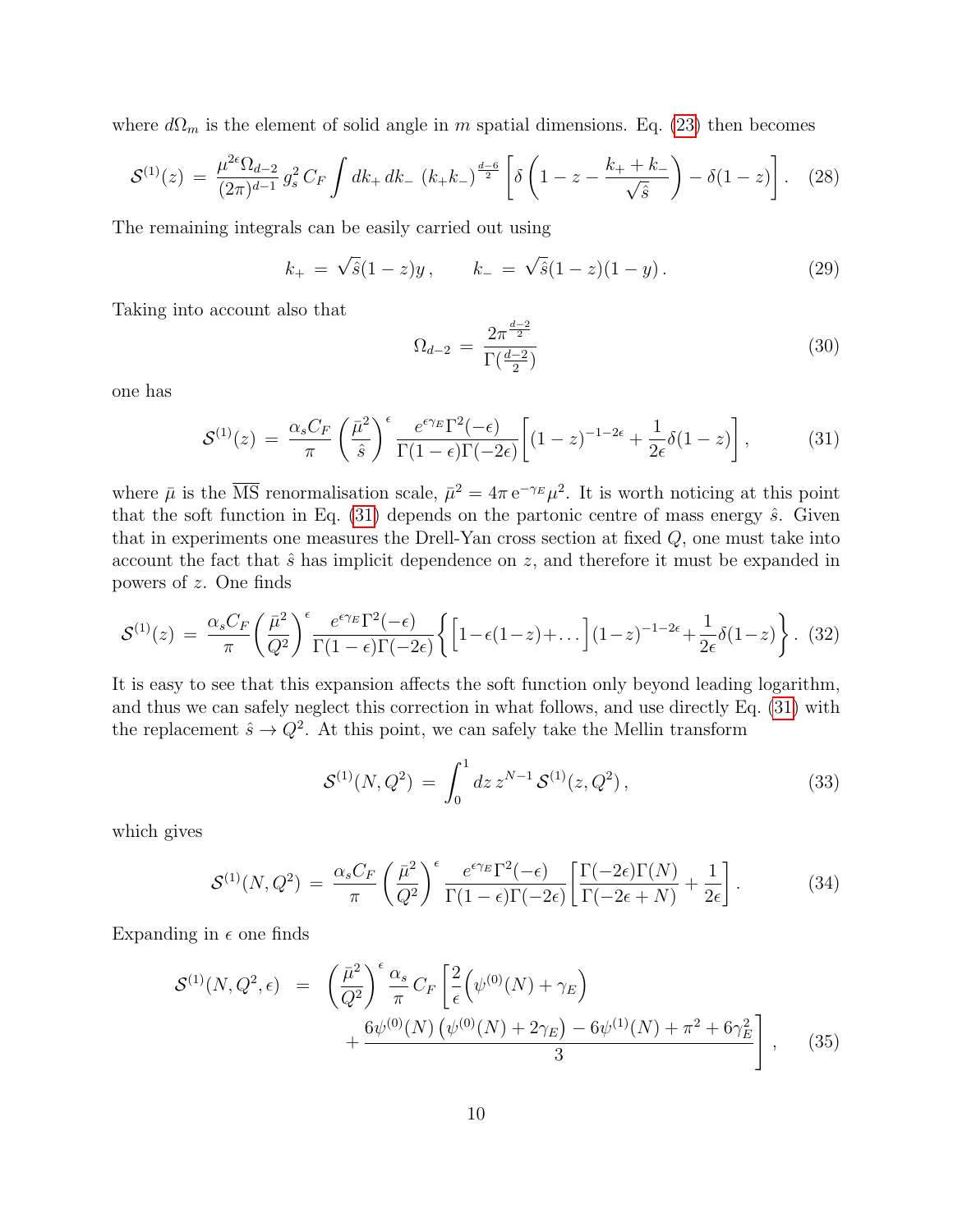where  $\psi^{(n-1)}$  denotes the *n*-th derivative of the logarithm of the  $\Gamma$  function. Keeping the dominant behaviour as  $N \to \infty$  one finds the simple result

$$
\mathcal{S}^{(1)}(N, Q^2, \epsilon)\Big|_{\text{LL}} = \left(\frac{\bar{\mu}^2}{Q^2}\right)^{\epsilon} \frac{2\alpha_s}{\pi} C_F \left[\frac{\log N}{\epsilon} + \log^2 N\right],\tag{36}
$$

where we kept the leading power of the logarithm separately for the divergent and for the finite contributions. As discussed above, we may exponentiate this result to obtain the leading logarithmic behaviour at all orders. Upon doing so, we may absorb the resulting collinear poles into the parton distributions, using the MS scheme. This amounts to defining renormalised and resummed quark distributions via

<span id="page-10-3"></span>
$$
q_{\rm LL}(N,Q^2) = q(N,Q^2) \exp\left[\frac{\alpha_s}{\pi} C_F \frac{\log N}{\epsilon}\right],\tag{37}
$$

and similarly for the antiquark, so that Eq. [\(6\)](#page-5-2) becomes

<span id="page-10-1"></span>
$$
\int_0^1 d\tau \,\tau^{N-1} \frac{d\sigma_{\rm DY}}{d\tau}\bigg|_{\rm LL} = \sigma_0(Q^2) q_{\rm LL}(N, Q^2) \,\bar{q}_{\rm LL}(N, Q^2) \exp\left[\frac{2\alpha_s}{\pi} C_F \,\log^2 N\right]. \tag{38}
$$

This formula explicitly sums up leading logarithms in  $N$  to all orders. It can easily be verified that Eq.  $(38)$  reproduces the well-known results of earlier studies, see for example  $[6, 7, 31]$  $[6, 7, 31]$  $[6, 7, 31]$ , both in Mellin space and in momentum space. We note in passing that in our analysis that the dimensional regularisation scale  $\mu$  appears only through the factor  $\mu^{2\epsilon}$ , as must be the case on dimensional grounds. Given that  $\mu$  is then identified with the renormalisation and factorisation scales, it follows that logarithms of these scales (which may be chosen to depend on z) must be suppressed by a single power of  $\epsilon$ , and thus do not contribute to the leading logarithmic behaviour in the threshold variable  $(1 - z)$ , as could be expected. The same argument will hold at NLP level. We also note that, in going beyond LP level, we will have to keep track of subleading terms in Eq. [\(35\)](#page-9-1). Expanding this to NLP order one finds

<span id="page-10-2"></span>
$$
\mathcal{S}^{(1)}(N, Q^2, \epsilon) = \left(\frac{\bar{\mu}^2}{Q^2}\right)^{\epsilon} \frac{2\alpha_s C_F}{\pi} \left[\frac{1}{\epsilon} \left(\log N - \frac{1}{2N}\right) + \log^2 N - \frac{\log N}{N}\right],\tag{39}
$$

which will be useful later on.

## <span id="page-10-0"></span>3 Threshold resummation at next-to-leading power

In the previous section, we reviewed the exponentiation of leading logarithmic threshold contributions to the Drell-Yan cross-section at leading power. We now discuss how to extend this procedure to next-to-leading power, and we will keep our remarks general enough to apply to both quark and gluon-initiated processes, and for general colour-singlet final states. Recall that LP resummation at LL accuracy relied on two facts: the exponentiation of the soft function before integration over phase space (at squared matrix element level), and the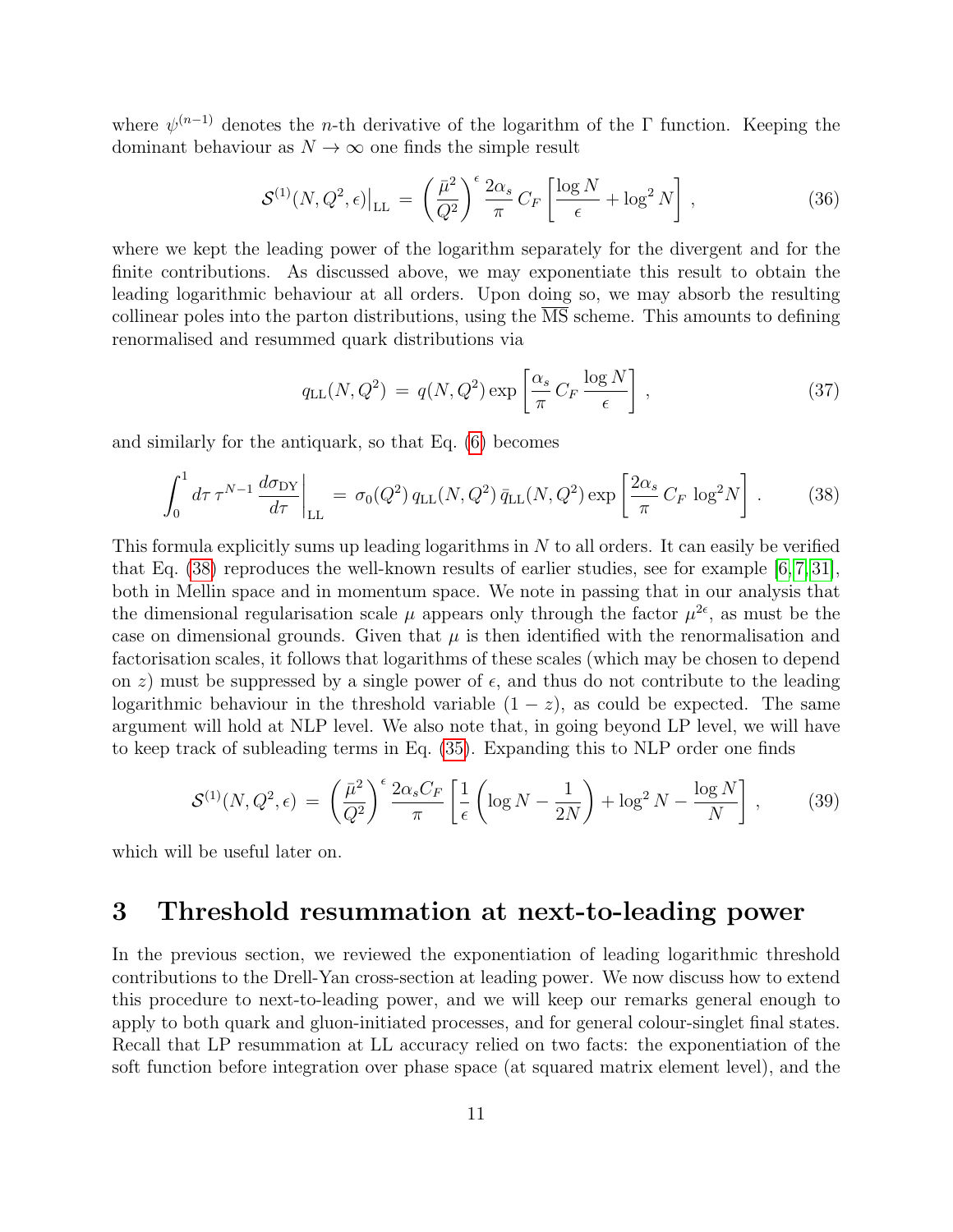factorisation of phase space for  $m$  parton emissions into  $m$  decoupled single-parton phase space integrals. This motivates the following schematic decomposition of the partonic crosssection up to NLP order, which was already shown to be useful in Ref. [\[29\]](#page-41-5):

<span id="page-11-0"></span>
$$
\hat{\sigma} = \frac{1}{2\hat{s}} \left[ \int d\Phi_{\rm LP} |\mathcal{M}|_{\rm LP}^2 + \int d\Phi_{\rm LP} |\mathcal{M}|_{\rm NLP}^2 + \int d\Phi_{\rm NLP} |\mathcal{M}|_{\rm LP}^2 + \dots \right]. \tag{40}
$$

The first term on the right-hand side of Eq. [\(40\)](#page-11-0) gives the leading-power result of Section [2,](#page-4-0) integrating the leading-power squared matrix element with leading-power phase space, *i.e.* neglecting correlations between radiated partons. The second term consists of the NLP contribution to the squared matrix element, integrated with LP phase space. The third term consists of the LP matrix element, but where the phase space includes the effect of parton correlations at NLP. Finally, the ellipsis denotes terms which are NNLP and beyond in the threshold expansion. Based on this classification, the task of determining whether LL NLP terms can be resummed amounts to elucidating the relevant structure of the NLP matrix element, as well as considering whether NLP corrections to the LP phase space are significant. Let us consider each of these issues in turn.

### <span id="page-11-2"></span>3.1 Structure of the NLP squared matrix element at LL

For simplicity, let us first describe the structure of squared matrix elements at NLP level when the hard emitters are massive, following Refs. [\[28,](#page-41-4)[29\]](#page-41-5) (themselves building on Refs. [\[25,](#page-41-1)[26\]](#page-41-2)). In Figure [3\(](#page-12-0)a), we draw a non-radiative amplitude with an incoming quark and antiquark, which interact via a *hard interaction*  $H$ . Radiation can then be divided into two types of contribution:

- 1. External emissions. In this case, radiation couples directly to the incoming hard lines, as exemplified in figure  $3(b)$ . Notice that this case includes all radiation that does not resolve the structure of the hard interaction, and incorporates intricate diagrammatic cancellations that lead to a factorised form of the amplitude: indeed, all radiation at leading power falls in this category.
- 2. Internal emissions. At next-to-leading power, non-factorisable contributions from next-to-soft partons arise, which can be depicted as originating from inside the hard interaction, as in figure [3\(](#page-12-0)c). This corresponds to the insertion of sub-leading power operators in an effective field theory language, and it is the first level of interaction where soft radiation begins to unravel the structure of the hard scattering.

As shown for the first time in Ref. [\[28\]](#page-41-4), external emissions can be described by generalised Wilson lines, which extend the definition given in Eq. [\(17\)](#page-6-2) to next-to-leading power in the soft expansion. Along the lines of Eq. [\(18\)](#page-7-1), we may write this operator in momentum space as [\[53\]](#page-42-8)

<span id="page-11-1"></span>
$$
F(p) = \mathcal{P} \exp\left[g_s \mathbf{T}^a \int \frac{d^d k}{(2\pi)^d} \tilde{A}^a_\mu(k) \left(\frac{p^\mu}{p \cdot k} - \frac{k^\mu}{2p \cdot k} + k^2 \frac{p^\mu}{2(p \cdot k)^2} + ik_\nu \frac{S^{\nu \mu}}{p \cdot k}\right) + \dots\right] \tag{41}
$$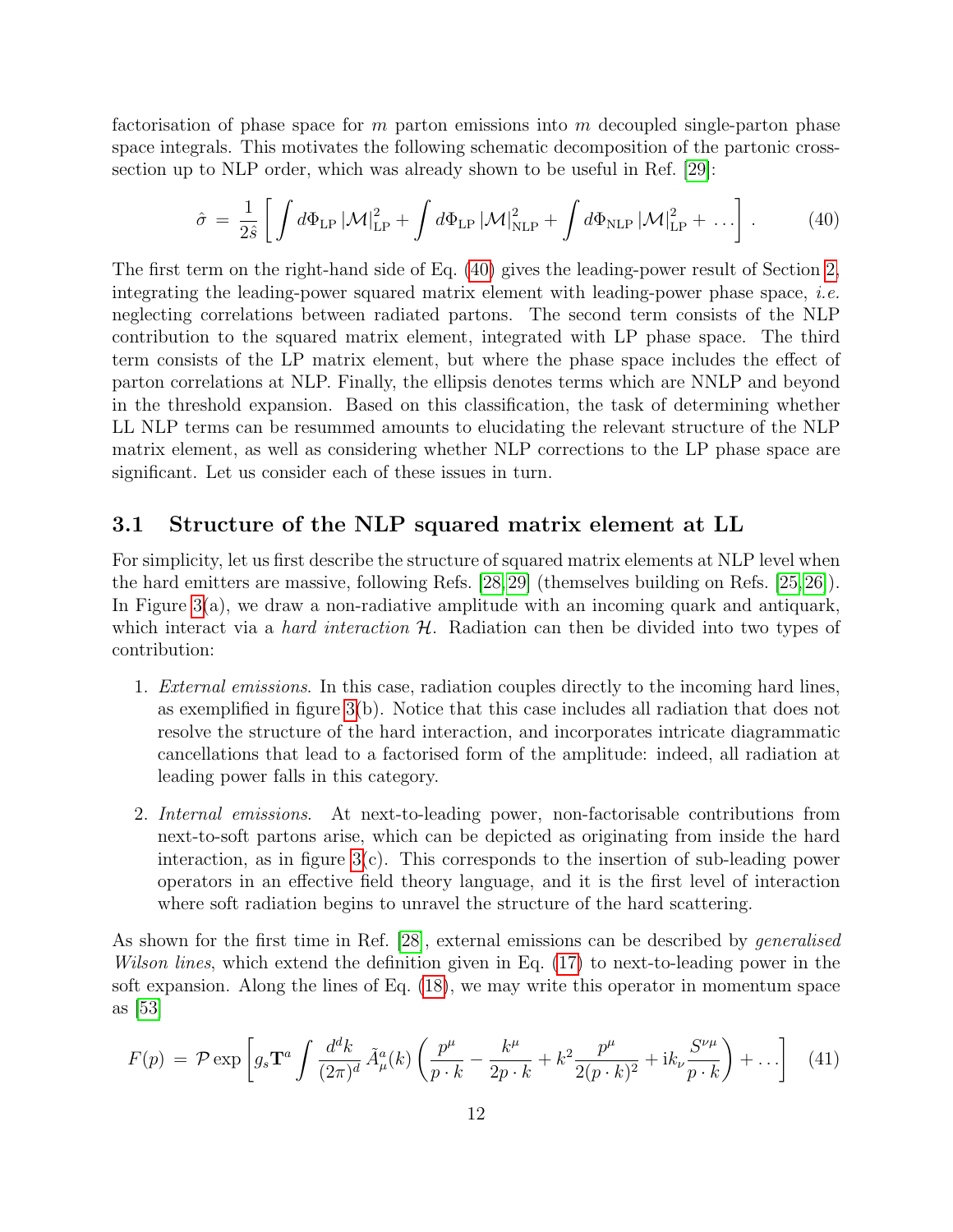

<span id="page-12-0"></span>Figure 3: (a) Non-radiative amplitude with two incoming particles and a hard interaction  $H$ ; (b) external emission contribution; (c) internal emission contribution.

for a generalised semi-infinite straight Wilson in the direction of four-momentum  $p$ . Here  $\mathbf{T}^{a}$ is a colour generator in the appropriate representation, and  $S^{\mu\nu}$  is the generator of Lorentz transformations for the parton under consideration, vanishing for scalar fields, while it is given by

$$
(S^{\nu\mu})_{\alpha\beta} \equiv \Sigma^{\mu\nu}{}_{\alpha\beta} = \frac{i}{4} [\gamma^{\nu}, \gamma^{\mu}]_{\alpha\beta} \tag{42}
$$

for spin-1/2 fields, and

$$
(S^{\nu\mu})_{\rho\sigma} \equiv M^{\nu\mu}{}_{\rho\sigma} = \mathrm{i} \left( \delta^{\nu}_{\rho} \delta^{\mu}_{\sigma} - \delta^{\nu}_{\sigma} \delta^{\mu}_{\rho} \right) \tag{43}
$$

for vector fields. The first term in Eq. [\(41\)](#page-11-1) corresponds to the eikonal Feynman rule of Eq. [\(18\)](#page-7-1), and the remaining terms (suppressed by one power of the gluon momentum  $k$ ) correspond to effective next-to-eikonal Feynman rules, describing the emission of next-tosoft gauge bosons [\[28\]](#page-41-4). The ellipsis in Eq. [\(41\)](#page-11-1) refers to terms involving two gluons being emitted from the same point along the Wilson line, through seagull-type vertices. These vertices start contributing to the cross section at NNLO (either through double radiation, or one-loop corrections to single radiation), therefore, under mild assumptions, they cannot contribute at leading logarithmic accuracy at NLP (as was the case at LP). Indeed, our proposed resummation rests upon an amplitude-level factorisation theorem [\[27,](#page-41-3)[52,](#page-42-7)[53\]](#page-42-8), which implies the existence of evolution equations, which in turn can be understood in terms of renormalisation of suitable operator matrix elements: the solution of evolution equations of this type always leads to a non-trivial pattern of exponentiation, with single logarithms in the exponent generating double logarithms in the cross section. Such a pattern of exponentiation implies that all leading logarithms are generated by the one-loop exponent. A test of this argument is provided by Ref. [\[36\]](#page-41-10), where the exponentiation of leading logarithms at NLP was explictly tested at NNLO; finally, as a further check, we verify in Appendix C that nextto-soft Feynman rules for double radiation in Eq. [\(41\)](#page-11-1) do no contribute to leading logarithms in the case of Drell-Yan production at two loops.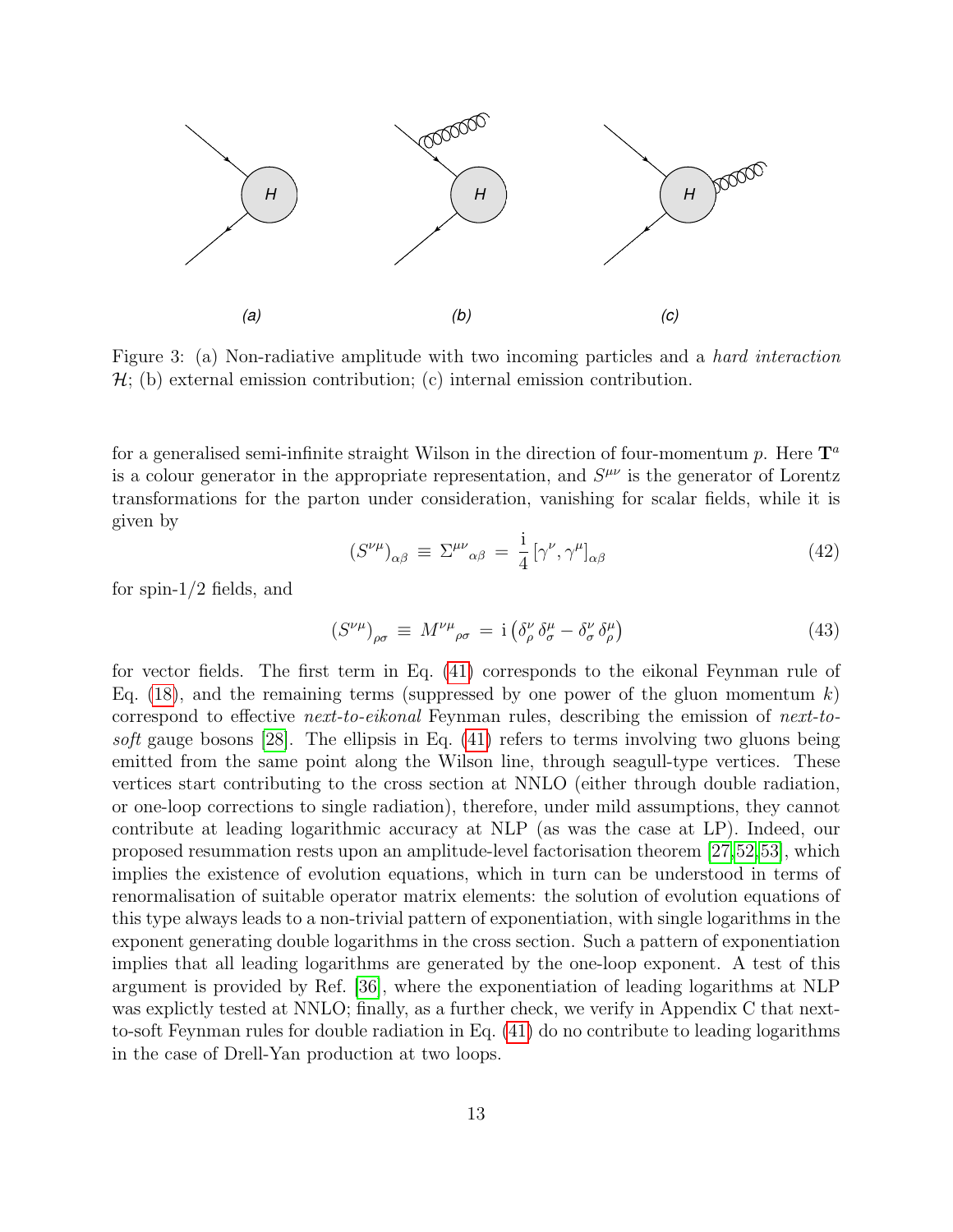Let us now consider the contribution of internal emissions. When massive external particles are being considered, the hard interaction is analytic in the total momentum  $K$  of the emitted radiation, and can safely be expanded about the soft limit  $K^{\mu} \to 0$ . One may then show, using Ward identities, that the effect of a single internal emission is given by derivatives of the non-radiative amplitude with respect to its external momenta. As has been noted in the context of the so-called *next-to-soft theorems* of Refs. [\[40,](#page-42-1) [41\]](#page-42-2) <sup>[2](#page-13-0)</sup>, these derivatives can be organised in terms of the orbital angular momentum operator associated with each external leg, which, in momentum space, has the form

$$
L_{\nu\mu}^{(i)} = \mathrm{i} \left( p_{i\nu} \frac{\partial}{\partial p_{i\mu}} - p_{i\mu} \frac{\partial}{\partial p_{i\nu}} \right) . \tag{44}
$$

On each hard leg, this combines with the spin angular momentum contribution to construct the total angular momentum operator

$$
S^{\nu\mu} \to S^{\nu\mu} + L^{\nu\mu} \equiv J^{\nu\mu} \,. \tag{45}
$$

In Ref. [\[28\]](#page-41-4), the orbital angular momentum contribution was not included in the generalised Wilson line operator of Eq.  $(41)$ , despite the fact that it might make sense to do so, given that the internal and external emission contributions are not separately gauge-invariant, but instead combine into a gauge-invariant object, the total angular momentum. For practical purposes, however, it remains convenient to keep the orbital angular momentum separate, given that it involves derivatives which have yet to act on the hard interaction. How to keep track of such contributions will be discussed explicitly below.

Armed with the operator defined in Eq. [\(41\)](#page-11-1), we may construct a next-to-soft function by analogy with the LP soft function of Eq. [\(16\)](#page-6-0), as

<span id="page-13-1"></span>
$$
\widetilde{\mathcal{S}}(z, Q^2, \epsilon) = \frac{1}{N_c} \sum_{n, \text{LP}} \text{Tr} \left[ \langle 0 | F^{\dagger}(p_1) F(p_2) | n \rangle \langle n | F^{\dagger}(p_2) F(p_1) | 0 \rangle \right] \delta \left( z - \frac{Q^2}{\hat{s}} \right). \tag{46}
$$

Here we have replaced the Wilson line operators in the LP soft function by their NLP counterparts, and the subscript in the sum over final states indicates that all phase space integrals are to be carried out with LP phase space only (i.e. with a measure of integration consisting of a product of single-gluon phase space integrals). Corrections to this will be considered in Section [3.2.](#page-17-0) Note also that all generalised Wilson lines are semi-infinite straight lines proceeding from the origin in position space. At NLP accuracy the cross section is sensitive to a potential non-zero initial position, but this is related to the derivative contributions above [\[28\]](#page-41-4), which are to be dealt with separately. As was the case at LP, the next-to-soft function in Eq. [\(46\)](#page-13-1) can be shown to exponentiate using replica trick arguments (see Appendix [A\)](#page-34-0). At NLP, however, we must carefully disentangle what this means, given that the generalised Wilson line of Eq. [\(41\)](#page-11-1) is matrix-valued in the spin space of the external

<span id="page-13-0"></span><sup>2</sup>See Ref. [\[95\]](#page-45-6) for a discussion of how to relate the more formal works of Refs. [\[40,](#page-42-1) [41\]](#page-42-2) to the present framework.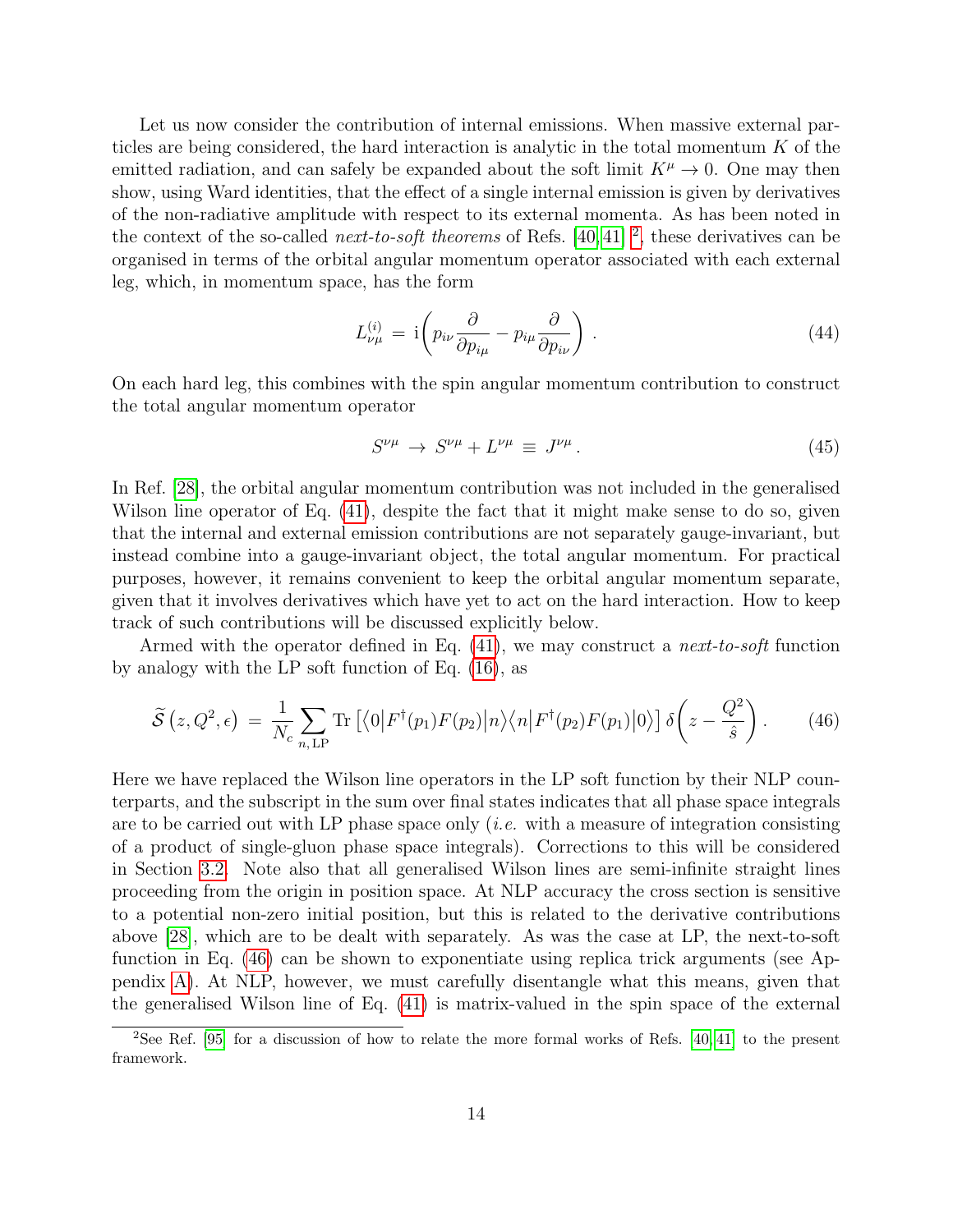

<span id="page-14-0"></span>Figure 4: Labelling of spin indices for the squared amplitude, where  $H$  is the hard function, and  $F_i$  a generalised Wilson line.

hard particles. As an example, consider the spin- $1/2$  case, and let us write the non-radiative amplitude with an incoming fermion and antifermion with explicit spin indices  $\{\alpha, \beta\}$ , as

<span id="page-14-1"></span>
$$
\mathcal{M} = \bar{v}_{\alpha}(p_2) M^{\alpha\beta} u_{\beta}(p_1), \qquad (47)
$$

so that the spin matrix  $M$  is defined by stripping off the initial state wave functions from the full amplitude. The next-to-soft function of Eq. [\(46\)](#page-13-1) can then be explicitly written as a spin operator

$$
\widetilde{\mathcal{S}}_{\beta_1 \beta_2 \bar{\beta}_1 \bar{\beta}_2}^{\alpha_1 \alpha_2 \bar{\alpha}_1 \bar{\alpha}_2}(z, Q^2, \epsilon) = \frac{1}{N_c} \sum_{n, \text{LP}} \left\langle 0 \left| F_{\bar{\beta}_1}^{\dagger \bar{\alpha}_1}(p_1) F_{\bar{\beta}_2}^{\bar{\alpha}_2}(p_2) \right| n \right\rangle \left\langle n \left| F_{\beta_2}^{\dagger \alpha_2}(p_2) F_{\beta_1}^{\alpha_1}(p_1) \right| 0 \right\rangle \delta \left( z - \frac{Q^2}{\hat{s}} \right),\tag{48}
$$

where the ordering of spinor indices is depicted in Figure [4.](#page-14-0) The spin matrix  $M^{\alpha\beta}$  in Eq. [\(47\)](#page-14-1) factorises into a product of hard and next-to-soft factors, so that the integrated squared matrix element, dressed by arbitrary amounts of radiation from the next-to-soft function, can be written as

<span id="page-14-2"></span>
$$
\int d\Phi^{(n+1)} |\mathcal{M}|^2 = \widetilde{\mathcal{S}}^{\alpha_1 \alpha_2 \bar{\alpha}_1 \bar{\alpha}_2}_{\beta_1 \beta_2 \bar{\beta}_1 \bar{\beta}_2}(z, Q^2, \epsilon) \int d\Phi^{(1)} \left[ \bar{v}^{\beta_2}(p_2) \mathcal{H}_{\alpha_1 \alpha_2} u^{\beta_1}(p_1) \right] \left[ \bar{u}^{\bar{\beta}_1}(p_1) \mathcal{H}_{\bar{\alpha}_1 \bar{\alpha}_2}^{\dagger} v^{\bar{\beta}_2}(p_2) \right],
$$
\n(49)

where  $d\Phi^{(m)}$  denotes the *m*-particle Lorentz-invariant phase space measure, and the integration over the phase space of the heavy vector boson has been singled out, relying upon the factorisation of the n-body phase space at LP. An expression very similar to Eq. [\(49\)](#page-14-2) holds for incoming particles of spin one, with spinors replaced by polarisation vectors, and spinor indices by vector indices.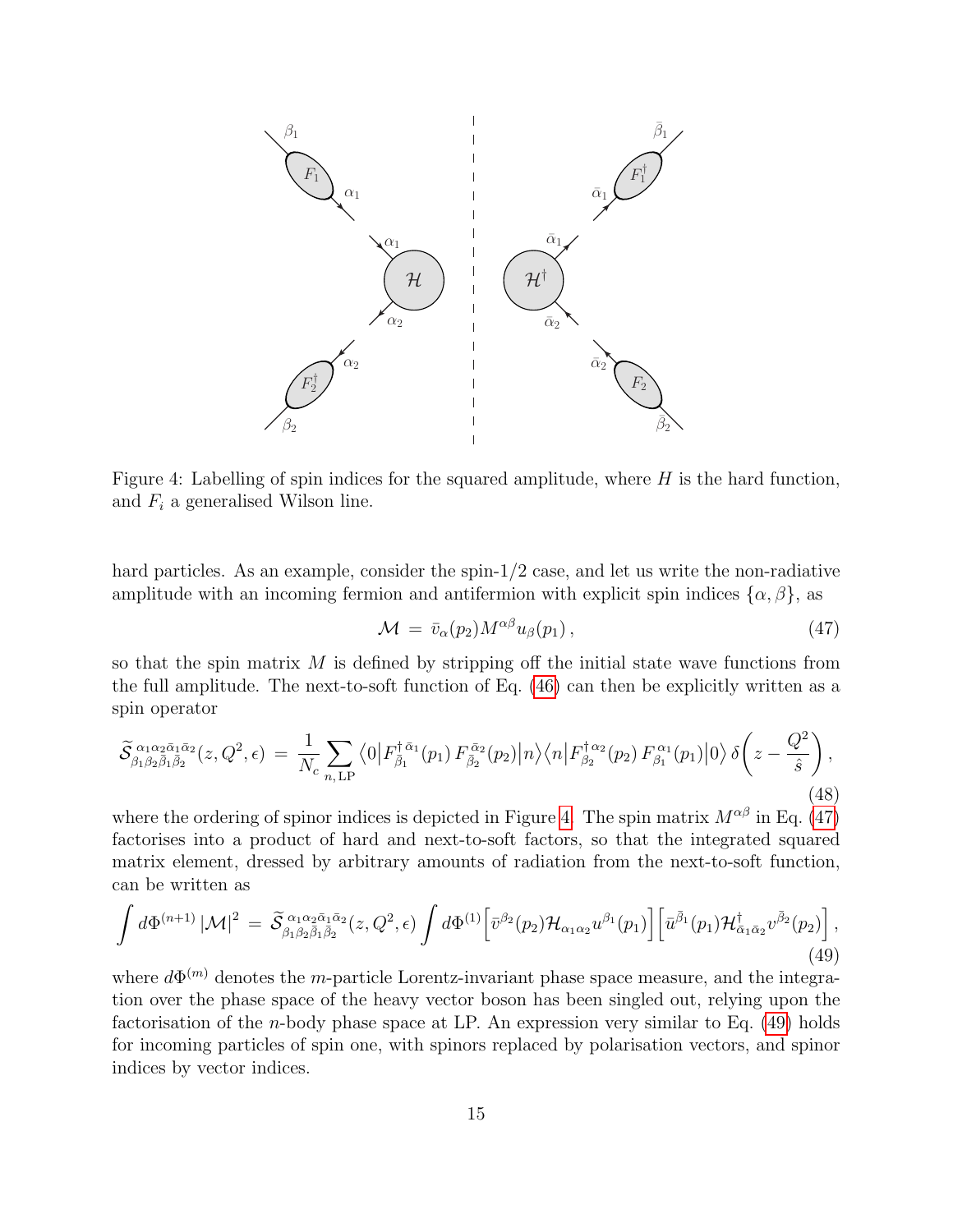The discussion so far applies strictly only to the case of massive external particles. When massless particles are involved, it is no longer true that the hard function  $\mathcal{H}$  is analytic in the momentum carried by soft radiation: it develops logarithmic singularities due to the presence of collinear divergences. As discussed in the Introduction, this was first explored in a QED context in Ref. [\[27\]](#page-41-3), which presented a factorisation formula at amplitude level, extending the Low-Burnett-Kroll theorem to include collinear effects. Similar ideas have recently been extended to full QCD  $[52,53]$  $[52,53]$ , and analysed using SCET  $[57-62,67-71,74,75,96-98]$  $[57-62,67-71,74,75,96-98]$  $[57-62,67-71,74,75,96-98]$  $[57-62,67-71,74,75,96-98]$  $[57-62,67-71,74,75,96-98]$  $[57-62,67-71,74,75,96-98]$ , while an alternative, first-principles, diagrammatic approach has been explored in Ref. [\[54\]](#page-43-0). Common to all these approaches is the factorisation of collinear contributions into universal functions, sensitive to the spin of the colliding particles but otherwise independent of the details of the hard scattering. More precisely, one may recall that, at leading power, collinear radiation is accounted for by means of jet-type functions, such as the parton distributions introduced in Eq. [\(12\)](#page-6-3). At NLP, one must generalise this analysis, expressing radiative amplitudes in terms of new types of jet functions, describing soft emissions from collinearly enhanced configurations. The first such radiative jet function was proposed in Ref. [\[27\]](#page-41-3), and was recently calculated at one loop in QCD for external quarks in Refs [\[52,](#page-42-7) [53\]](#page-42-8), where it was used to reproduce known NLP threshold logarithms in Drell-Yan production at NNLO. The amplitude-level factorisation proposed in [\[52\]](#page-42-7) is expected to apply only to annihilation processes involving two colliding hard partons producing colourless final states: on the other hand, the analysis of Ref. [\[54\]](#page-43-0) (which focuses on scalar theories, but considers more general scattering processes), and the results of Refs. [\[57,](#page-43-2)[75,](#page-44-2)[96,](#page-45-7)[97\]](#page-45-8) suggest that further types of jet emission function are necessary in QCD, which have yet to be calculated.

Importantly, for the purposes of the present paper, radiative jet functions can be ignored, since it can be shown that leading logarithms at NLP can only arise from momentum regions of integration that are already fully accounted for by the next-to-soft function introduced in Eq. [\(41\)](#page-11-1). To illustrate this point, consider first, for comparison, the well-understood situation at leading power<sup>[3](#page-15-0)</sup>. In that case, threshold singularities, inducing non-analytic behaviour at  $z \to 1$ , are directly related to infrared singularities of the amplitude; these, in turn, arise from integrations of the relevant momentum components ('normal variables') near singular surfaces in momentum space, which can be completely characterised to all orders in perturbation theory by means of Landau equations and power counting techniques [\[99\]](#page-46-1). For massless theories, it can be shown in general that infrared singularities arise only from soft and collinear momentum configurations. At leading power, therefore, one finds that at n loops there are precisely  $2n$  normal variables that must be integrated with a logarithmic measure: in a suitable frame, these can be taken to be *n* parton energies  $E_i$ , with a leading-power integration measure  $dE_i/E_i$ , and n transverse momenta with respect to the directions defined by external particles,  $k_{iT}$ , with a leading-power integration measure  $dk_{iT}/k_{iT}$ . Threshold logarithms in general arise when different combinations of normal variables become small at different rates, but leading logarithms arise only with a very specific scaling, when all energies and transverse momenta are strongly ordered, say  $E_1 \ll \ldots \ll E_n$ 

<span id="page-15-0"></span><sup>3</sup>For clarity, we focus here on real-radiation contributions to the inclusive cross section, which are the origin of the z-dependence we are interested in.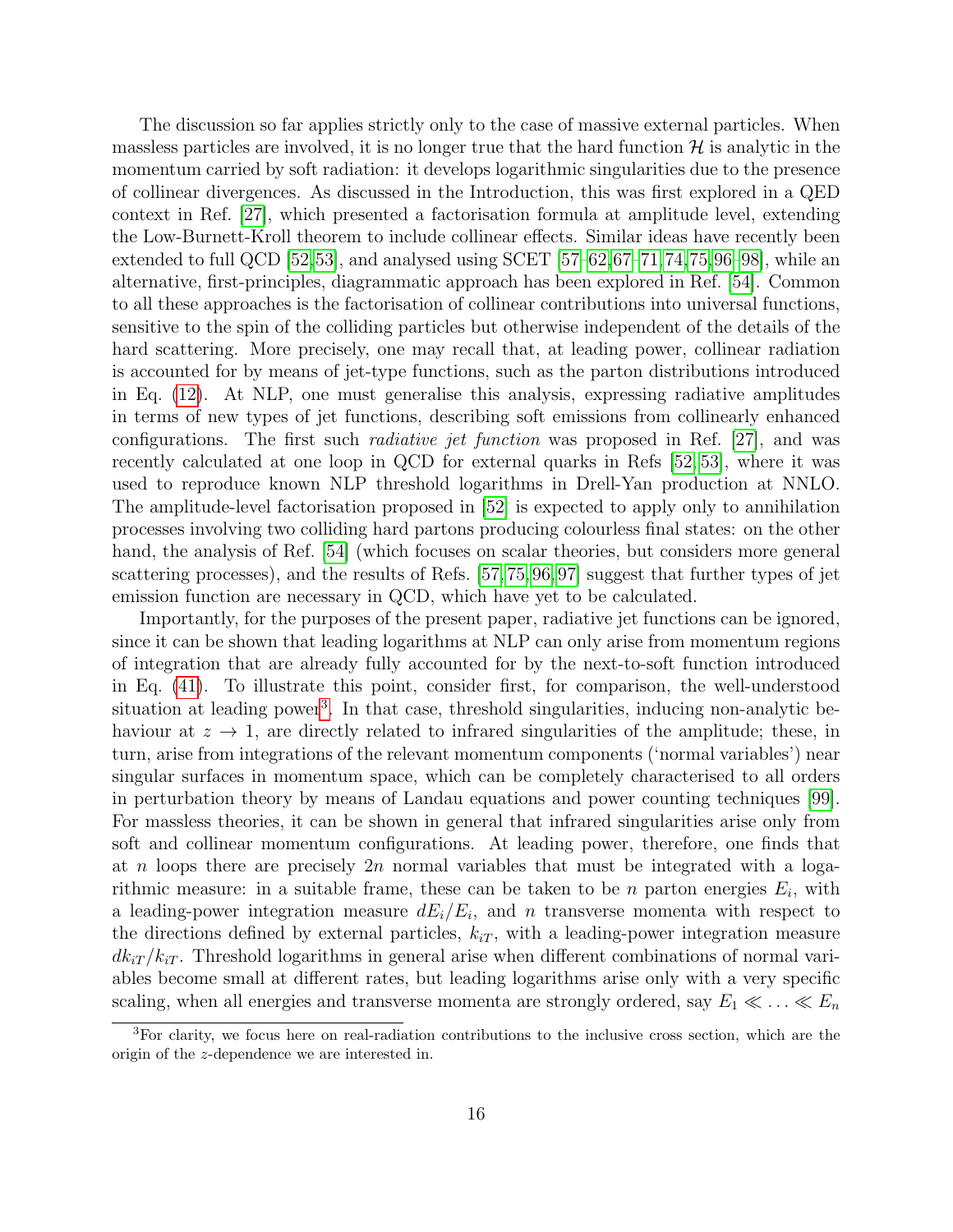and  $k_{1T} \ll \ldots \ll k_{nT}$ . In that limit, at LP, the 2n logarithmic integrations yield contributions of the form  $\ln^{2n-1}(1-z)/(1-z)$ , since the last logarithmic integration must not performed when computing  $d\hat{\sigma}/dz$ . At NLP, either the phase-space measure or the squared matrix element provide a single power of one of the normal variables, so that only  $2n-1$ momentum components need be integrated with a logarithmic measure. Once again, leading logarithms will arise from the configuration where the remaining normal variables are strongly ordered, with  $2n - 1$  integrations leading to contributions of the form  $\ln^{2n-1}(1-z)$ , while the  $z$  integration will not introduce further singularities at NLP. Now, two possibilities arise. On the one hand, the normal variable whose integration has become non-singular can be a transverse momentum, in which case the corresponding parton is soft, but not strictly collinear: this configuration is accounted for by the leading-power soft function, which contains 'wide-angle' soft gluons. On the other hand, the suppressed variable can be an energy: in this case, all transverse momenta must be strongly ordered; such next-to-soft, collinear configurations are accounted for by the next-to-soft function defined in Eq. [\(46\)](#page-13-1). Notice that radiative jet functions such as the one computed in [\[52\]](#page-42-7) also contain the next-to-soft, collinear configuration: this, however, contributes to a double counting that must be explicitly subtracted, either by introducing eikonal jets, as done in Eq. [\(12\)](#page-6-3), or by defining an appropriate counterterm, as done for example in Ref. [\[53\]](#page-42-8). The subtracted radiative jet function then contains only hard collinear configurations for all radiated partons, and cannot contribute at leading logarithmic accuracy.

An explicit example and test of the above discussion is provided in Ref. [\[53\]](#page-42-8), where the non-abelian radiative jet function for quarks was computed at one-loop order, and the overlap between (next-to-)soft and collinear emissions was explicitly identified. Furthermore, a large class of (N)LP threshold effects has been calculated in Drell-Yan production at NNLO [\[65\]](#page-43-8) and  $N<sup>3</sup>LO$  [\[66\]](#page-43-9) using the method of regions [\[100](#page-46-2)[–102\]](#page-46-3), which allows for a precise identification of the (next-to)soft and/or collinear origin of all contributions to the cross section. The role of hard collinear effects is indeed found in these studies to be associated with NLL terms and beyond<sup>[4](#page-16-0)</sup>, while all LL contributions can be traced to the (next-to)soft function, if the results are recast in the present framework. Notice that, as discussed above, upon exponentiation leading logarithms at NLP must be generated by one-loop contributions: the results of [\[53,](#page-42-8) [65,](#page-43-8) [66\]](#page-43-9) therefore provide a complete test of our argument for the Drell-Yan process.

To summarise, NLP contributions to squared matrix elements can be categorised into two main types, as follows.

- (i) (Next-to-)soft emissions. These are captured by the next-to-soft function, defined in terms of generalised Wilson lines in Eq. [\(46\)](#page-13-1), together with the orbital angular momentum contributions associated with internal emissions in Figure [3.](#page-12-0) As at LP, the next-to-soft function exponentiates (see Appendix [A\)](#page-34-0).
- (ii) Collinear contributions. These are described by radiative jet functions, which overlap

<span id="page-16-0"></span><sup>&</sup>lt;sup>4</sup>The fact that hard collinear contributions are subleading has also been argued in various SCET approaches [\[59,](#page-43-5) [69,](#page-44-6) [75,](#page-44-2) [98\]](#page-46-0).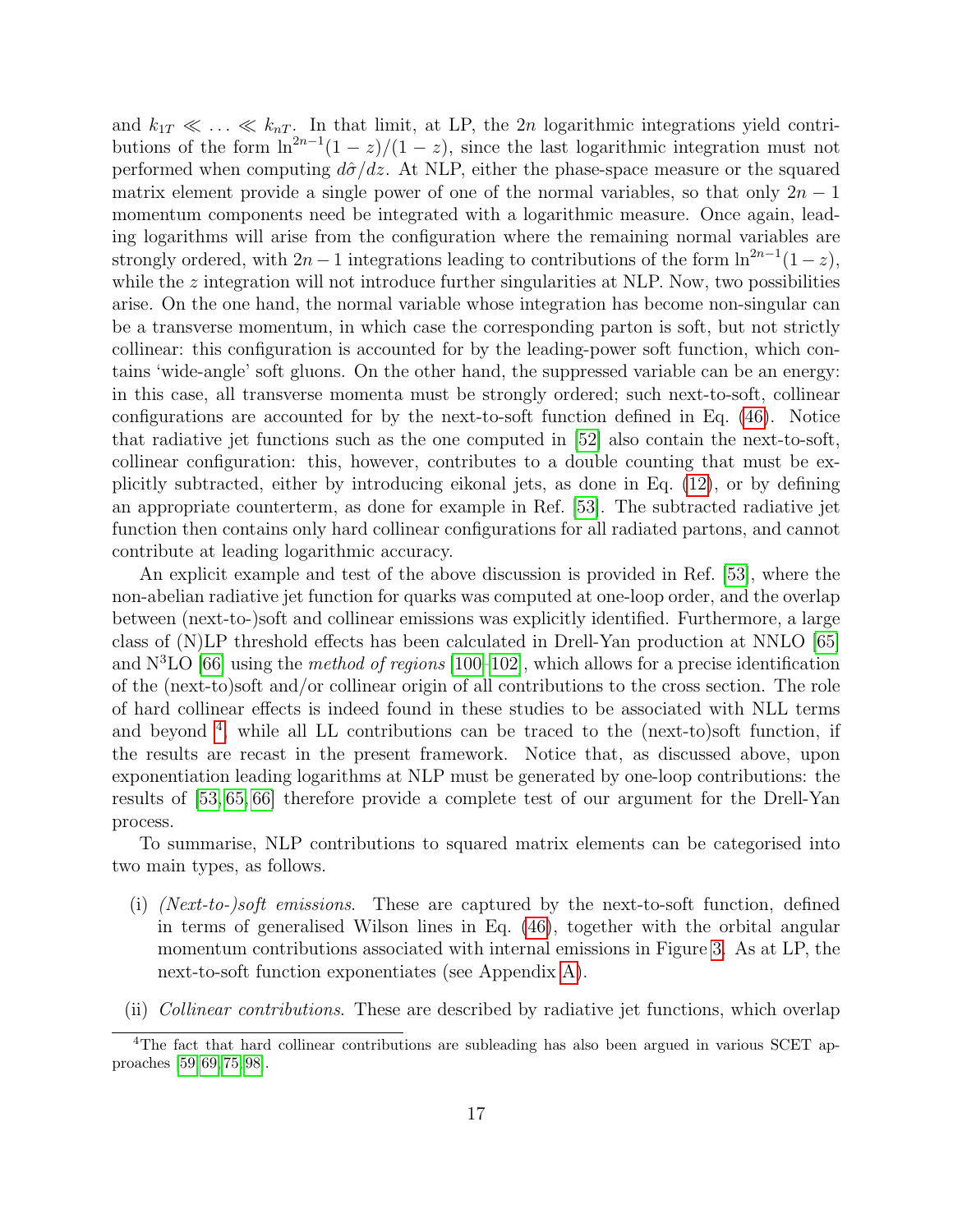with the next-to-soft function. Upon removing the double counting, the remaining collinear effects do not contribute at LL accuracy.

In this section, we have discussed the second term on the right-hand side of Eq. [\(40\)](#page-11-0), and argued that the next-to-soft function underlies all contributions to the NLP matrix element that can result in LL terms in the cross-section. This is only part of the story: we must also check whether or not LL terms can arise from the LP matrix element, once correlations between radiated gluons (a NLP effect) are included. This is the subject of the following section.

### <span id="page-17-0"></span>3.2 Corrections to the LP phase space

The third term in Eq. [\(40\)](#page-11-0) consists of the LP matrix element integrated over the NLP phase space. To see whether or not this term can give LL contributions at NLP, it is sufficient to take the LL contribution to the LP matrix element at each order, and then to evaluate the phase space integral up to NLP order. The LL contributions to the matrix element have already been discussed in Section [2,](#page-4-0) and involve exponentiating the NLO eikonal squared matrix element. This generates terms with  $n \geq 1$  gluon emissions, and, according to Eq. [\(16\)](#page-6-0), one must then integrate each such term over the  $n$ -gluon phase space. Considering all possible contributions to an n-gluon final state yields a squared matrix element of the form

<span id="page-17-1"></span>
$$
|\mathcal{M}|_{\text{LP,n}}^2 = f(\alpha_s, \epsilon, \mu^2) \prod_{i=1}^n \frac{p_1 \cdot p_2}{p_1 \cdot k_i \, p_2 \cdot k_i},
$$
\n(50)

where the prefactor  $f(\alpha_s, \epsilon, \mu^2)$  collects coupling dependence, possible poles in  $\epsilon$  due to the integration over loop momenta, and combinatorial factors from the exponentiation of the squared matrix element. The explicit form of this function is irrelevant for what follows. We must now integrate Eq. [\(50\)](#page-17-1) over the  $(n + 1)$ -body phase space, consisting of n gluons, as well as the electroweak vector boson that defines the final state at LO. The integration measure is given by

$$
d\Phi^{(n+1)} = \left[ \prod_{i=1}^{n} \int \frac{d^d k_i}{(2\pi)^{d-1}} \, \delta_+(k_i^2) \right] \delta\left(1 - z - 2 \sum_{i=1}^{n} \frac{k_i \cdot (p_1 + p_2)}{\hat{s}} + 2 \sum_{i < j} \frac{k_i \cdot k_j}{\hat{s}} \right), \tag{51}
$$

where the integration of the vector boson momentum has already been carried out, using the overall momentum conservation  $\delta$  function. In order to compute the integral, it is particularly convenient to use the Sudakov decomposition of Eq.  $(24)$  for each momentum  $k_i$ . One finds

<span id="page-17-2"></span>
$$
\int d\Phi^{(n+1)} |\mathcal{M}|^2_{\text{LP,n}} = f(\alpha_s, \epsilon, \mu^2) \left[ \prod_{i=1}^n \frac{1}{\pi \hat{s}} \int_0^\infty \frac{dk_{i+}}{k_{i+}} \int_0^\infty \frac{dk_{i-}}{k_{i-}} \int \frac{d^{d-2} \mathbf{k}_{iT}}{(2\pi)^{d-2}} \delta(k_{i-}k_{i+} - \mathbf{k}_{iT}^2) \right] \times \delta \left( 1 - z - \frac{(k_{i+} + k_{i-})}{\sqrt{\hat{s}}} + 2 \sum_{i < j} \frac{k_i \cdot k_j}{\sqrt{\hat{s}}} \right), \tag{52}
$$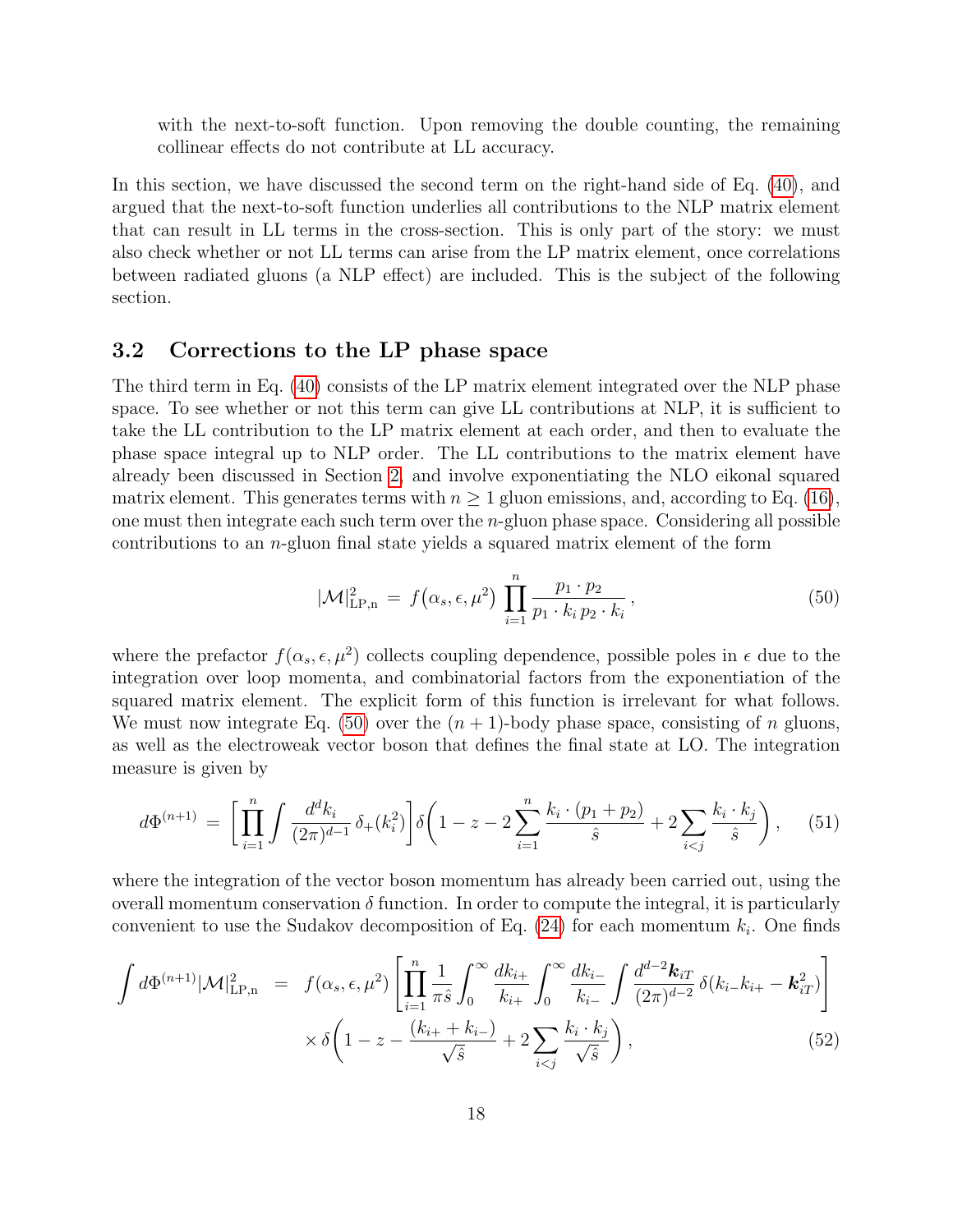where we absorbed the  $\theta$  functions from the factors  $\delta_+(k_i^2)$  into the integration limits for  $k_{i\pm}$ . In order to proceed, we can represent the  $\delta$  function in the second line of Eq. [\(52\)](#page-17-2) using

$$
\delta(x) = \int_{-i\infty}^{i\infty} \frac{dT}{2\pi i} e^{Tx} . \tag{53}
$$

We may then rewrite Eq. [\(52\)](#page-17-2) as

<span id="page-18-0"></span>
$$
\int d\Phi^{(n+1)} |\mathcal{M}|^2_{\text{LP,n}} = f(\alpha_s, \epsilon, \mu^2) \int_{-i\infty}^{i\infty} \frac{dT}{2\pi i} e^{T(1-z)} \left[ \prod_{i=1}^n \frac{1}{\pi \hat{s}} \int_0^\infty \frac{dk_{i+}}{k_{i+}} \int_0^\infty \frac{dk_{i-}}{k_{i-}} \right] \tag{54}
$$

$$
\times \int \frac{d^{d-2}k_{iT}}{(2\pi)^{d-2}} \,\delta(k_{i-}k_{i+} - \mathbf{k}_{iT}^2) \,\mathrm{e}^{-\frac{T(k_{i+}+k_{i-})}{\sqrt{s}}} \Bigg[ \Big[ 1 + \frac{2T}{\hat{s}} \sum_{i < j} k_i \cdot k_j + \mathcal{O}(T^2) \Bigg],
$$

where in the second line we Taylor-expanded the term in the exponent that is quadratic in soft momentum, anticipating that higher order contributions in  $T$  in the last line will correspond to subleading powers of  $(1-z)$  in the final result. We will verify this fact later, but, for the moment, note that the term at  $\mathcal{O}(T)$  corresponds to a phase space correlation between pairs of gluons that is absent at LP. Thus, this term constitutes the "NLP phase space" correction referred to in Eq. [\(40\)](#page-11-0). In the Sudakov decomposition, the dot product of gluon momenta reads

$$
k_i \cdot k_j = \frac{k_{i+}k_{j-} + k_{i-}k_{j+}}{2} - \boldsymbol{k}_{iT} \cdot \boldsymbol{k}_{jT} . \qquad (55)
$$

The term involving the transverse momenta leads to an odd integrand in each  $\mathbf{k}_{iT}$  in Eq. [\(54\)](#page-18-0), and will therefore give a vanishing contribution to the final result. We can then carry out the remaining transverse momentum integrals to obtain

$$
\int d\Phi^{(n+1)} |\mathcal{M}|^2_{\text{LP,n}} = f(\alpha_s, \epsilon, \mu^2) \int_{-i\infty}^{i\infty} \frac{dT}{2\pi i} e^{T(1-z)} \left[ \prod_{i=1}^n \frac{\Omega_{d-2}}{\hat{s}(2\pi)^{d-1}} \int_0^\infty dk_{i+} \int_0^\infty dk_{i-} \tag{56}
$$

$$
(k_{i+} k_{i-})^{(d-6)/2} e^{-\frac{T(k_{i+}+k_{i-})}{\sqrt{s}}} \right] \left[ 1 + \frac{T}{\hat{s}} \sum_{i < j} (k_{i+} k_{j-} + k_{i-} k_{j+}) + \mathcal{O}(T^2) \right].
$$

Next, the  $k_{i\pm}$  integrals can be straightforwardly carried out to give

$$
\int d\Phi^{(n+1)} |\mathcal{M}|^2_{\text{LP},n} = f(\alpha_s, \epsilon, \mu^2) \frac{\Omega_{d-2}^n \hat{s}^{n(d-6)/2}}{(2\pi)^{n(d-1)}} \int_{-i\infty}^{i\infty} \frac{dT}{2\pi i} e^{T(1-z)} \tag{57}
$$
\n
$$
\times \left[ \frac{1}{T^{n(d-4)}} \Gamma^{2n} \left( \frac{d-4}{2} \right) + \frac{n(n-1)}{T^{n(d-4)+1}} \Gamma^{2n-2} \left( \frac{d-4}{2} \right) \Gamma^2 \left( \frac{d-2}{2} \right) + \mathcal{O} \left( \frac{1}{T^{n(d-4)+2}} \right) \right].
$$

The integral in  $T$  is recognisable as an inverse Laplace transform, which yields the result

<span id="page-18-1"></span>
$$
\int d\Phi^{(n+1)} |\mathcal{M}|^2_{\text{LP,n}} = f(\alpha_s, \epsilon, \mu^2) \frac{\Omega_{d-2}^n \hat{s}^{n(d-6)/2}}{(2\pi)^{n(d-1)}} \frac{\Gamma^{2n}[(d-4)/2]}{\Gamma[n(d-4)]} (1-z)^{n(d-4)-1}
$$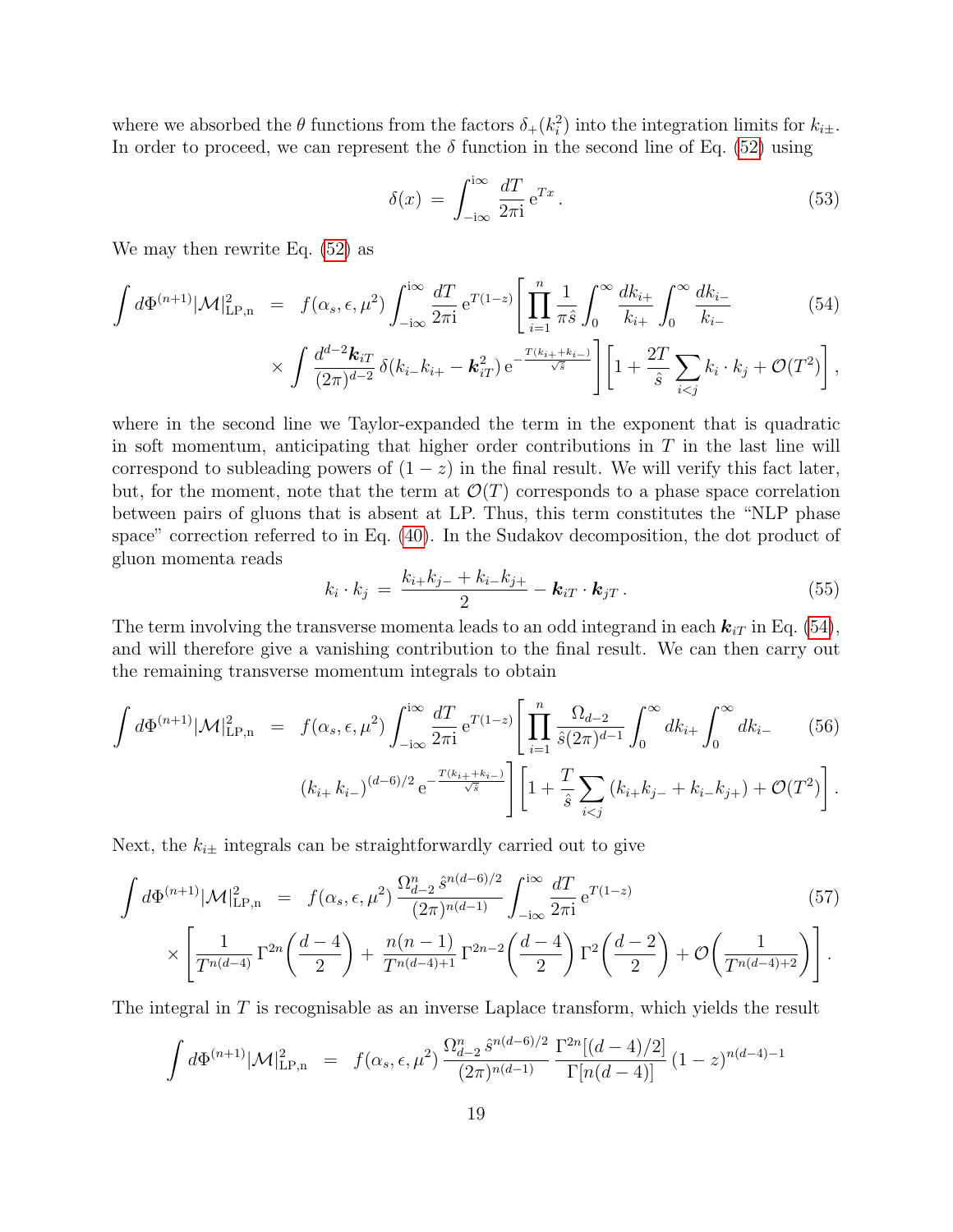$$
\times \left\{ 1 + \frac{(n-1)(d-4)(1-z)}{4} + \mathcal{O}\left[ (1-z)^2 \right] \right\}.
$$
 (58)

Note that the terms  $\mathcal{O}(T^2)$  we have neglected in expanding the exponential factor in Eq. [\(54\)](#page-18-0) give subleading power corrections in  $(1 - z)$ , justifying the approximation made above. Eq. [\(58\)](#page-18-1) is the final result of integrating the LP contribution to the matrix element responsible for LL terms, with the multigluon phase-space measure expanded to NLP order. The second term in the last line of Eq. [\(58\)](#page-18-1) is the desired NLP correction, as can be seen by the fact that it is suppressed by a single power of  $(1-z)$ . Furthermore, it contains an explicit factor of  $d-4=-2\epsilon$ , which directly implies that the phase space correction does not affect LL terms, which are associated with the most singular poles in  $\epsilon$ .

In summary, we have shown that the third term in Eq. [\(40\)](#page-11-0), consisting of the LP matrix element dressed with NLP phase space corrections, does not contribute to LL terms at NLP order. It can thus be neglected for the purposes of this paper. Combining this observation with the results of the previous section, we now have everything we need to perform an explicit resummation of LL NLP threshold logarithms in Drell-Yan production. We turn to this task in the next section.

#### <span id="page-19-0"></span>3.3 Resummation of leading NLP logs in Drell-Yan production

In the previous sections, we have seen that LL contributions at NLP level are governed by next-to-soft radiation. This in turn is captured by the next-to-soft function defined in Eq. [\(46\)](#page-13-1), possibly complemented by contributions involving the orbital angular momentum of each incoming parton. In this section, we apply these ideas to resum LL NLP terms in Drell-Yan production. While clearly very interesting for its own sake, this example is also a useful warm-up case: first, it will allow us to make contact with the LP treatment of Section [2;](#page-4-0) furthermore, in this case the hard interaction is especially simple, so that its derivatives with respect to the external momenta vanish at leading order. Thus, we do not have to worry about orbital angular momentum contributions at LL accuracy, and it is sufficient to calculate the next-to-soft function. Once this has been calculated for single radiation, it may be exponentiated (as at LP), yielding the resummation formula that we are seeking.

For the first steps of our derivation, we do not need to specify the final-state particle content of the process we are studying. Rather, we will consider a general hard interaction H connecting to an incoming  $q\bar{q}$  pair, such that the LO amplitude is given by Eq. [\(47\)](#page-14-1). Representative diagrams contributing to the squared amplitude arising from the next-to-soft function at NLO, Eq. [\(49\)](#page-14-2), are shown in Figure [5.](#page-20-0) We may directly evaluate them using the Feynman rules arising from Eq.  $(41)$ . First, we may note that contributions involving  $k^2$ vanish, since the radiated gluon is on shell. Next, it is convenient to combine the scalar-like and spin-dependent emission vertices as

$$
\frac{k^{\mu}}{2p_i \cdot k} - ik_{\nu} \frac{\Sigma^{\nu \mu}}{p_i \cdot k} = \frac{k \gamma^{\mu}}{2p_i \cdot k}.
$$
\n(59)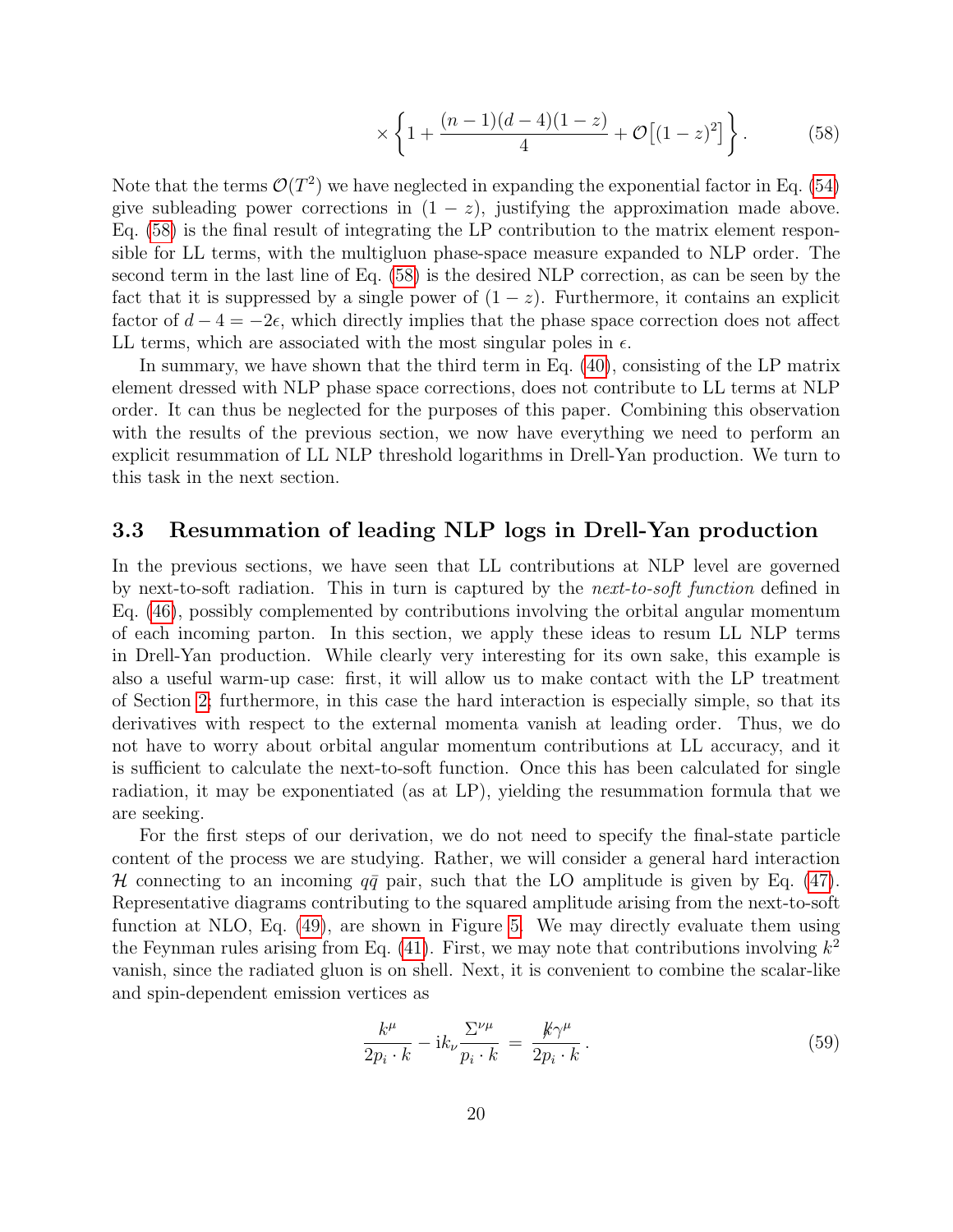

<span id="page-20-0"></span>Figure 5: Diagrams contributing to a squared amplitude with a  $q\bar{q}$  initial state, arising from the next-to-soft function  $\tilde{S}$  acting on the LO hard interaction  $\mathcal{H}$ , as in Eq. [\(49\)](#page-14-2). Further diagrams are obtained by reflection about the final state cut, or by interchanging  $p_1 \leftrightarrow p_2$ .

Then, the diagrams of Figure [5](#page-20-0) yield a NLP contribution

<span id="page-20-1"></span>
$$
|\mathcal{M}|^2_{\text{NLP},\text{(a)+(b)}} = 2g_s^2 C_F \left(\frac{p_1^{\mu}}{p_1 \cdot k} - \frac{p_2^{\mu}}{p_2 \cdot k}\right) \text{Tr}\left[\not p_2 \mathcal{H}\left(\frac{\not k \gamma^{\mu}}{2p_1 \cdot k}\right) \not p_1 \mathcal{H}^{\dagger}\right]
$$

$$
= -\frac{g_s^2 C_F}{p_1 \cdot k \, p_2 \cdot k} \text{Tr}\left[\not p_2 \mathcal{H} \not k \not p_2 \not p_1 \mathcal{H}^{\dagger}\right], \tag{60}
$$

where a factor of two for complex conjugate diagrams has already been included. In order to extract the LO squared amplitude, we may use an argument similar to one presented recently in Ref. [\[64\]](#page-43-6). Writing the decomposition (cf. Eq. [\(24\)](#page-8-2))

$$
k = \frac{p_2 \cdot k}{p_1 \cdot p_2} \not p_1 + \frac{p_1 \cdot k}{p_1 \cdot p_2} \not p_2 + k_T, \tag{61}
$$

and substituting into Eq. [\(60\)](#page-20-1) reveals that the term involving transverse momentum occurs linearly in the squared matrix element, leading to an odd integrand which vanishes upon integrating over  $k_T$ . This contribution can thus be ignored, leading effectively to the expression

<span id="page-20-2"></span>
$$
|\mathcal{M}|^2_{\text{NLP},\text{(a)+(b)}} = -\frac{2g_s^2 C_F}{p_1 \cdot k} \text{Tr}\left[\not{p}_2 \mathcal{H} \not{p}_1 \mathcal{H}^\dagger\right]. \tag{62}
$$

Notably, in Eq. [\(62\)](#page-20-2) the LO squared matrix element is factored out. Combining this with diagrams obtained from those of Figure [5](#page-20-0) by interchanging  $p_1$  with  $p_2$ , summing over spins and colours, and dividing out the LO cross section one easily obtains an expression for the real emission contribution to the one-loop next-to-soft function. Notice that at NLP singularities as  $z \to 1$  are integrable: thus, there is no need to combine real emission with virtual corrections in order to generate LL contributions, and the NLP soft function reads

$$
\mathcal{S}_{\text{NLP}}^{(1)}(z, Q^2, \epsilon) = -2\mu^{2\epsilon} g_s^2 C_F \int \frac{d^d k}{(2\pi)^{d-1}} \, \delta_+(k^2) \, \delta\bigg(1-z - \frac{2k \cdot (p_1 + p_2)}{\hat{s}}\bigg)
$$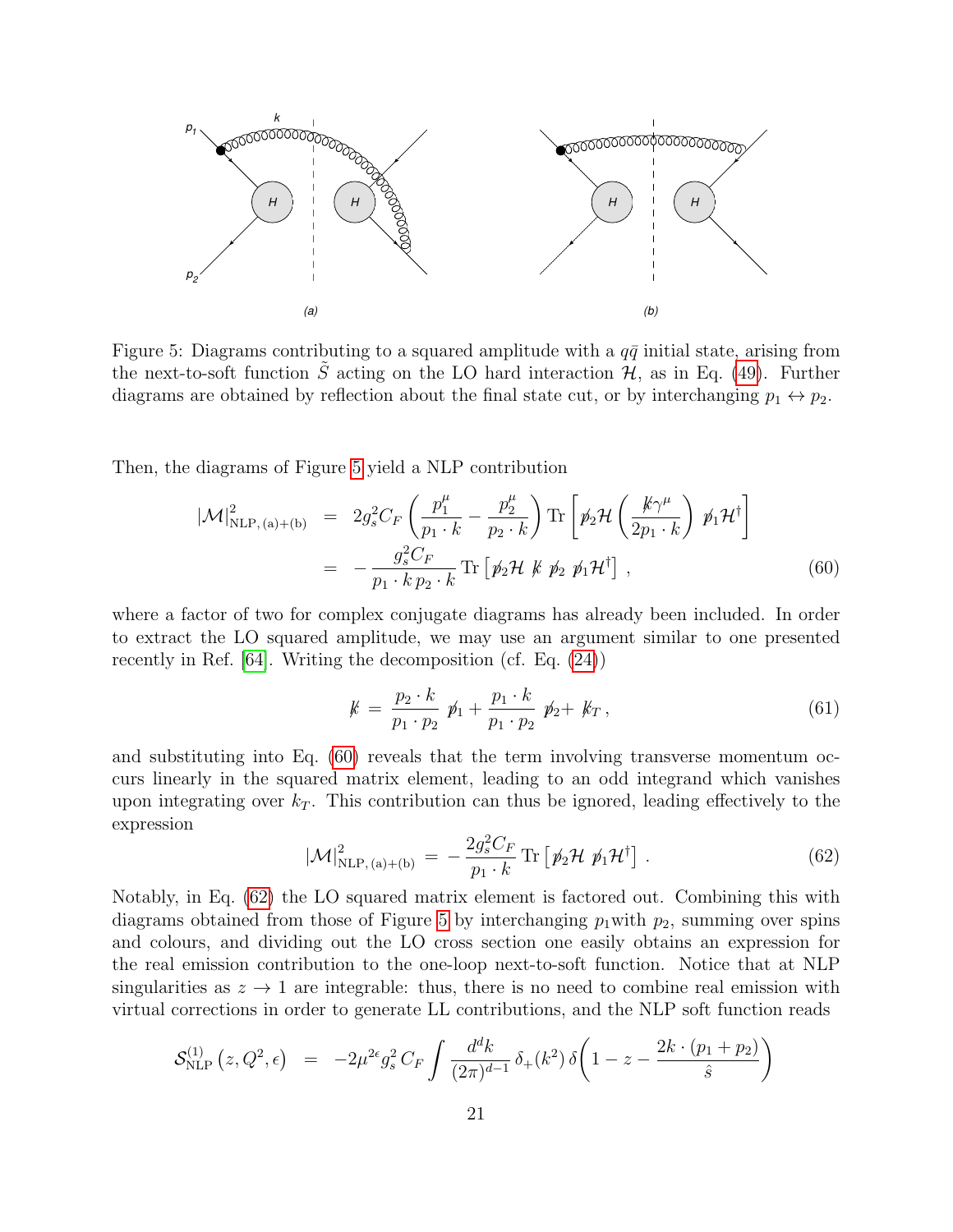$$
\times \left(\frac{1}{p_1 \cdot k} + \frac{1}{p_2 \cdot k}\right). \tag{63}
$$

The integration over the real gluon phase space can be carried out straightforwardly using the Sudakov decomposition of Eq. [\(24\)](#page-8-2), and the subsequent change of variables in Eq. [\(29\)](#page-9-2), with the result

$$
\mathcal{S}_{\text{NLP}}^{(1)}\left(z, Q^2, \epsilon\right) \, = \, -\frac{2\alpha_s C_F}{\pi} \left(\frac{\bar{\mu}^2}{Q^2}\right)^\epsilon \frac{e^{\epsilon \gamma_E} \Gamma^2(-\epsilon)}{\Gamma(1-\epsilon)\Gamma(-2\epsilon)} \left(1-z\right)^{-2\epsilon} \,. \tag{64}
$$

Taking the Mellin transform we find

<span id="page-21-3"></span>
$$
\mathcal{S}_{\text{NLP}}^{(1)}\left(N, Q^2, \epsilon\right) \equiv \int_0^1 dz \, z^{N-1} \mathcal{S}_{\text{NLP}}^{(1)}\left(z, Q^2, \epsilon\right)
$$
  
\n
$$
= -\frac{2\alpha_s C_F}{\pi} \left(\frac{\bar{\mu}^2}{Q^2}\right)^{\epsilon} \frac{e^{\epsilon \gamma_E} \Gamma(-\epsilon) \Gamma(N)}{\Gamma(1 - 2\epsilon + N)}
$$
  
\n
$$
= \frac{2\alpha_s C_F}{\pi} \left(\frac{\bar{\mu}^2}{Q^2}\right)^{\epsilon} \frac{1}{N} \left[\frac{1}{\epsilon} + 2\psi^{(0)}(N+1) + 2\gamma_E\right] + \mathcal{O}(\epsilon).
$$
 (65)

The leading behaviour as  $N \to \infty$  is

<span id="page-21-0"></span>
$$
\mathcal{S}_{\text{NLP}}^{(1)}\left(N, Q^2, \epsilon\right) \, = \, \frac{2\alpha_s C_F}{\pi} \left(\frac{\bar{\mu}^2}{Q^2}\right)^\epsilon \left[\frac{1}{\epsilon} \frac{1}{N} + \frac{2\log N}{N} + \ldots\right] \,,\tag{66}
$$

where the ellipsis denotes terms which are non-singular in  $\epsilon$  and non-logarithmic in N, as well as terms suppressed by further powers of  $N$ . We see that the NLP soft function generates contributions which are suppressed by (at least) a single power of  $N$  compared to LP, as expected. Eq. [\(66\)](#page-21-0) must now be combined with the LP soft function given Eq. [\(39\)](#page-10-2), which itself includes subleading terms in  $N$  space arising from the Mellin transformation from  $z$ space. The result is

<span id="page-21-1"></span>
$$
\mathcal{S}_{\text{LP+NLP}}\left(N, Q^2, \epsilon\right) = \frac{2\alpha_s C_F}{\pi} \left(\frac{\bar{\mu}^2}{Q^2}\right)^{\epsilon} \left[\frac{1}{\epsilon} \left(\log N + \frac{1}{2N}\right) + \log^2 N + \frac{\log N}{N}\right].\tag{67}
$$

As explained above, we may directly exponentiate Eq. [\(67\)](#page-21-1), and combine it with the LO cross-section. Furthermore, the collinear pole can be absorbed in the quark distributions, for which we again use the MS factorisation scheme. To this end, we generalise Eq. [\(37\)](#page-10-3) to

<span id="page-21-2"></span>
$$
q_{\text{LL,NLP}}(N, Q^2) = q_N(Q^2) \exp\left[\frac{\alpha_s C_F}{\pi} \frac{1}{\epsilon} \left(\log N + \frac{1}{2N}\right)\right],\tag{68}
$$

and similarly for the antiquark. Note that it is important in Eq. [\(68\)](#page-21-2) that we correctly kept track of subleading terms in the Mellin transform of the LP soft function. The cross-section at NLP in the threshold expansion and at LL accuracy then becomes

<span id="page-21-4"></span>
$$
\int_0^1 d\tau \tau^{N-1} \frac{d\sigma_{\rm DY}}{d\tau}\bigg|_{\rm LL, NLP} = \sigma_0(Q^2) q_{\rm LL, NLP}(N, Q^2) \bar{q}_{\rm LL, NLP}(N, Q^2)
$$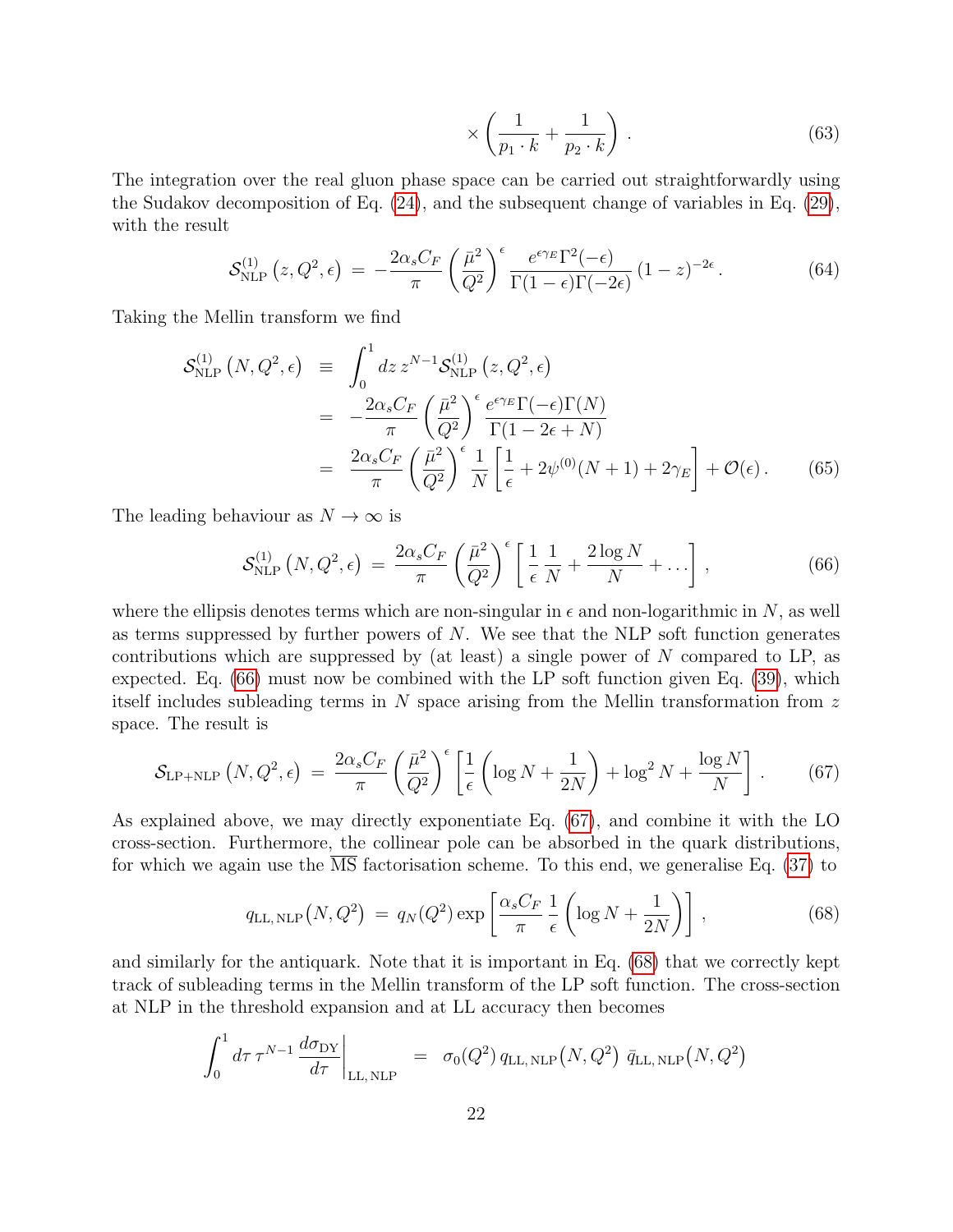$$
\times \exp\left[\frac{2\alpha_s C_F}{\pi} \left(\log^2 N + \frac{\log N}{N}\right)\right].\tag{69}
$$

Upon expanding the exponential factor in powers of  $\alpha_s$ , we may now perform the inverse Mellin transform of the partonic cross-section order by order, using the results of Appendix [B,](#page-37-0) to get

<span id="page-22-1"></span>
$$
\Delta(z,Q^2)|_{\text{LL,NLP}} = \left(\frac{2\alpha_s C_F}{\pi}\right)^m \frac{1}{(m-1)!} \left[2\left(\frac{\log^{2m-1}(1-z)}{1-z}\right)_+ - 2\log^{2m-1}(1-z)\right]. \tag{70}
$$

This is in complete agreement with (and indeed provides an independent proof of) the result of Ref. [\[31\]](#page-41-9), which argued (consistently with previous observations [\[23,](#page-40-10)[36\]](#page-41-10)) that the LL NLP terms at any order have a coefficient which is always the negative of that of the corresponding leading logarithmic plus distribution. The origin of this phenomenon can be traced to the coefficient of the  $\epsilon$  pole in Eq. [\(66\)](#page-21-0). Given that this pole represents a collinear singularity that must be absorbed in the parton distributions, it must emerge from the NLP contribution to the LO DGLAP splitting kernel that governs such terms. More specifically, the collinear poles in the NLO Drell-Yan cross-section have the form (see for example Ref. [\[103\]](#page-46-4))

$$
-\frac{2}{\epsilon}P_{qq}^{(0)}\,,\tag{71}
$$

where the factor of 2 arises from having collinear singularities associated with either of the incoming partons. The splitting function can be expanded near threshold as

$$
P_{qq}^{(0)}(z) = \frac{\alpha_s}{2\pi} C_F \left[ \frac{2}{(1-z)_+} - 2 + \ldots \right]. \tag{72}
$$

where the second term gives the NLP contribution in  $z$ -space, whose Mellin transform is

$$
\int_0^1 dz z^{N-1} P_{qq}^{(0)}(z)|_{\text{NLP}} = -\frac{\alpha_s C_F}{\pi} \frac{1}{N} \,. \tag{73}
$$

We thus expect the collinear pole of the NLP contribution to the next-to-soft function in Mellin space to be given by

$$
\frac{2\alpha_s C_F}{\pi} \frac{1}{N} \frac{1}{\epsilon},\tag{74}
$$

which is indeed observed in Eq. [\(66\)](#page-21-0). We see that the next-to-soft function generates the correct NLP correction to the splitting kernel as expected. This in turn dictates the LL behaviour in the finite part: indeed, in z-space, this contribution arises completely from an overall  $\epsilon$ -dependent power of  $(1 - z)$ , dressing the pole term. Thus, ensuring that the NLP behaviour of the pole term is correct is sufficient to describe also the finite part<sup>[5](#page-22-0)</sup>.

<span id="page-22-0"></span><sup>&</sup>lt;sup>5</sup>This story becomes more complicated in N-space, as can be seen from the fact that Eq. [\(65\)](#page-21-3) contains a number of contributions that are subleading in N, all of which can ultimately be traced to a power of  $(1-z)$ in z-space.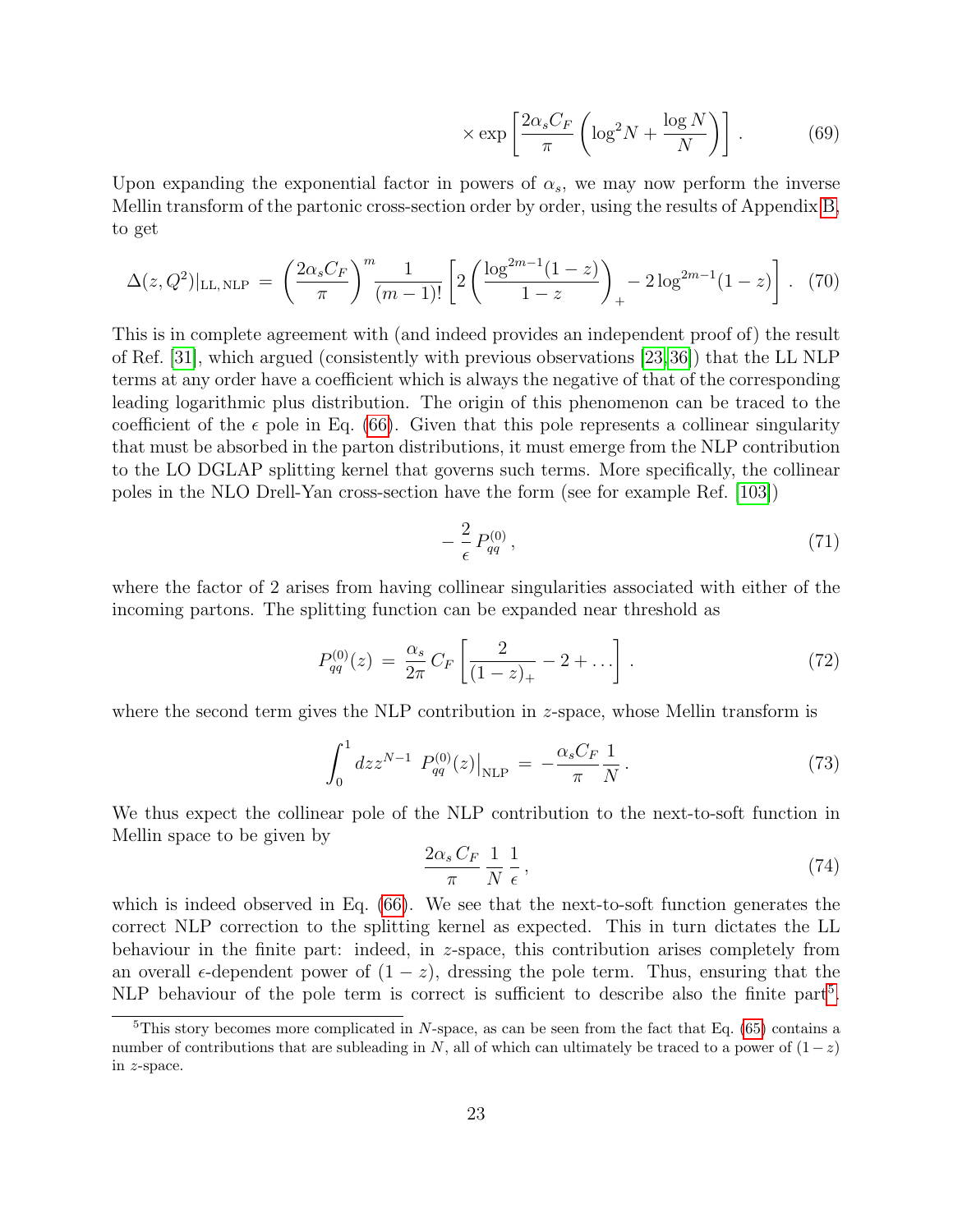Note that the fact that all NLP information in the DGLAP splitting function is correctly generated by the next-to-soft expansion provides a test of the statement made earlier, that all LL threshold effects at (N)LP arise from radiation that is (next-to) soft, in addition to being collinear. This in turn confirms that, at LL accuracy, one may neglect radiative jet functions [\[27,](#page-41-3) [52–](#page-42-7)[56\]](#page-43-1).

Eq. [\(69\)](#page-21-4) resums the leading-logarithmic behaviour of the Drell-Yan cross section at LP and NLP in the threshold expansion: it completely agrees with expectations from the literature [\[31,](#page-41-9)[36\]](#page-41-10), and thus with the recent SCET analysis of Ref. [\[75\]](#page-44-2), which cross-checked against the same references. We emphasise that, of course, at leading power there is no need to limit the resummation to leading logarithms: this was done in Eq. [\(69\)](#page-21-4) only for simplicity, and to underline the close connection between leading logarithms at LP and NLP. Indeed, because of the link discussed above between NLP leading logarithms and the DGLAP kernels, it is straightforward to incorporate our results in the standard LP resummation formalism: it is sufficient to include NLP terms in the quark splitting function. This was argued to be appropriate in Refs. [\[23,](#page-40-10)[31,](#page-41-9)[36\]](#page-41-10), and, with the mild assumptions discussed in Section [3.1,](#page-11-2) it is now proven. For completeness, we include here the general resummation ansatz introduced in Ref. [\[36\]](#page-41-10), which implements this change in the classic threshold resummation formula of [\[6](#page-39-5)[–8\]](#page-39-6), together with other proposed modifications that have effects on subleading NLP logarithms. In Mellin space, the result of Ref. [\[36\]](#page-41-10) for the Drell-Yan process can be written as

<span id="page-23-0"></span>
$$
\ln\left[\Delta(N, Q^2)\right] = F_{DY}\left[\alpha_s(Q^2)\right] + \int_0^1 dz \, z^{N-1} \left\{ \frac{1}{1-z} D\left[\alpha_s \left(\frac{(1-z)^2 Q^2}{z}\right)\right] + 2 \int_{Q^2}^{(1-z)^2 Q^2/z} \frac{dq^2}{q^2} P_{qq}^{\text{LP+NLP}}\left[z, \alpha_s(q^2)\right] \right\}_+ \tag{75}
$$

In Eq. [\(75\)](#page-23-0),  $D(\alpha_s)$  is the well-known LP wide-angle soft function for the Drell-Yan process, which has been computed up to three loops in [\[104](#page-46-5)[–107\]](#page-46-6);  $F_{DY}(\alpha_s)$  resums N-independent contributions following Ref. [\[2\]](#page-39-1);  $P_{qq}^{\text{LP+NLP}}(z,\alpha_s)$  is the soft expansion of the DGLAP splitting function up to NLP, order by order in perturbation theory, which was derived in [\[36\]](#page-41-10) starting from the results of Ref. [\[108\]](#page-46-7); furthermore, the 'plus' prescription is defined to apply only to LP contributions, that are singular as  $z \to 1$ . Leading NLP logarithms in Eq. [\(75\)](#page-23-0) are generated by the one-loop NLP contribution to  $P_{qq}^{\text{LP+NLP}}$ , as discussed in this Section. Higher-order terms in the NLP splitting function will contribute to, but not exhaust, subleading NLP logarithms; indeed, the shifts in the phase space boundary and in the argument of the coupling, proposed in Eq. [\(75\)](#page-23-0), and corresponding to a NLP-accurate definition of the soft scale of the process, also contribute to subleading logarithms at NLP. In Ref. [\[36\]](#page-41-10), the accuracy of Eq. [\(75\)](#page-23-0) was tested by comparing its expansion to NNLO with existing exact results: as expected from our current discussion, leading NLP logarithms are exactly predicted; furthermore, one observes that next-to-leading NLP logarithms are predicted very accurately, and they mostly arise from the NLO contribution to the NLP splitting function. The small discrepancy arising at this level of accuracy (NLL at NLP) between the resum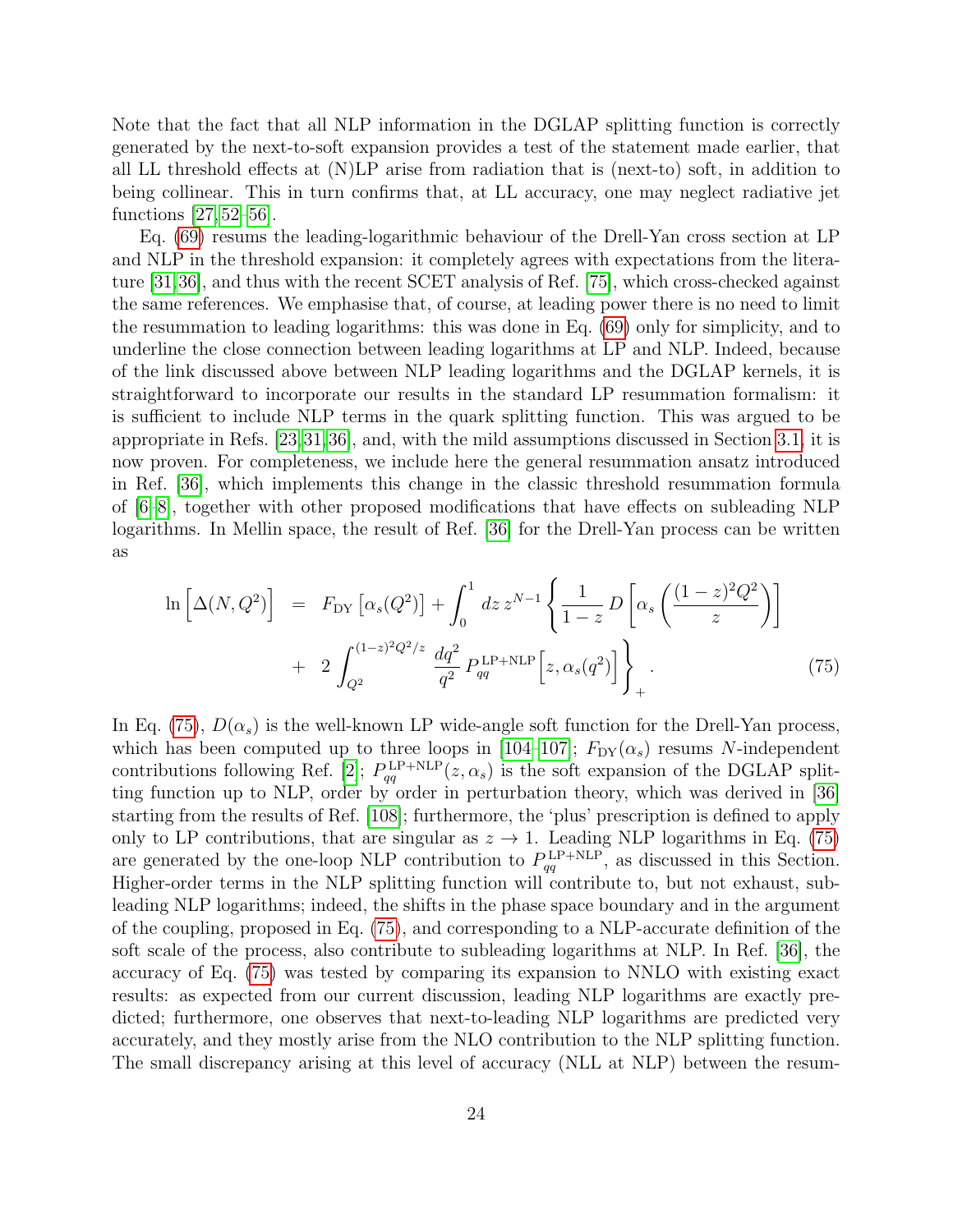mation and the finite order result is the first footprint of the need to include radiative jet functions at NLP.

### <span id="page-24-0"></span>3.4 A brief comparison with the SCET approach

In Section [3.3,](#page-19-0) we have achieved the resummation of leading NLP logarithms (jointly with all LP logarithms) by applying essentially diagrammatic arguments, based on the previous analysis of Ref. [\[28\]](#page-41-4), summarised here in Appendix [A.](#page-34-0) Clearly, these diagrammatic arguments are in turn based on an underlying factorisation [\[52,](#page-42-7)[53\]](#page-42-8), but the argument for resummation is greatly simplified by the diagrammatic exponentiation properties of the (next-to-)soft function. Recently, the resummation of these same contributions has been achieved for the Drell-Yan process also within an effective field theory approach based on SCET [\[75\]](#page-44-2) (see also Ref. [\[74\]](#page-44-1)). In this section, we briefly compare our methods with the SCET analysis, whose physics must ultimately be equivalent.

The SCET approach relies upon a factorisation of the partonic cross section  $\Delta(z)$ , obtained by expanding the Drell-Yan QCD current into operators defined in terms of effective soft and collinear fields, with a different collinear sector associated with each external parton. Hard modes of the field contribute through short-distance coefficients of SCET operators, which can be obtained by matching to full QCD. Under the assumption that Glauber-type modes of the gluon field do not contribute to the relevant observable<sup>[6](#page-24-1)</sup>, soft and collinear modes can be factorised into (universal) matrix elements, which define collinear and soft functions, in direct correspondence with the jet and the soft functions emerging from the diagrammatic approach considered in this work.

Restricting to the terms relevant for the resummation of leading logarithms up to NLP, the momentum-space SCET factorisation for the partonic cross-section  $\Delta$  introduced in Eq. [\(6\)](#page-5-2) takes the form

<span id="page-24-2"></span>
$$
\Delta(z) = H(Q^2, \mu_h) Q \left[ S_{\rm DY} (Q(1-z), \mu_s) - \frac{4}{Q} \int d\omega \, S_{2\xi} (Q(1-z), \omega, \mu_s) \right], \tag{76}
$$

where  $H(Q^2, \mu_h)$  is the hard function,  $S_{DY}$  represents the leading-power soft function, equiv-alent to the one defined in Eq. [\(16\)](#page-6-0), and  $S_{2\xi}$  represents that part of the NLP soft function that contributes at leading logarithmic accuracy, to be compared with LL form of  $S_{\text{NLP}}$  in Section [3.3.](#page-19-0) In Eq. [\(76\)](#page-24-2) no collinear functions appear explicitly, since hard collinear modes contribute only starting at NLL accuracy. This conclusion is obtained within SCET by an analysis of all possible operators contributing at NLP, and confirmed a posteriori, as we will see below.

Each function in the SCET factorisation depends on a characteristic momentum scale:  $\mu_h \sim Q$  for the hard function, and  $\mu_s \sim Q(1-z)$  for the soft functions. Independence of physical observables on the factorisation scales yields a renormalisation group equation, which can be solved to resum the large logarithms. To this end, it is appropriate to evolve

<span id="page-24-1"></span><sup>&</sup>lt;sup>6</sup>The cancellation of Glauber gluons for the Drell-Yan cross section at leading twist was proven in Refs. [\[109,](#page-46-8)[110\]](#page-46-9). For a detailed treatment of Glauber effects in an effective-field-theory context, see Ref. [\[111\]](#page-46-10).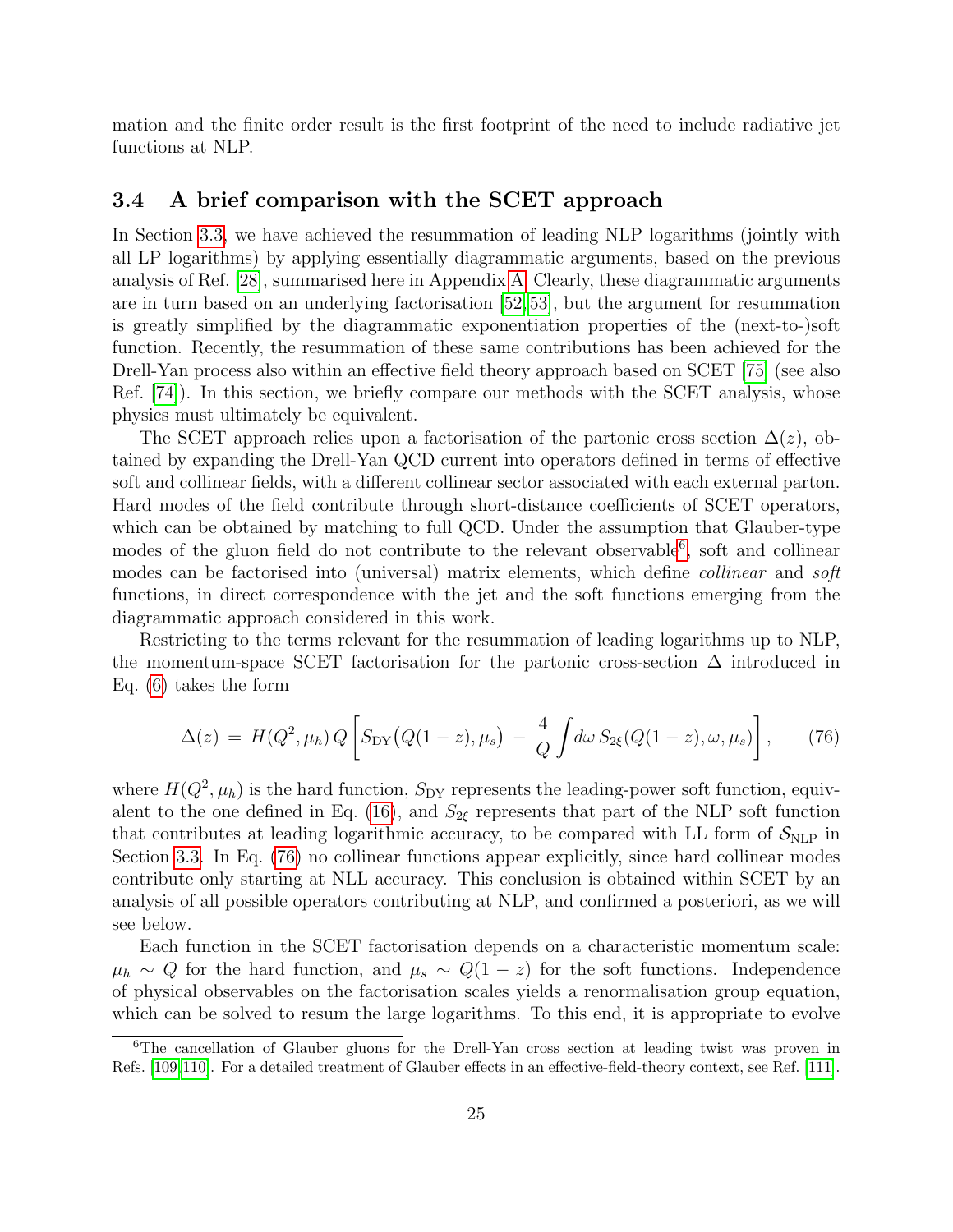the hard and soft functions in Eq. [\(76\)](#page-24-2) to a common scale, which in Ref. [\[75\]](#page-44-2) is chosen to be  $\mu_c \sim Q\sqrt{1-z}$ . To LL accuracy, the evolved hard and soft functions can be written as [\[75\]](#page-44-2)

$$
H(Q^2, \mu_c)\Big|_{\text{LL}} = \exp\left[4 E_{\text{LL}}(\mu_h, \mu_c)\right] H(Q^2, \mu_h),
$$
  

$$
S_{2\xi}(Q(1-z), \omega, \mu_c)\Big|_{\text{LL}} = \frac{2C_F}{\beta_0} \ln \frac{\alpha_s(\mu_c)}{\alpha_s(\mu_s)} \exp\left[-4 E_{\text{LL}}(\mu_s, \mu_c)\right] \theta(1-z) \delta(\omega). \quad (77)
$$

Here the evolution factor  $E_{LL}$  resums the logarithms, and can be expressed in terms of the strong coupling evaluated at different scales, as

<span id="page-25-1"></span>
$$
E_{\rm LL}(\nu,\mu) = -\int_{\alpha_s(\nu)}^{\alpha_s(\mu)} d\alpha \frac{\Gamma_{\rm cusp}(\alpha)}{\beta(\alpha)} \int_{\alpha_s(\nu)}^{\alpha} \frac{d\alpha'}{\beta(\alpha')} \stackrel{\rm LL}{=} \frac{C_F}{\beta_0^2} \frac{4\pi}{\alpha_s(\nu)} \left(1 - \frac{\alpha_s(\nu)}{\alpha_s(\mu)} + \ln \frac{\alpha_s(\nu)}{\alpha_s(\mu)}\right), \quad (78)
$$

where we have introduced the QCD cusp anomalous dimension and beta function. Using the fact that, for Drell-Yan production,  $H(Q^2, \mu_h) = 1 + \mathcal{O}(\alpha_s)$ , one can compute  $\Delta(z)$  in Eq. [\(76\)](#page-24-2) with all factors evaluated at the scale  $\mu_c$ . In order to avail oneself of the standard collinear factorisation machinery, one must then evolve both  $\Delta(z)$  and the parton distributions to a generic factorisation scale  $\mu$ , exploiting the RG invariance of the physical cross-section. One then finds

<span id="page-25-0"></span>
$$
\Delta_{\rm NLP}^{\rm LL}(z,\mu) = -\frac{8C_F}{\beta_0} \exp\left[4E_{\rm LL}(\mu_h,\mu) - 4E_{\rm LL}(\mu_s,\mu)\right] \ln \frac{\alpha_s(\mu)}{\alpha_s(\mu_s)}.
$$
(79)

The fact that the evolution of parton distributions (dictated by DGLAP splitting functions) is consistent at LL accuracy with the evolution of the partonic cross section to a generic scale provides an independent check of the fact that collinear function (absent in Eq. [\(76\)](#page-24-2)) cannot contain leading NLP logarithms. This is directly analogous to the observation made here in Section [3.3,](#page-19-0) where we noted that the effect of including next-to-soft radiation led to reproducing the NLP contribution to the DGLAP kernels, testing our arguments for not including radiative jet functions in the derivation leading to Eq. [\(69\)](#page-21-4).

In order to compare the result in Eq. [\(79\)](#page-25-0) with Eq. [\(70\)](#page-22-1), one needs to expand the ratios of running couplings in Eq. [\(79\)](#page-25-0) and Eq. [\(78\)](#page-25-1) in powers of  $\alpha_s(\mu)$ . When this is done, the NLP term in Eq. [\(79\)](#page-25-0) reduces to

$$
\Delta_{\rm NLP}^{\rm LL}(z,\mu) = -4\,\frac{\alpha_s}{\pi}C_F\,\exp\left[-\frac{2\alpha_s C_F}{\pi}\ln^2\frac{\mu}{\mu_h}\right]\,\exp\left[\frac{2\alpha_s C_F}{\pi}\ln^2\frac{\mu}{\mu_s}\right]\ln\frac{\mu_s}{\mu}\,\theta(1-z)\,. \tag{80}
$$

Upon setting the hard and soft scales to their natural values,  $\mu_h = Q$  and  $\mu_s = Q(1 - z)$ , and choosing (as above) a factorisation scale of  $\mu = Q$ , we find

$$
\Delta_{\rm NLP}^{\rm LL}(z,\mu) = -4 \frac{\alpha_s}{\pi} C_F \exp\left[\frac{2\alpha_s C_F}{\pi} \ln^2(1-z)\right] \ln(1-z) \theta(1-z) ,\qquad (81)
$$

which is readily seen to be equivalent to Eq. [\(70\)](#page-22-1).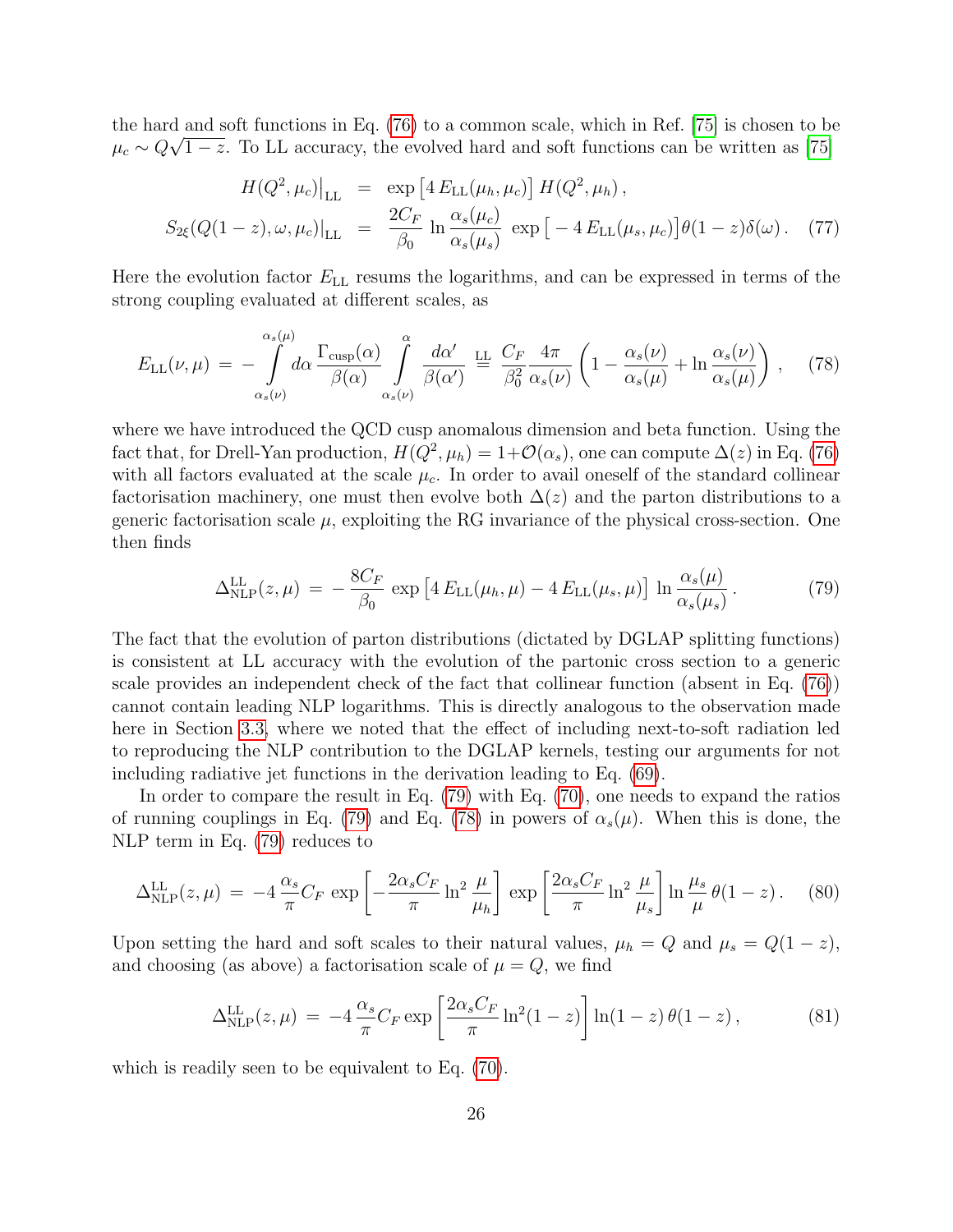### <span id="page-26-1"></span>3.5 Resummation for general quark-initiated colour-singlet production

In section [3.3](#page-19-0) we have seen how to resum the highest power of NLP logs, for the specific case of Drell-Yan production. In fact, the result can easily be generalised to the production of N colour singlet particles (which may be loop-induced at leading order), with a  $q\bar{q}$  initial state. Crucial to our arguments will be exponentiation of the next-to-soft function in terms of webs [\[28,](#page-41-4) [29\]](#page-41-5), which implies that the next-to-soft function has the schematic form

<span id="page-26-0"></span>
$$
\mathcal{S}_{\text{NLP}} = \exp\left[\sum_{i} W_{\text{LP}}^{(i)} + \sum_{j} W_{\text{NLP}}^{(j)}\right],\tag{82}
$$

where the first sum is over leading power webs composed with eikonal Feynman rules, and the second sum is over next-to-leading power webs, containing eikonal Feynman rules with at most one next-to-eikonal vertex. Next, we may note, as was remarked in Refs. [\[28,](#page-41-4) [29\]](#page-41-5), that if we are only interested in NLP terms in the final result for the cross-section, we do not in fact have to exponentiate the NLP webs: upon expanding Eq. [\(82\)](#page-26-0) in powers of the coupling, quadratic and higher powers of the NLP term will give NNLP contributions and beyond. Thus, we may formally replace Eq. [\(82\)](#page-26-0) with the equivalent expression (up to NLP level)

$$
S_{\text{NLP}} = \exp\left[\sum_{i} W_{\text{LP}}^{(i)}\right] \left(1 + \sum_{j} W_{\text{NLP}}^{(j)}\right). \tag{83}
$$

This expression shows us that, in order to generate a contribution to the highest power of the NLP logarithm at any given order, we must take the leading logarithmic behaviour from the NLP web term, namely the contribution proportional to

$$
\alpha_s \frac{\log N}{N} \tag{84}
$$

in Mellin space, and dress this with the leading logarithms coming from the leading-power soft function. Note in particular that the webs  $W_{\text{NLP}}^{(i)}$  do not contain terms of the type

$$
\alpha_s^p \frac{\log^{2p-1} N}{N};\tag{85}
$$

such terms will arise in the cross section only through the expansion of the exponential in Eq. [\(82\)](#page-26-0), precisely through the interference between leading-power and next-to-leading power webs. We can see this directly in Eq. [\(69\)](#page-21-4) for Drell-Yan production: upon Taylor-expanding in  $\alpha_s$ , the leading logarithm at NLP comes from a single instance of the leading NLP log at  $\mathcal{O}(\alpha_s)$ , dressed by arbitrary powers of the leading logarithm at leading power.

For arbitrary processes, we must broaden the discussion presented for the Drell-Yan case to include an additional next-to-soft contribution, associated with the orbital angular momentum of incoming particles, which combines with the spin angular momentum present in the next-to-soft function to build a gauge-invariant result. To this end, let us consider the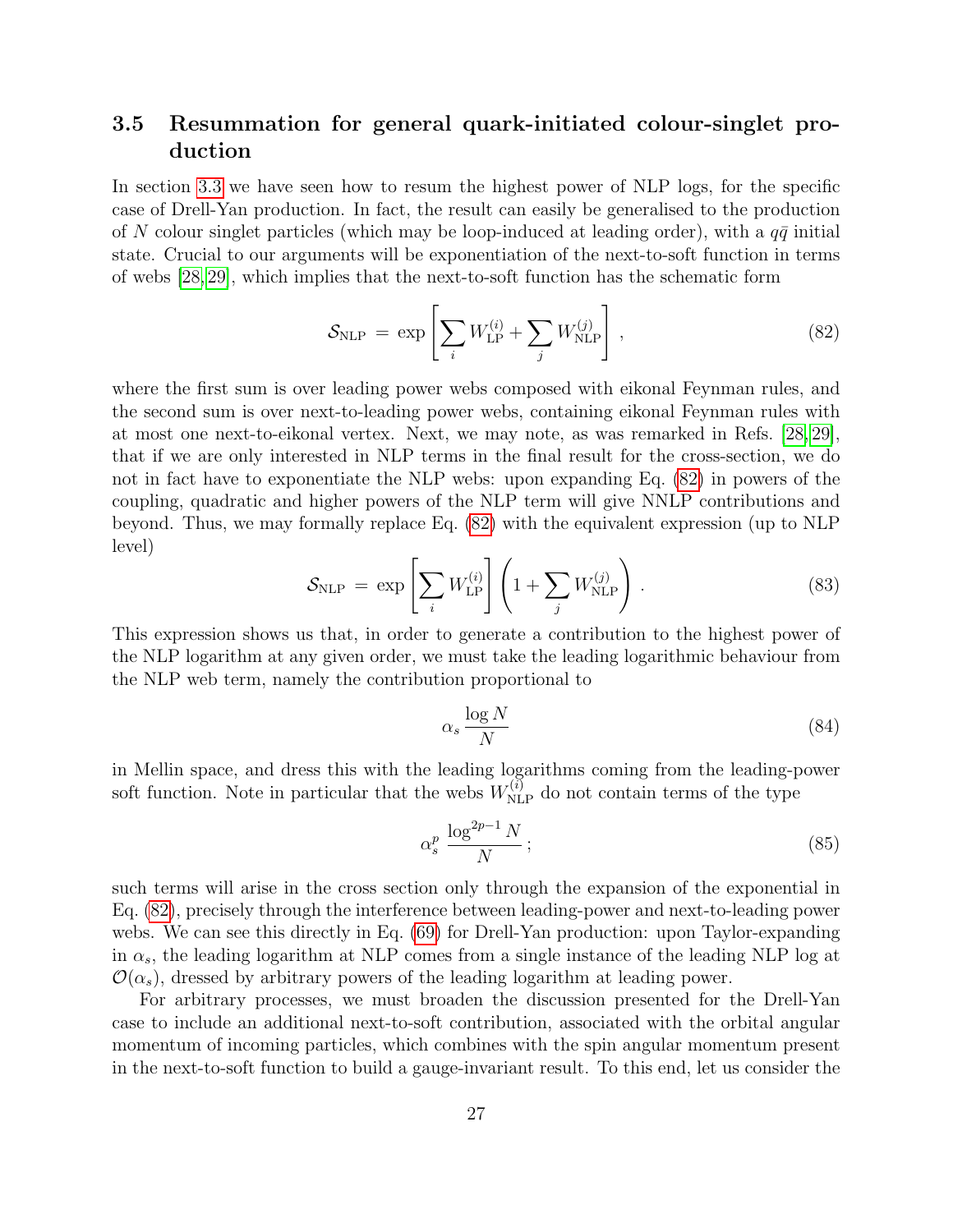

<span id="page-27-0"></span>Figure 6: Production of N colour singlet particles with (a) a  $q\bar{q}$  initial state; (b) a  $qq$  initial state.

effect of a single emission from the non-radiative amplitude; this has been examined recently in Ref. [\[64\]](#page-43-6), and we will now present a short summary of that discussion, before drawing consequences for the present paper. We label momenta as shown in Figure  $6(a)$ , and we write the LO non-radiative amplitude for a  $q\bar{q}$ -initiated process as

$$
\mathcal{M}_{\text{LO}}^{(q\bar{q})}(\{p_i\}) = \bar{v}(p_2) M_{\text{LO}}^{(q\bar{q})}(\{p_i\}) u(p_1) = \bar{v}(p_2) \mathcal{H}_{\text{LO}}^{(q\bar{q})}(\{p_i\}) u(p_1).
$$
 (86)

where  $\{p_i\}$  are the incoming parton momenta, and  $\mathcal{H}_{LO}$  is the LO hard function, which coincides with the LO stripped matrix element  $M_{\text{LO}}^{(q\bar{q})}$ . Let us now consider the radiative amplitude with external wave functions removed, which we denote by  $M_{\sigma}^{(q\bar{q}g)}$ . As shown in Ref. [\[64\]](#page-43-6), this amplitude, up to NLP order, can be decomposed as

<span id="page-27-2"></span>
$$
M_{\text{NLP}}^{(q\bar{q}g)\sigma} = M_{\text{scal.}}^{(q\bar{q}g)\sigma} + M_{\text{spin}}^{(q\bar{q}g)\sigma} + M_{\text{orb.}}^{(q\bar{q}g)\sigma}, \qquad (87)
$$

where the first (second) term on the right-hand side originates from the spin-independent (spin-dependent) part of the next-to-soft function, while the third term corresponds to the orbital angular momentum contribution discussed above. The squared real emission amplitude, summed over colours and spins, is then given by [7](#page-27-1)

<span id="page-27-3"></span>
$$
\left| \mathcal{M}_{\text{NLP}}^{(q\bar{q}g)}(p_1, p_2, k) \right|^2 = - \sum_{\text{colours}} \text{Tr} \left[ \not p_1 \, M_{\text{NLP}}^{(q\bar{q}g)\,\sigma} \not p_2 \, M_{\text{NLP},\,\sigma}^{(q\bar{q}g)\,\dagger} \right], \tag{88}
$$

where we have used the gluon polarisation sum

$$
\sum_{\lambda} \varepsilon_{\sigma}^{(\lambda)}(k) \, \varepsilon_{\tau}^{(\lambda)*}(k) \, = \, -\eta_{\sigma\tau} \,, \tag{89}
$$

since the contribution of unphysical polarisations vanishes when just a single gluon is radiated. The various contributions to Eq. [\(87\)](#page-27-2) have been calculated explicitly in Ref. [\[64\]](#page-43-6), and

<span id="page-27-1"></span><sup>7</sup>Note that Eq. [\(88\)](#page-27-3), as written, contains terms at NNLP, arising from squaring NLP contributions. Such terms should be neglected in the final result, given that accuracy is guaranteed up to NLP only.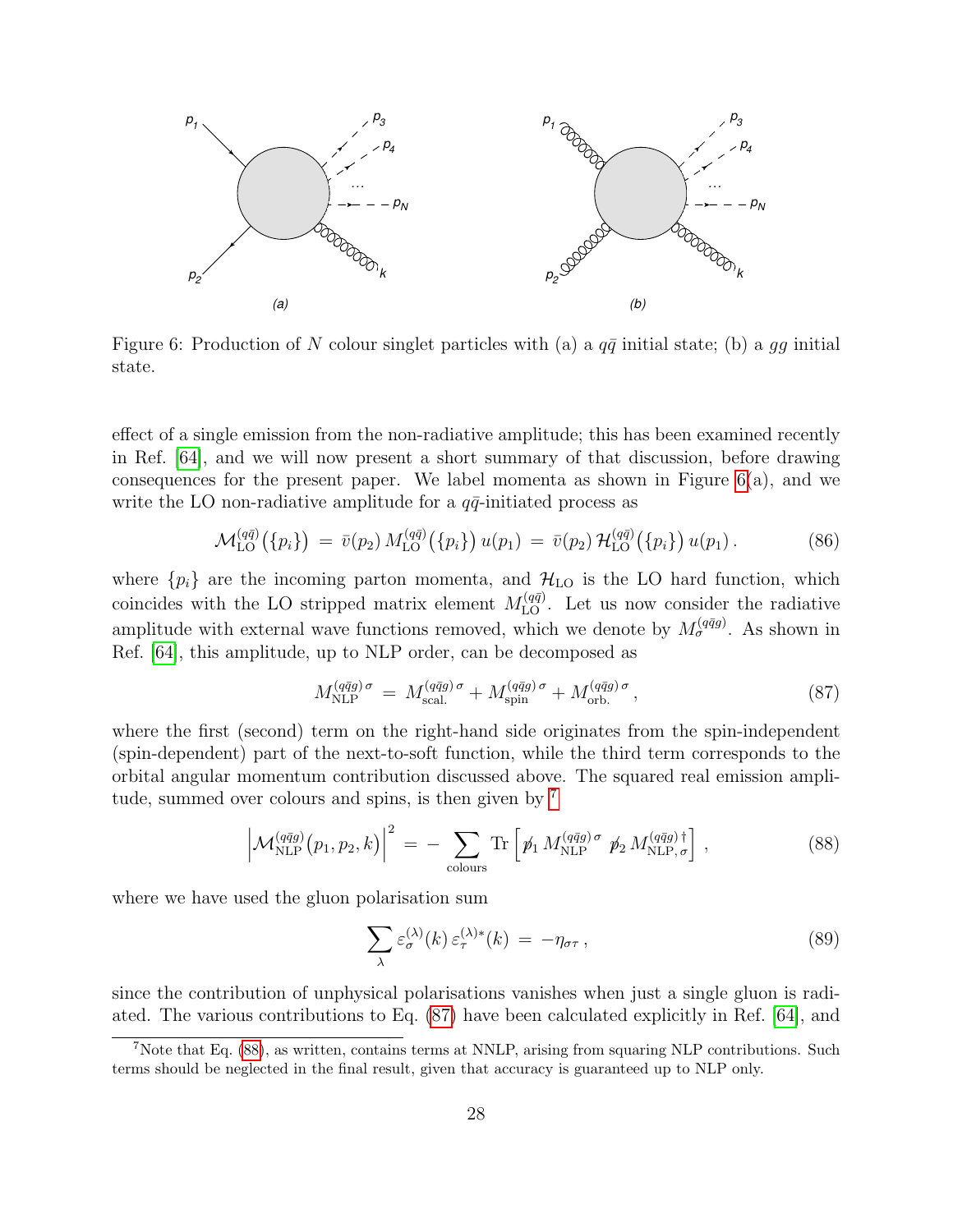one obtains for squared matrix element, summed over colours and spins, the expression

<span id="page-28-1"></span>
$$
\left| \mathcal{M}_{\text{NLP}}^{(q\bar{q}g)}(p_1, p_2, k) \right|^2 = g_s^2 C_F \frac{\hat{s}}{p_1 \cdot k \, p_2 \cdot k} \left| \mathcal{M}_{\text{LO}}^{(q\bar{q})}(p_1 + \delta p_1, p_2 + \delta p_2) \right|^2, \tag{90}
$$

where initial state momenta in the LO matrix element have been shifted according to

<span id="page-28-0"></span>
$$
\delta p_1 = -\frac{1}{2} \left( \frac{p_2 \cdot k}{p_1 \cdot p_2} p_1^{\alpha} - \frac{p_1 \cdot k}{p_1 \cdot p_2} p_2^{\alpha} + k^{\alpha} \right) , \quad \delta p_2 = -\frac{1}{2} \left( \frac{p_1 \cdot k}{p_1 \cdot p_2} p_2^{\alpha} - \frac{p_2 \cdot k}{p_1 \cdot p_2} p_1^{\alpha} + k^{\alpha} \right) . \tag{91}
$$

In words, the NLP squared amplitude for single real emission (summed over colours and spins) consists of an overall eikonal factor dressing the LO squared amplitude, whose incoming momenta are shifted according to Eq. [\(91\)](#page-28-0). These shifts have the effect of rescaling the partonic Mandelstam invariant  $\hat{s}$  according to

<span id="page-28-3"></span>
$$
\hat{s} \to z\hat{s}\,,\tag{92}
$$

where the threshold variable  $z$  is defined by

$$
z = \frac{P^2}{\hat{s}}, \quad P^{\mu} = \sum_{i=3}^{N+2} p_i^{\mu}, \tag{93}
$$

satisfying the momentum conservation condition

$$
p_1^{\mu} + p_2^{\mu} = P^{\mu} + k^{\mu}.
$$
 (94)

Crucially for what follows, all NLP effects in the matrix element are absorbed in the momentum shift, so that the prefactor in Eq. [\(90\)](#page-28-1) simply dresses the shifted matrix element with a leading-power soft emission. We may obtain the partonic cross-section for the single real emission contribution by integrating over phase space and including flux and spin/colour averaging factors. The phase space for the  $(N + 1)$ -body final state, with momenta labelled as in Figure  $6(a)$ , may be written in factorised form as

<span id="page-28-2"></span>
$$
\int d\Phi_{N+1} (P+k; p_3, \ldots p_{N+2}, k) = \int \frac{dP^2}{2\pi} d\Phi_2 (P+k; P, k) d\Phi_N (P; p_3, \ldots p_{N+2}), \quad (95)
$$

namely as the convolution of a two-body phase space for the gluon momentum  $k$  and the total momentum P carried by colour singlet particles, with the subsequent decay of the latter into the individual colour singlet momenta  $\{p_i\}$ . Parametrising momenta according to

$$
p_1 = \frac{\sqrt{\hat{s}}}{2} (1, 0, \dots, 0, 1) , \quad p_2 = \frac{\sqrt{\hat{s}}}{2} (1, 0, \dots, 0, -1) ,
$$

$$
k = \frac{(1-z)\sqrt{\hat{s}}}{2} (1, 0, \dots, \sin \chi, \cos \chi) , \quad (96)
$$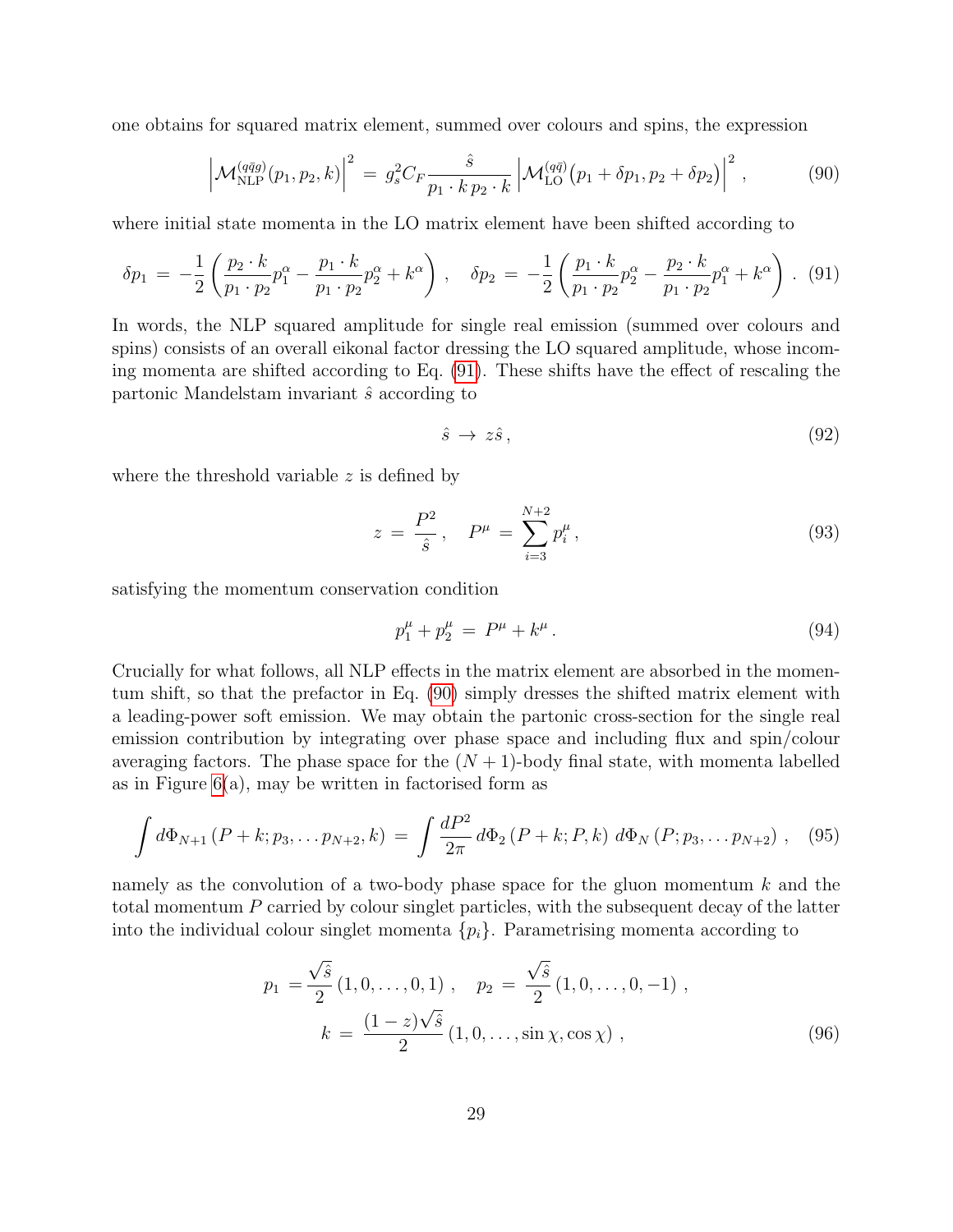Eq. [\(95\)](#page-28-2) becomes [\[64\]](#page-43-6)

<span id="page-29-1"></span>
$$
\int d\Phi_{N+1} (P+k; \{p_i\}, k) = \frac{1}{16\pi^2 \Gamma(1-\epsilon)} \left(\frac{4\pi}{\hat{s}}\right)^{\epsilon} \int dP^2 d\Phi_N^{(z)} dy \, (1-z)^{1-2\epsilon} \left[y(1-y)\right]^{-\epsilon},\tag{97}
$$

with

$$
y = \frac{1 + \cos \chi}{2},\tag{98}
$$

and where  $d\Phi_N^{(z)}$  denotes the phase space for the N colour singlet particles, but with kinematics shifted according to Eq. [\(92\)](#page-28-3). Then, the partonic cross-section including a single additional emission (up to NLP level) takes the form

<span id="page-29-0"></span>
$$
\widehat{\Delta}_{\text{NLP}}^{(q\bar{q})}(z,\epsilon) = K_{\text{NLP}}(z,\epsilon) \,\widehat{\sigma}_{\text{LO}}^{(q\bar{q})}(z\hat{s}),\tag{99}
$$

where

$$
K_{\rm NLP}(z,\epsilon) = \frac{\alpha_s}{\pi} C_F \left(\frac{4\pi\mu^2}{\hat{s}}\right)^{\epsilon} z (1-z)^{-1-2\epsilon} \frac{\Gamma^2(-\epsilon)}{\Gamma(-2\epsilon)\Gamma(1-\epsilon)}, \tag{100}
$$

while the LO cross-section with shifted kinematics is given by

<span id="page-29-2"></span>
$$
\hat{\sigma}_{\text{LO}}^{(q\bar{q})}(z\hat{s}) = \frac{1}{2(z\hat{s})} \frac{1}{4N_c^2} \int d\Phi_N^{(z)} \left| M_{\text{LO}}^{(q\bar{q})}(p_1 + \delta p_1, p_2 + \delta p_2) \right|^2. \tag{101}
$$

As discussed above, the generalisation of Eq. [\(99\)](#page-29-0) to all orders is obtained by dressing the single-emission cross-section with a further arbitrary number of leading-power soft gluon emissions. In Eq. [\(90\)](#page-28-1), this has the effect of replacing the prefactor – whose form is obtained from the soft function at  $\mathcal{O}(\alpha_s)$  – with that obtained from the all-order leading-power soft function. Furthermore, the  $(N + m)$ -body phase space for the emission of N colour singlet particles and m additional gluons, with momenta  $\{p_i\}$  and  $\{k_j\}$  respectively, factorises as in Eq. [\(97\)](#page-29-1), and one may write

$$
\int d\Phi_{N+m}\left(P+\sum_{j=1}^{m}k_j;\{p_i\},\{k_j\}\right) = \int \frac{dP^2}{2\pi}d\Phi_{m+1}\left(P+\sum_{j=1}^{m}k_j;P,\{k_j\}\right)d\Phi_N\left(P;\{p_i\}\right),\tag{102}
$$

so that Eq. [\(99\)](#page-29-0) can be straightforwardly replaced with

<span id="page-29-3"></span>
$$
\widehat{\Delta}_{\rm NLP}^{(q\bar{q})}(z,\epsilon) = z \,\mathcal{S}_{\rm LP}(z,\epsilon) \,\widehat{\sigma}_{\rm LO}^{(q\bar{q})}(z\hat{s})\,,\tag{103}
$$

where the factor of  $z$  on the right-hand side originates from having shifted the flux factor in Eq. [\(101\)](#page-29-2). In Eq. [\(103\)](#page-29-3),  $S_{LP}(z, \epsilon)$  is the leading-power soft function, defined to include integration over the soft gluon phase space, as in Eq. [\(46\)](#page-13-1): it will contain residual collinear poles in  $\epsilon$  that must be absorbed into the quark distribution functions, as was done in Eq. [\(68\)](#page-21-2). We may then resum leading-logarithmic LP and NLP terms in the partonic crosssection as follows. First, we notice that the leading-order partonic cross section with shifted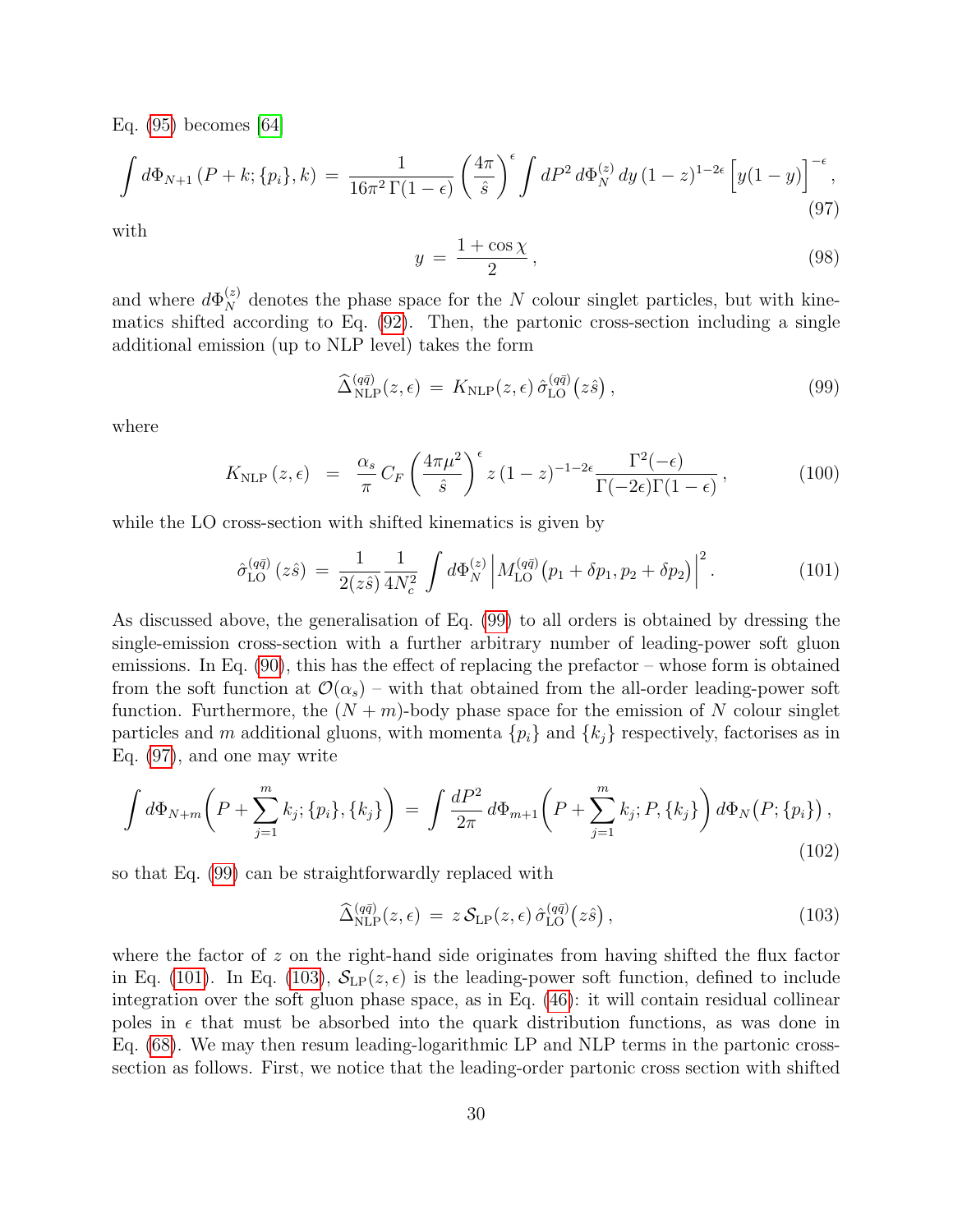kinematics becomes a function of  $z\hat{s} = Q^2$ , which is the physically measured invariant mass that must be kept fixed: we can therefore treat the factor  $\hat{\sigma}_{LO}^{(q\bar{q})}$  as independent of z, writing

$$
\widehat{\Delta}^{(q\bar{q})}_{\text{NLP}}(z,\epsilon) = z \,\mathcal{S}_{\text{LP}}(z,\epsilon) \,\widehat{\sigma}^{(q\bar{q})}_{\text{LO}}(Q^2) \,, \tag{104}
$$

Taking the Mellin transform we find

$$
\int_0^1 dz z^{N-1} \widehat{\Delta}_{\text{NLP}}^{(q\bar{q})}(z,\epsilon) = \mathcal{S}_{\text{LP}}(N+1,\epsilon) \,\widehat{\sigma}_{\text{LO}}^{(q\bar{q})}(Q^2) \,. \tag{105}
$$

Since the leading-power soft function is insensitive to the details of the hard process, we can directly use Eq. [\(39\)](#page-10-2) for the soft factor. Removing collinear poles, using exponentiation, and keeping track of NLP terms that arise from the Mellin transform of the LP soft function, we find

<span id="page-30-0"></span>
$$
\int_0^1 dz z^{N-1} \Delta_{\rm NLP}^{(q\bar{q})}(z) = \hat{\sigma}_{\rm LO}^{(q\bar{q})}(Q^2) \exp\left[\frac{2\alpha_s C_F}{\pi} \log^2(N)\right] \left(1 + \frac{2\alpha_s C_F}{\pi} \frac{\log N}{N}\right). \tag{106}
$$

This simple result resums leading logarithmic terms in Mellin space at both LP and NLP, in the partonic cross-section, for a general quark-induced colour singlet production process. In the Drell-Yan case, it agrees with Eq. [\(69\)](#page-21-4), thus providing an important cross-check of Eq. [\(106\)](#page-30-0). As was the case for the Drell-Yan process, Eq. [\(106\)](#page-30-0) can be generalised to include the complete known result for the resummation of leading-power subleading logarithms, yielding an expression identical to Eq. [\(75\)](#page-23-0) for the resummed partonic cross section  $\Delta(N,Q^2)$ . Indeed, the orbital angular momentum contribution that was trivial for the Drell-Yan cross section, due to the point-like nature of the Born process, will result in a shift of the centerof-mass energy  $\hat{s}$ , which must be applied to the Born cross section, with consequences that will depend on the particular process and observable being considered (it would for example be non-trivial for loop-induced processes). The Sudakov exponent, on the other hand, will be unaffected, so that Eq. [\(75\)](#page-23-0) will still apply.

In this section, we have seen that resummation of LL terms is possible at both LP and NLP for the general production of N colour-singlet particles, in the  $q\bar{q}$  channel. Similar arguments may be made for gluon-initiated processes, as we discuss in the following section.

## 3.6 Resummation for general gluon-initiated colour-singlet production

In Section [3.5](#page-26-1) we considered the production of a generic colour singlet final state in quarkantiquark scattering. A similar analysis can be made for gluon-initiated processes: one may obtain leading logarithmic NLP contributions by combining the next-to-soft function with orbital angular momentum contributions. As for the quark case of Section [3.5,](#page-26-1) we can then dress the effect of a single gluon emission at NLP with an arbitrary number of leading-power soft gluon emissions. The case of single emission has been studied alongside the quark case in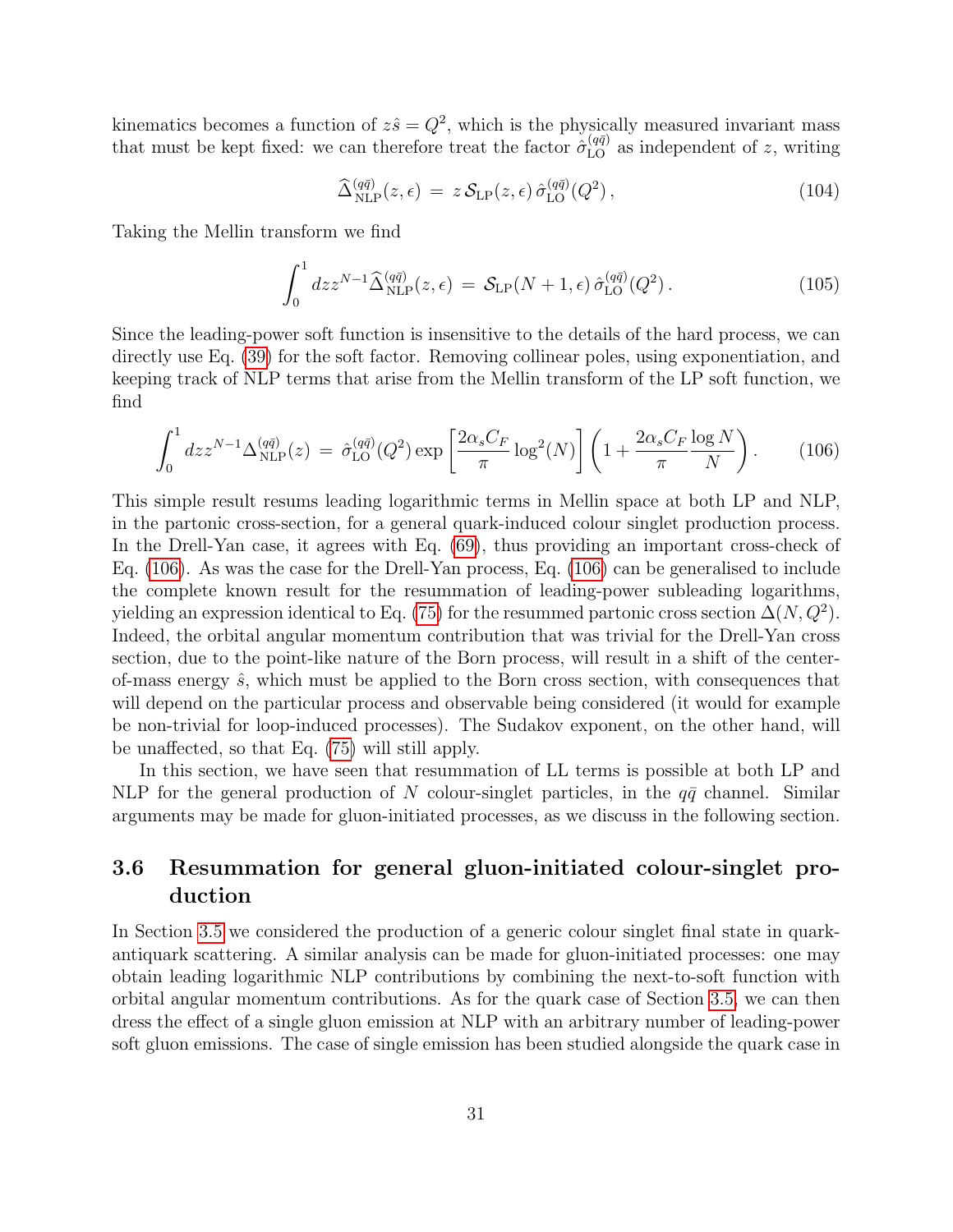

<span id="page-31-0"></span>Figure 7: Higgs boson production via gluon-gluon fusion, where  $\bullet$  denotes the effective coupling resulting from the integration of the top quark loop.

Ref. [\[64\]](#page-43-6), leading to a result identical in form to Eq. [\(90\)](#page-28-1) for the squared amplitude. Indeed one finds

$$
\left| \mathcal{M}_{\text{NLP}}^{(ggg)}(p_1, p_2, k) \right|^2 = g_s^2 C_A \frac{\hat{s}}{p_1 \cdot k \, p_2 \cdot k} \left| \mathcal{M}_{\text{LO}}^{(gg)}(p_1 + \delta p_1, p_2 + \delta p_2) \right|^2. \tag{107}
$$

As in the quark case, this takes the form of the LO non-radiative transition probability, with kinematics shifted according to Eq. [\(91\)](#page-28-0), dressed by a single leading-power soft emission, whose colour factor in this case reflects the emission from an initial-state gluon rather than an initial-state (anti)-quark. The factorisation of phase space will be identical to the previous section, given that this is independent of the particle species. One then obtains the resummed result

$$
\widehat{\Delta}_{\text{NLP}}^{(gg)}(z,\epsilon) = z \,\mathcal{S}_{\text{LP}}(z,\epsilon) \,\widehat{\sigma}_{\text{LO}}^{(gg)}(z\hat{s})\,,\tag{108}
$$

where the soft function on the right-hand side is defined in terms of Wilson lines in the adjoint representation. One may then follow similar arguments to those leading to Eq. [\(106\)](#page-30-0), yielding

<span id="page-31-1"></span>
$$
\int_0^1 dz z^{N-1} \Delta_{\rm NLP}^{(gg)}(z) = \hat{\sigma}_{\rm LO}^{(gg)}(Q^2) \exp\left\{\frac{2\alpha_s C_A}{\pi} \log^2(N)\right\} \left(1 + \frac{2\alpha_s C_F \log N}{\pi} \right) \,. \tag{109}
$$

A check of these results is that it reproduces known LP, and conjectured NLP results for Higgs boson production, in the large top mass limit. As is well-known, the LO process consists of an effective coupling between the Higgs boson and a pair of gluons, as shown in Figure [7.](#page-31-0) Higher-order contributions near threshold have been discussed for example in Ref. [\[33\]](#page-41-11), which expressed the hadronic cross section for the gg channel as

$$
\sigma_H(s, m_H^2) = \tau \tilde{\sigma}_0 \int_0^1 \frac{dx_1}{x_1} \int_0^1 \frac{dx_2}{x_2} g(x_1, \mu^2) g(x_2, \mu^2) \times \int_0^1 dz \, \delta\left(z - \frac{\tau}{x_1 x_2}\right) c_{gg} \left(z, \alpha_S(\mu^2), \frac{m_H^2}{\mu^2}\right). \tag{110}
$$

Here  $g(x_i, \mu^2)$  is the gluon distribution, we have set the factorisation and the renormalisation scales to the common value  $\mu$ , and  $c_{gg}$  a perturbative coefficient function. Furthermore, we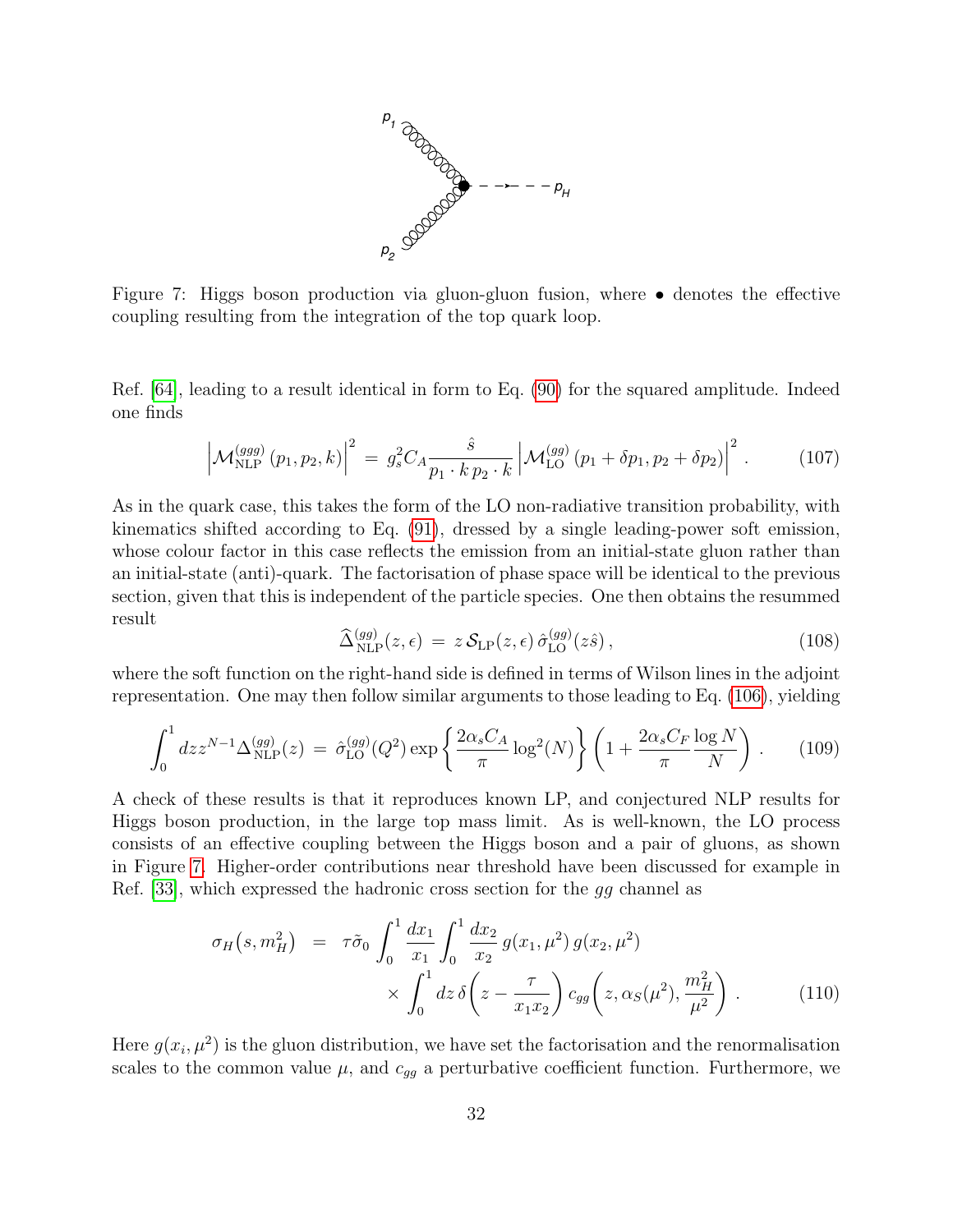have introduced the quantities

$$
\tilde{\sigma}_0 = \frac{\pi C^2(\mu^2)}{64v^2}, \qquad C(\mu^2) = -\frac{\alpha_s}{3\pi} \left( 1 + 11 \frac{\alpha_s(\mu^2)}{4\pi} + \mathcal{O}\left(\alpha_s^2\right) \right), \tag{111}
$$

which normalises the LO cross-section, and where  $v$  is the Higgs field vacuum expectation value. With the normalisation adopted in Eq. [\(3\)](#page-4-2) we have

$$
c_{gg} = \frac{\Delta_{\rm NLP}^{(gg)}(z)}{z \,\tilde{\sigma}_0} = \mathcal{S}_{\rm LP,fin.}(z) \frac{\hat{\sigma}_{\rm LO}^{(gg)}(z\hat{s})}{\tilde{\sigma}_0},\tag{112}
$$

where collinear poles in  $\mathcal{S}_{LP}(z, \epsilon)$  have already been factorised into the gluon distributions, leaving a finite remainder  $S_{\text{LP,fin.}}(z)$ . We may now use (see for example Eqs. (5.1) and (5.4) in Ref. [\[64\]](#page-43-6)) the fact that

<span id="page-32-1"></span>
$$
\hat{\sigma}_{\text{LO}}^{(gg)}(z\hat{s}) = z\,\tilde{\sigma}_0\,,\tag{113}
$$

to identify

$$
c_{gg}|_{\rm LL} = [1 - (1 - z)] \mathcal{S}_{\rm LP,fin.}(z) + \mathcal{O}(1 - z). \tag{114}
$$

This in turn implies that the coefficient of the LL NLP term in  $c_{gg}$  at a given order in  $\alpha_s$  is related to the LL LP term by a minus sign. Furthermore, both sets of terms are related to their counterparts in Drell-Yan production by the simple replacement  $C_F \rightarrow C_A$ , given that the LP soft functions in both cases obey 'Casimir scaling' to the relevant order. We thus reproduce the results of Ref. [\[33\]](#page-41-11) for the resummation of LL NLP logarithms in single Higgs production in the large top mass limit. We stress, however, that the results of this section are more general: they apply also away from the large top mass limit, although Eq. [\(113\)](#page-32-1) will not apply to processes with a more intricate LO cross section, and it will be necessary to consider the more general expression in Eq. [\(109\)](#page-31-1). Also for gluon-initiated processes, subleading LP logarithms can be included, and the result will take the general form of Eq. [\(75\)](#page-23-0): in this case, the gluon DGLAP splitting functions will be involved, while the soft function for gluon annihilation can be obtained from the quark case by Casimir scaling, at least up to three loops.

## <span id="page-32-0"></span>4 Conclusion

In this paper, we have developed a formalism for resumming leading-logarithmic (LL) threshold contributions to perturbative hadronic cross-sections, at next-to-leading power (NLP) in the threshold variable. This generalises previous approaches at leading power (see for example Refs. [\[6–](#page-39-5)[8,](#page-39-6)[12–](#page-40-2)[19\]](#page-40-7)), and applies to the production of an arbitrary colour-singlet final state at LO. Our method builds upon the previous work of Refs. [\[28,](#page-41-4) [29\]](#page-41-5) (and subsequent studies  $[52, 53]$  $[52, 53]$ , which describes leading NLP effects in terms of a *next-to-soft function*, which can be shown to exponentiate at the diagram level, so that the logarithm of the next-to-soft function can be directly expressed in terms of Feynman diagrams dubbed *next-to-soft webs.* In general processes, the next-to-soft function must then be supplemented by terms involving derivatives acting on the non-radiative amplitude, which can be interpreted in terms of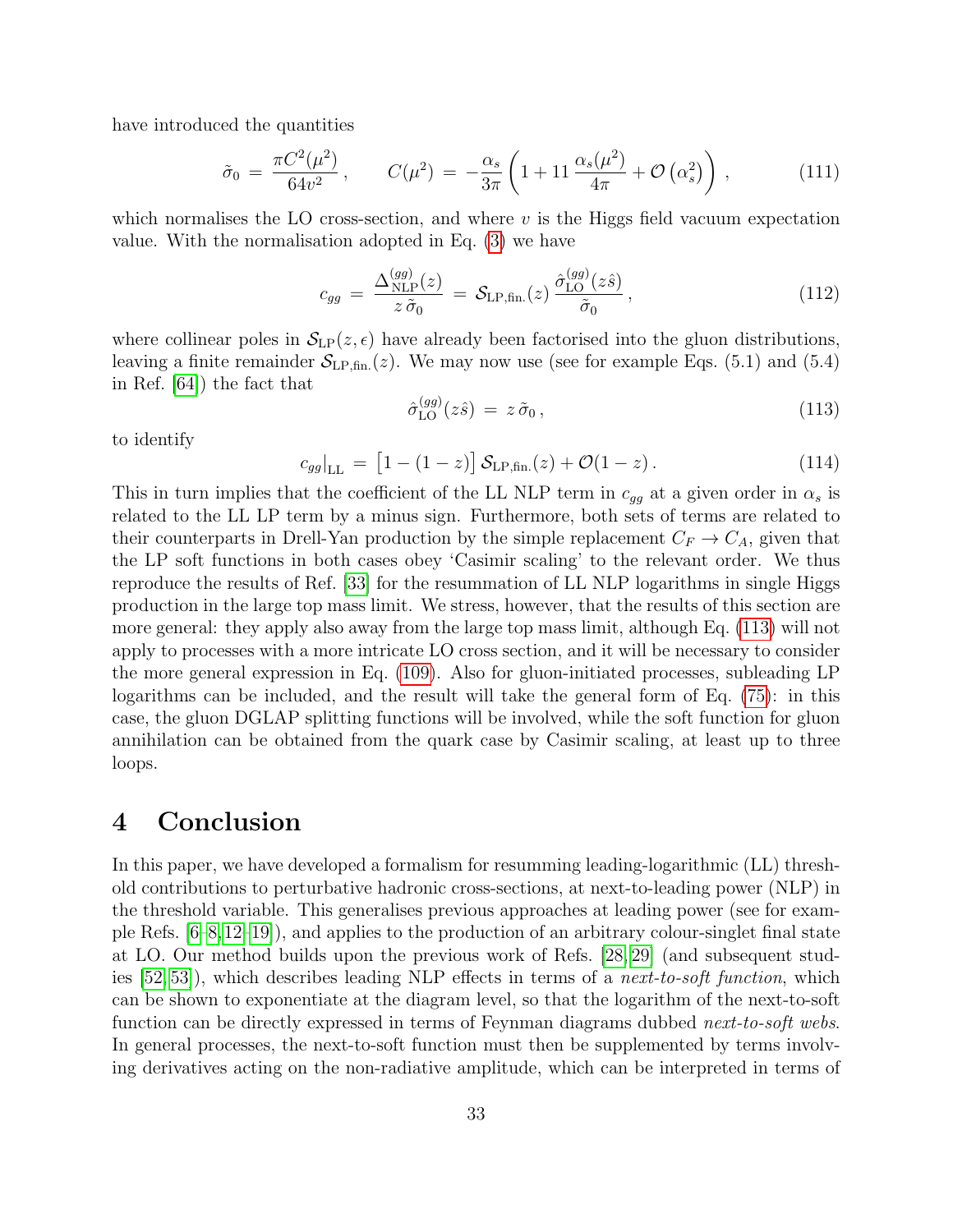the orbital angular momentum of the colliding partons. Leading-logarithmic accuracy can then be achieved by dressing the effect of a single emission, computed up to NLP level, with the LP soft function. In this sense, our results provide a non-trivial generalisation of the so-called *next-to-soft theorems* [\[40,](#page-42-1)[41\]](#page-42-2), which have recently been intensively studied in a more formal context, for both gauge theories and gravity.

We have explicitly reproduced previously conjectured results for both Drell-Yan production [\[31\]](#page-41-9) and Higgs boson production in the large top mass limit [\[33\]](#page-41-11). In particular, we have verified the observation that the LL NLP contribution at a given order in perturbation theory is generated by including a subleading term in the DGLAP kernels that accompany the leading pole in  $\epsilon$  in the unsubtracted cross-section. Our reasoning provides a proof of one of the ingredients building up the resummation ansatz proposed in Ref. [\[36\]](#page-41-10), which was partly based on the idea of exponentiating NLP contributions to DGLAP splitting functions. We note again that it is natural, in this context, to exponentiate NLP contributions to the splitting functions also beyond leading order in perturbation theory: this step is strongly suggested by the arguments in Ref. [\[108\]](#page-46-7), which were, in turn, based on the idea of reciprocity between time-like and space-like splitting kernels. Ref. [\[36\]](#page-41-10) verified that the inclusion in the Sudakov exponent of NLP terms in the NLO DGLAP kernel is responsible for the bulk of next-to-leading logarithms at NLP in the Drell-Yan and DIS cross sections. On the other hand, it is clear that, beyond leading NLP logarithms, hard collinear effects and phase space corrections become relevant, and a full resummation can only be achieved by including in the initial factorisation the contributions of radiative jet functions, as done for example in Refs. [\[52,](#page-42-7) [53\]](#page-42-8). For the Drell-Yan cross section, we have also compared our results with a recent analysis based on Soft-Collinear Effective Theory techniques [\[75\]](#page-44-2) (see also ref. [\[74\]](#page-44-1)), finding complete agreement.

There are many directions for further work. First, of course, is the extension of the present results to subleading logarithmic accuracy at NLP. This will require a proper treatment of non-factorising phase-space effects for real emission contributions, and a thorough study of the radiative jet functions introduced in [\[27,](#page-41-3)[52](#page-42-7)[–56\]](#page-43-1). The latter have yet to be fully classified in QCD, while considerable progress was recently achieved in SCET [\[112\]](#page-46-11). We note that the quark radiative jet function needed for quark annihilation processes into electroweak final states is currently known to one-loop order [\[52,](#page-42-7) [53\]](#page-42-8), which will constitute a key ingredient to extend the present work to subleading NLP logarithms. A second direction for further studies is the inclusion of processes with final state partons at Born level: in these cases, additional threshold contributions associated with hard collinear real radiation are expected, as happens at leading power in the threshold variable. An analysis of processes of this kind was performed very recently in Refs. [\[72,](#page-44-7) [73\]](#page-44-0). When more than one parton is present in the final state, further complications due to non-trivial colour flow will have to be handled, as was the case at leading power.

In order to move towards phenomenological applications of this formalism, another required step will be the inclusion of threshold contributions arising beyond leading order from different partonic channels, that are not available at Born level. For example, for the Drell-Yan process, the quark-gluon channel enters at NLO, and it generates Sudakov logarithms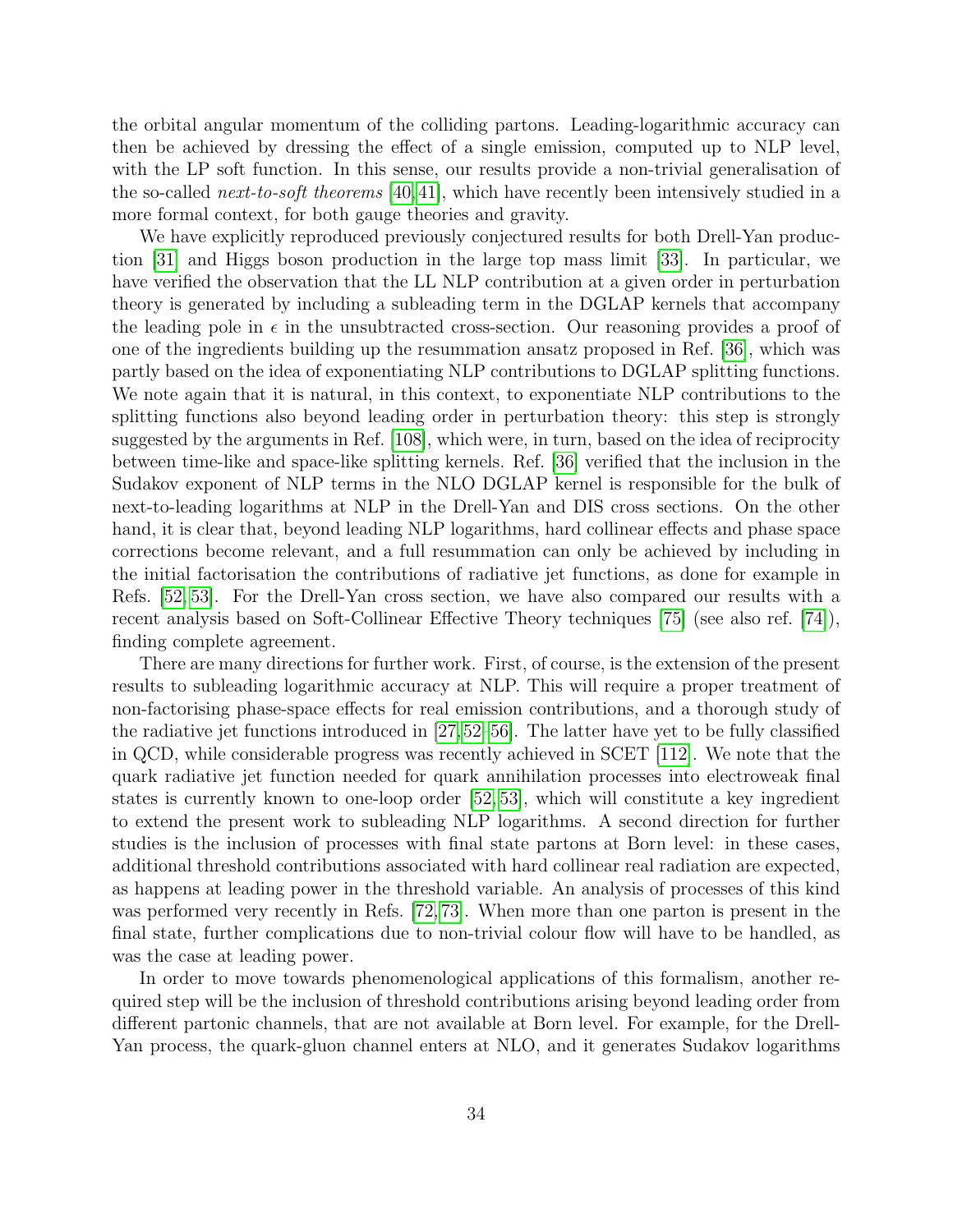suppressed by an overall power of the threshold variable, because of the required radiation of a final state fermion. The inclusion of such contributions is necessary for consistent treatment of (resummed) NLP threshold effects. Another important issue that will need to be studied in detail, in order to gauge the impact of NLP resummation on phenomenology, is related to exponentiation: as pointed out in this paper, when including NLP corrections, exponentiation has to be understood in a limited sense, since NLP terms in the Sudakov exponent will generate a large set of potentially spurious contributions at NNLP and beyond upon expanding the exponential to any finite order. A precise way to limit the resummation to relevant and well-understood contributions must therefore be devised, for example by expanding the NLP part of the Sudakov exponent to fixed order, as was done in this paper. This issue is closely related to that of matching the resummation to finite order results, which is likely to be particularly relevant at NLP.

Once these issues are understood, NLP resummation will provide a new versatile tool to gauge the impact of high-order corrections for a range of highly topical Standard Model and BSM processes at the Large Hadron Collider and beyond, significantly enhancing our mastery of precision high-energy phenomenology.

## Acknowledgments

This article is based upon work from COST Action CA16201 PARTICLEFACE supported by COST (European Cooperation in Science and Technology). JSD and LV are supported by the D-ITP consortium, a program of NWO funded by the Dutch Ministry of Education, Culture and Science (OCW). CDW was supported by the Science and Technology Facilities Council (STFC) Consolidated Grant ST/P000754/1 "String theory, gauge theory & duality", and by the European Unions Horizon 2020 research and innovation programme under the Marie Skłodowska-Curie grant agreement No. 764850 "SAGEX".

## <span id="page-34-0"></span>A Exponentiation via the replica trick

In this appendix, we review the methods of Ref. [\[28\]](#page-41-4), that provide a convenient shortcut for proving that the soft function exponentiates at the diagrammatic level. For simplicity, let us first focus on QED rather than QCD, and consider a single vacuum expectation value of n Wilson line operators, as would be appropriate for contributions to the soft function involving virtual radiation. For the purposes of the present argument, we do not need to specify the path of the Wilson lines, and we write

$$
\mathcal{S}_n = \left\langle 0 \left| \prod_{i=1}^n \Phi_i \right| 0 \right\rangle, \tag{115}
$$

where

$$
\Phi_i = \exp\left[ie \int dx_i^{\mu} A_{\mu}(x_i)\right]. \tag{116}
$$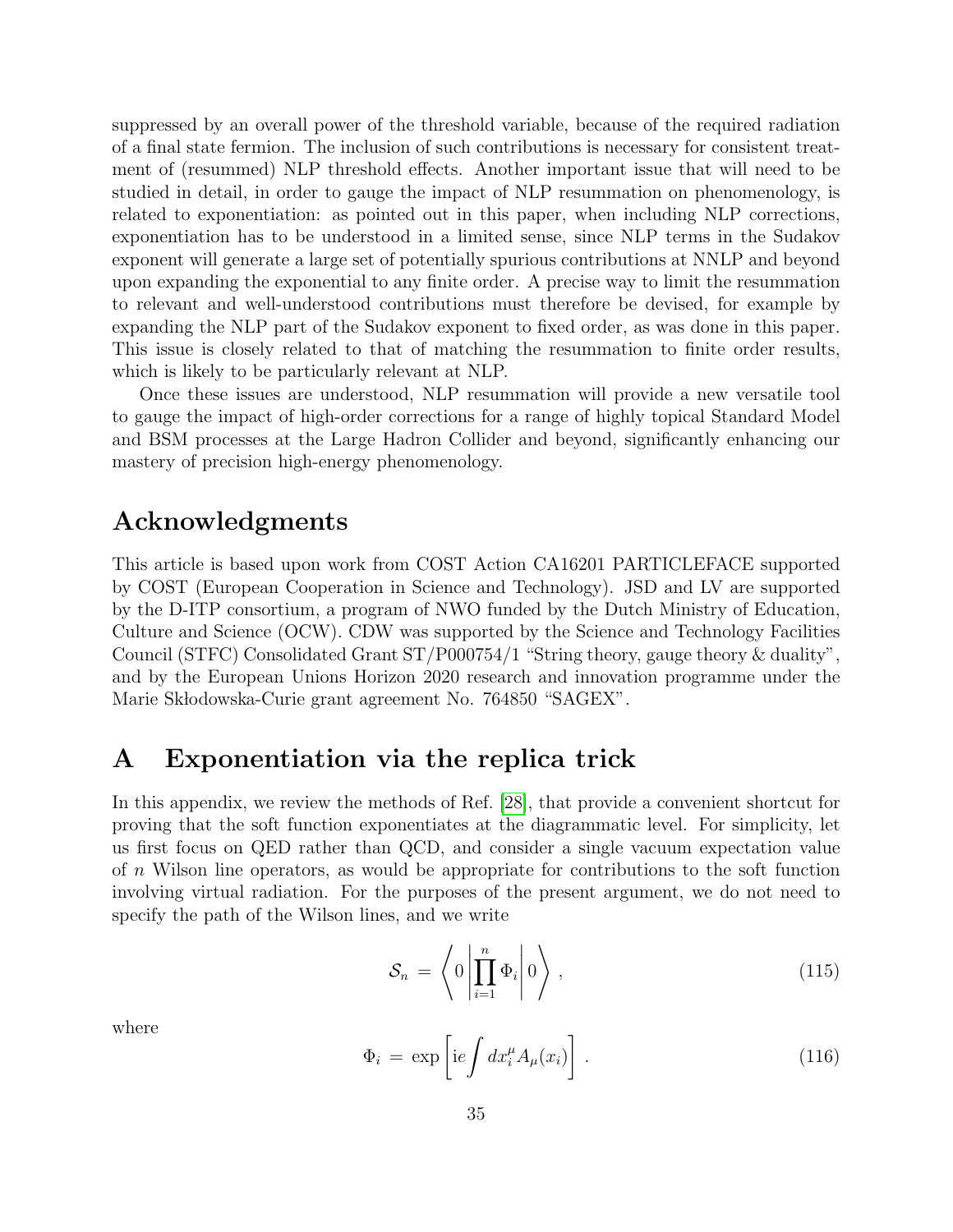

<span id="page-35-1"></span>Figure 8: (a) Example diagram generated by the path integral in Eq. [\(117\)](#page-35-0), with straight semi-infinite Wilson lines for illustration, containing three subdiagrams. (b) Example diagram in the replicated theory, with different colours denoting different replicas.

In path-integral language, this matrix element may be written as

<span id="page-35-0"></span>
$$
\mathcal{S}_n = \int \mathcal{D}A_\mu \left( \prod_{i=1}^n \Phi_i \right) e^{iS(A_\mu, \bar{\psi}, \psi)}
$$
  
= 
$$
\int \mathcal{D}A_\mu \exp \left[ \sum_{i=1}^n i e \int dx_i^\mu A_\mu(x_i) + iS(A_\mu, \bar{\psi}, \psi) \right].
$$
 (117)

where  $S(A^{\mu}, \bar{\psi}, \psi)$  is the QED action. Carrying out the path integral generates Feynman diagrams in which multiple Wilson lines are connected by *subdiagrams* consisting of photons and fermion loops, as shown for example in Fig.  $8(a)$ . Now let us generate N independent copies or *replicas* of the gauge and fermion fields, labelled by  $\{A_{\mu}^{(j)}\}$  and  $\{\psi^{(j)}\}$ , such that particle species with different replica number  $j$  never interact. The soft function in such a theory, involving the same  $n$  Wilson lines (which are not replicated) is given by

<span id="page-35-2"></span>
$$
S_{n,R} = \int \mathcal{D}A_{\mu}^{(1)} \dots \int \mathcal{D}A_{\mu}^{(N)} \exp\left[ie \sum_{j=1}^{N} \sum_{i=1}^{n} \int dx_{i}^{\mu} A_{\mu}^{(j)} + \sum_{j=1}^{N} S\left(A_{\mu}^{(j)}, \bar{\psi}^{(j)}, \psi^{(j)}\right)\right].
$$
 (118)

Note that the sum in the Wilson line term in Eq. [\(118\)](#page-35-2) is over both the replica numbers and the external lines, since all replicated gauge fields may interact with any given Wilson line. Furthermore, the fact that the action for the replicated theory is just the sum of the actions of individual replicas follows from the fact that replicas are non-interacting. Carrying out the path integral in the replicated theory amounts to generating Feynman diagrams such as that shown in Fig. [8\(](#page-35-1)b). Any such diagram must be built of connected subdiagrams, such as  $G$  and  $H$  in the figure, and each individual connected subdiagram must contain only a *single* replica number, given that the replicated gauge fields only interact with their respective replicated fermions, and with the Wilson lines.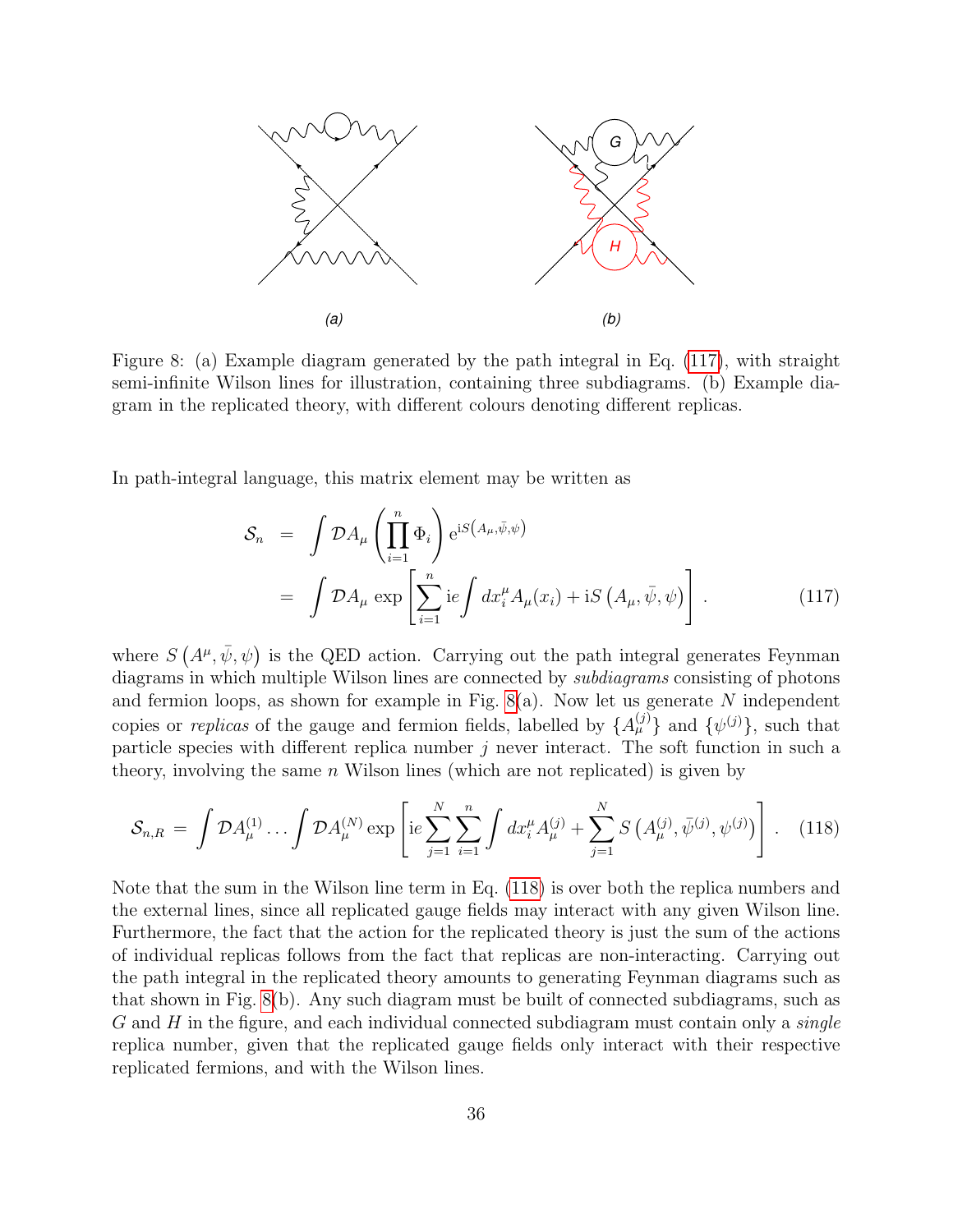The replicated soft function in Eq. [\(117\)](#page-35-0) is therefore related to the original soft function simply by

$$
\mathcal{S}_{n,R} = \mathcal{S}_n^N \,, \tag{119}
$$

which can be expanded in powers of  $N$  to obtain

$$
S_{n,R} = 1 + N \log \left( S_n \right) + \mathcal{O}(N^2). \tag{120}
$$

It follows that one may write

$$
\mathcal{S}_n = \exp\left[\sum_W W\right],\tag{121}
$$

where the sum is over diagrams W that are precisely  $\mathcal{O}(N)$  in the replicated theory. To find these, note that mutual independence of the replicated fields implies that a diagram containing m connected subdiagrams must be  $\mathcal{O}(N^m)$ , given that there is a choice of N possible replicas for each subdiagram. Thus, the logarithm of the soft function in QED must contain only *connected subdiagrams*. This result was originally derived using detailed combinatorial arguments [\[113\]](#page-47-0), which are rather elegantly circumvented using the replica approach.

In QCD, the combinatorics of exponentiation becomes more complicated due to the noncommuting nature of the emission vertices coupling gluons to the Wilson lines. Nevertheless, the replica trick argument still works [\[28\]](#page-41-4), and leads to conclude that the logarithm of the soft function, for processes involving only two partons, is built with subdiagrams that are two-line irreducible, which were dubbed webs in the pioneering work of Refs. [\[9](#page-40-0)[–11\]](#page-40-1). Similar methods apply to the case of three partons, but when more than three coloured particles are involved the nature of webs becomes more complicated, due to the multiple possible colour flows contributing to the amplitude. Again, however, the replica trick can be used to reconstruct the logarithm of the soft function [\[83\]](#page-45-1). In the multi-parton case, webs turn out to be sets of diagrams related to each other by permutations of gluon attachments to the Wilson lines [\[83,](#page-45-1) [84\]](#page-45-9). Multi-parton webs are governed by interesting mathematical objects known as web mixing matrices, whose combinatorial properties are continuing to be explored [\[87,](#page-45-10) [88,](#page-45-11) [91\]](#page-45-2).

The arguments just discussed apply directly only to the case of virtual contributions to the soft function, which arise from a single vacuum expectation value of Wilson lines. Including also real emissions, we must define the soft function according to Eq. [\(16\)](#page-6-0), which contains two expectation values involving non-trivial external states, as well as integrals over the multi-gluon phase space. This does not prevent us from using the replica trick: the arguments of this appendix can be used to straightforwardly prove exponentiation at cross-section level, provided real radiations associated with different replica numbers are mutually independent. The latter requirement is fulfilled if the phase space integral for  $n$ gluon emissions factorises into  $n$  decoupled single-gluon phase space integrals. This condition is satisfied at LL accuracy, as discussed in Section [2.](#page-4-0)

In this brief summary, we have explicitly discussed only leading-power soft effects, such that the soft function is defined in terms of vacuum expectation values of conventional Wilson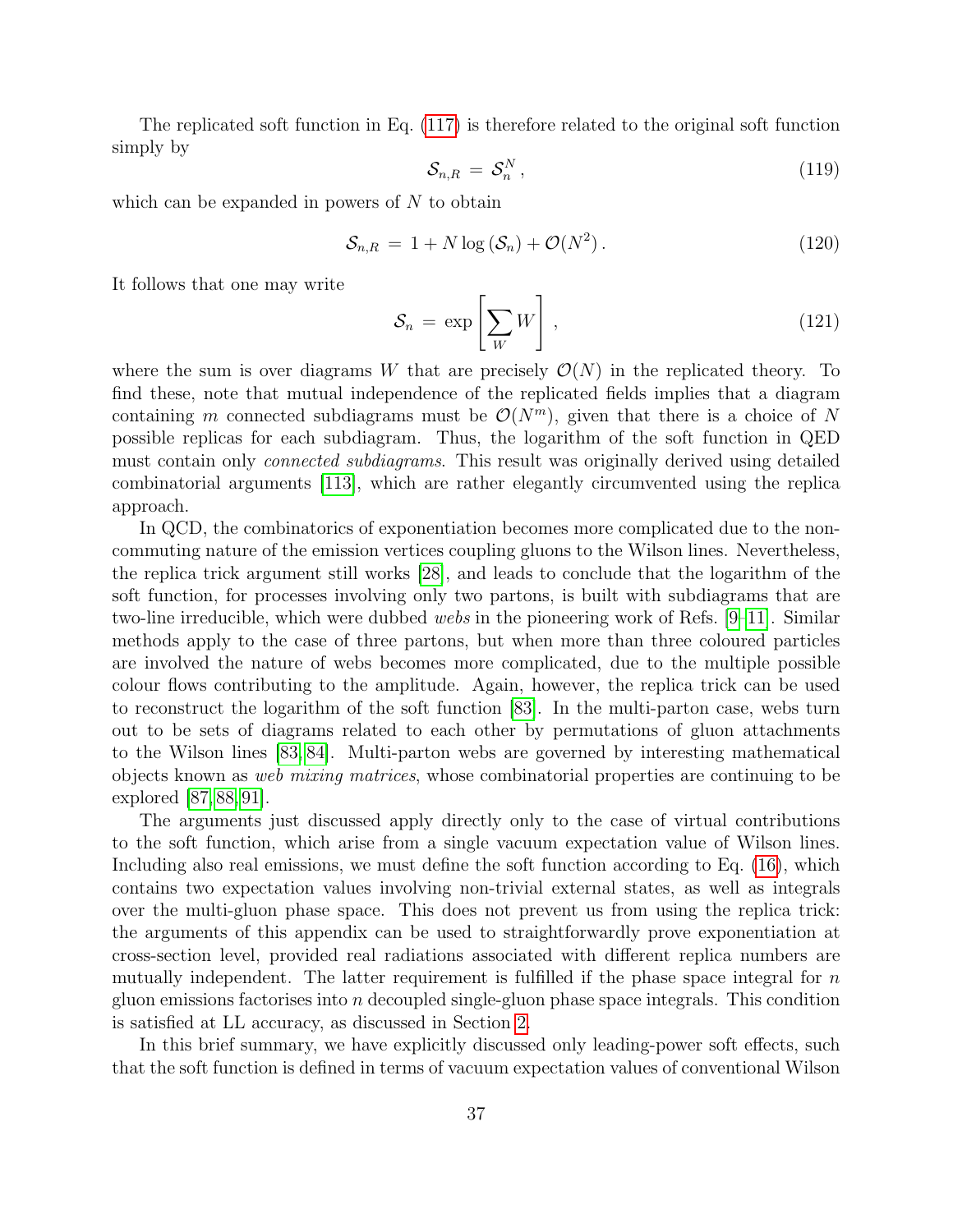lines, as in Eq. [\(16\)](#page-6-0). The argument, however, readily generalises to the next-to-soft function defined in Eq. [\(46\)](#page-13-1), which involves the generalised Wilson lines of Eq. [\(41\)](#page-11-1). Crucial in the definition of Eq. [\(46\)](#page-13-1) is that the sum over final states involves only leading-power (and therefore uncorrelated) phase space integrals for  $n$  gluon emissions. Thus, the replica trick is not invalidated, given that emissions of different gluon replicas remain independent, even at next-to-soft level.

# <span id="page-37-0"></span>B Mellin transforms of NLP contributions

In this Appendix, we collect known results concerning the Mellin transforms of logarithmic threshold contributions to hadronic cross sections, both at leading and next-to-leading power. The relevant integrals that need to be performed in order to compute the Sudakov exponent at LP and NLP can be written as

$$
\mathcal{D}_p(N) = \int_0^1 dz \, \frac{z^{N-1} - 1}{1 - z} \, \ln^p(1 - z) \, , \qquad \mathcal{J}_p(N) = \int_0^1 dz \, z^{N-1} \, \ln^p(1 - z) \, . \tag{122}
$$

These integrals were computed to the required accuracy (that is, up to corrections suppressed by  $N^{-2}$  at large N) for example in Ref. [\[36\]](#page-41-10), with the results

$$
\mathcal{D}_p(N) = \frac{1}{p+1} \sum_{k=0}^{p+1} d_k(N) {p+1 \choose k} (-\ln N)^{p+1-k} + \mathcal{O}\left(\frac{\ln^m N}{N^2}\right),
$$
  

$$
\mathcal{J}_p(N) = \frac{1}{N} \sum_{k=0}^p \Gamma^{(k)}(1) {p \choose k} (-\ln N)^{p-k} + \mathcal{O}\left(\frac{\ln^m N}{N^2}\right),
$$
(123)

where  $\Gamma^{(k)}$  is the k-th derivative of the  $\Gamma$  function, while

$$
d_k(N) \equiv \frac{d^k}{d\lambda^k} \left[ \Gamma(1+\lambda) \left( 1 + \frac{\lambda(1-\lambda)}{2N} \right) \right]_{\lambda=0} . \tag{124}
$$

Keeping only leading logarithms at both LP and NLP, one finds

<span id="page-37-1"></span>
$$
\mathcal{D}_p(N) = (-1)^{p+1} \left[ \frac{1}{p+1} \log^{p+1} N - \frac{\log^p N}{2N} \right] + \dots, \tag{125}
$$

as well as

<span id="page-37-2"></span>
$$
\mathcal{J}_p(N) = \frac{(-\log N)^p}{N} + \dots \tag{126}
$$

Considering now the application of these results to Eq. [\(69\)](#page-21-4), we note that the partonic factor for the  $(q\bar{q})$ -channel of the resummed Drell-Yan cross-section at LL accuracy, at  $\mathcal{O}(\alpha_s^m)$ , and in Mellin space, takes the form

$$
\left(\frac{2\alpha_s C_F}{\pi}\right)^m \frac{1}{m!} \left(\log^2 N + \frac{\log N}{N}\right)^m
$$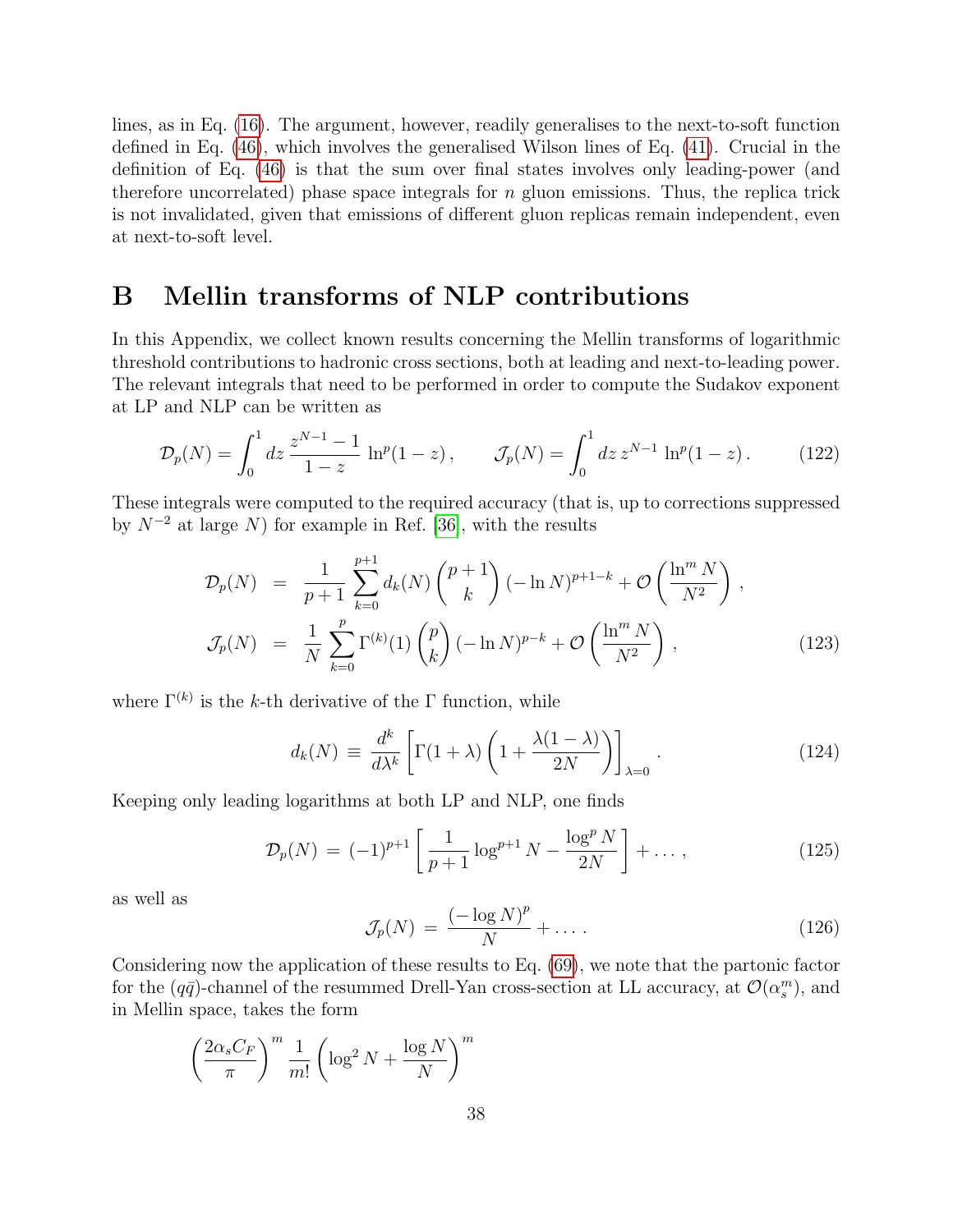$$
= \left(\frac{2\alpha_s C_F}{\pi}\right)^m \frac{1}{(m-1)!} \left[2\left(\frac{\log^{2m} N}{2m} - \frac{\log^{2m-1} N}{2N}\right) + \frac{2\log^{2m-1} N}{N}\right].
$$
 (127)

In the second line, we have rewritten the result in order to explicitly recognise the leadinglogarithmic contributions to the integrals  $\mathcal{D}_{2m-1}$  and  $\mathcal{J}_{2m-1}$ , given in Eq. [\(125\)](#page-37-1) and in Eq. [\(126\)](#page-37-2), respectively. One finds then

$$
\left(\frac{2\alpha_s C_F}{\pi}\right)^m \frac{2}{(m-1)!} \left(\mathcal{D}_{2m-1}(N) - \mathcal{J}_{2m-1}(N)\right),\tag{128}
$$

which leads immediately to Eq. [\(70\)](#page-22-1).

## C Two gluon emission from the generalised Wilson line

In Section [3.1,](#page-11-2) we defined a *next-to-soft* function in terms of generalised Wilson lines, which have been introduced and discussed extensively in Refs. [\[28,](#page-41-4) [29\]](#page-41-5). These operators generate effective Feynman rules for the emission of (next-to-)soft gluons from a given hard particle, and the one-gluon emission terms required for describing radiation at  $\mathcal{O}(\alpha_s)$  are shown in Eq. [\(41\)](#page-11-1). However, as Refs. [\[28,](#page-41-4) [29\]](#page-41-5) make clear, the required Feynman rules also involve effective vertices describing the emission of two gluons from the same point. These are neglected in the analysis of this paper, for reasons discussed in Section [3.1.](#page-11-2) It is therefore appropriate to check explicitly in a simple example that such vertices cannot contribute to leading-logarithmic NLP terms at higher orders in perturbation theory.

Ignoring coupling and colour factors, the form of the two-gluon emission vertex from a hard scalar particle, in momentum space, is given by [\[28\]](#page-41-4)

<span id="page-38-0"></span>
$$
R_{\mu\nu}(p;k,l) \propto \frac{(p \cdot k)(p \cdot l)\eta^{\mu\nu} - p^{\nu}l^{\mu}(p \cdot k) - p^{\mu}k^{\nu}(p \cdot l) + (k \cdot l)p^{\mu}p^{\nu}}{(p \cdot k)(p \cdot l)[p \cdot (k+l)]},
$$
\n(129)

where p is the hard momentum of the emitting particle, and  $(k, l)$  are the soft momenta of the emitted gluons. The latter may also be sums of individual gluon momenta, which will not affect the following.

Throughout the paper, we have considered processes with two incoming massless hard partons carrying four-momenta  $p_1$  and  $p_2$ . Without loss of generality, let us consider the two-gluon emission vertex as occuring on leg  $p_1$ . Then, as we have argued in Section [3.1,](#page-11-2) leading logarithmic effects can only come from radiation that is maximally (next-to) soft, as well as collinear. This in turn means that either k or l must be proportional to  $p_1^{\mu}$  $\frac{\mu}{1}$  or  $p_2^{\mu}$  $\frac{\mu}{2}$ . From Eq. [\(129\)](#page-38-0), it is straightforward to show that  $R(p; k, l)$  vanishes if  $k \propto p$  or if  $l \propto p$ . Thus, for a non-zero contribution, both  $k$  and  $l$  must be proportional to  $p_2$ , yielding

<span id="page-38-1"></span>
$$
R^{\mu\nu}(p_1; p_2, p_2) = \frac{1}{4(p_1 \cdot p_2)} \left[ \eta^{\mu\nu} - \frac{(p_1^{\mu} p_2^{\nu} + p_1^{\nu} p_2^{\mu})}{p_1 \cdot p_2} \right]. \tag{130}
$$

In a squared matrix element summed over final state gluon polarisations, the Lorentz indices  $\mu$  and  $\nu$  must ultimately be contracted with one of the external momenta  $p_1$  or  $p_2$ , or with a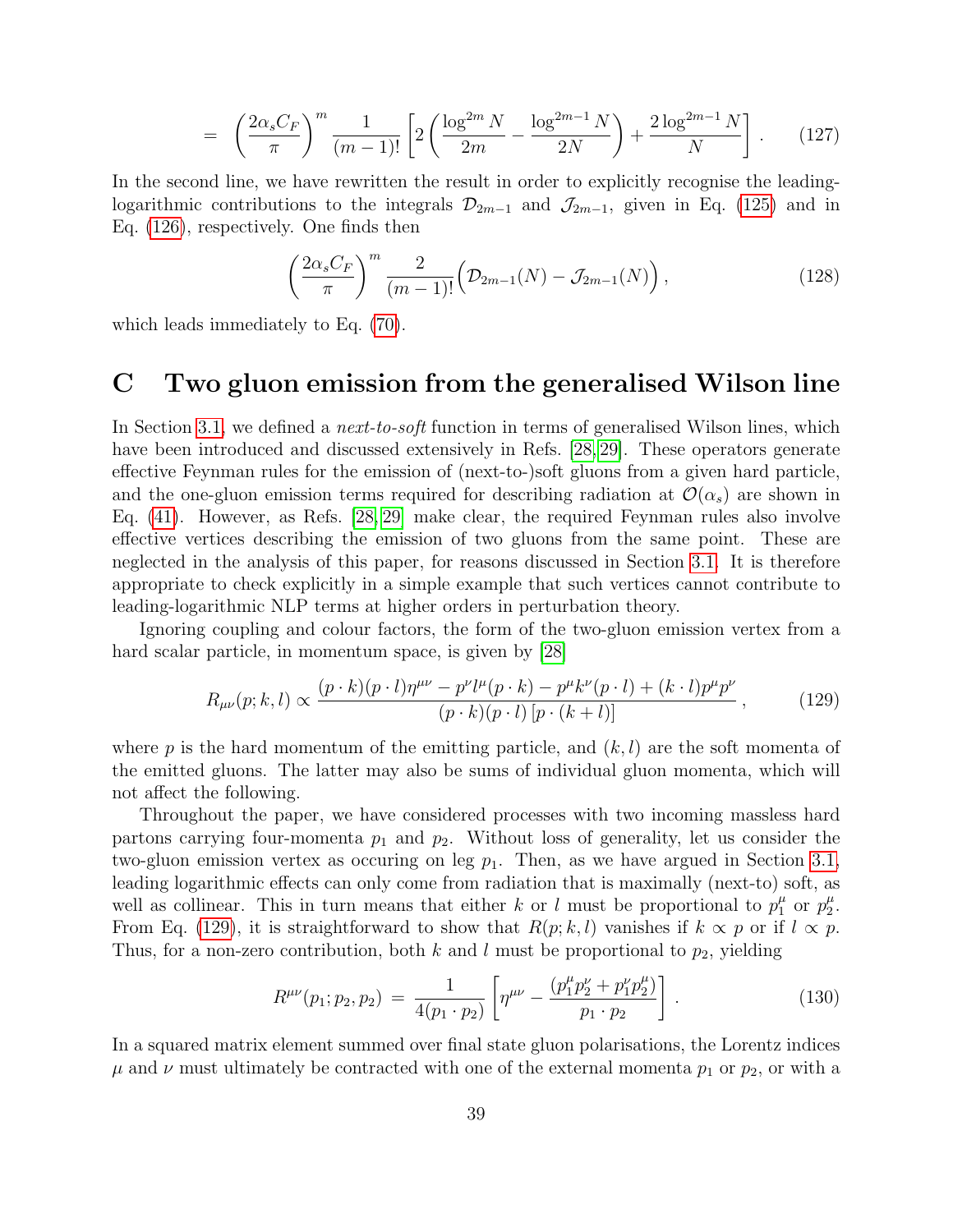further soft momentum. However, the combination in the square brackets in Eq. [\(130\)](#page-38-1) acts as a projection tensor, that removes the component of any four-momentum that is collinear with  $p_1$  or  $p_2$ . We have already seen that leading log behaviour can only arise from soft gluon emissions that are maximally (next-to) soft and collinear. We thus find that the two-gluon emission vertex is irrelevant at LL accuracy.

To be more precise, the above discussion relates only to emissions from a scalar particle. In the case of non-zero spin, an extra contribution to the two-gluon emission vertex appears, that involves the spin generator of the emitting particle. There is however an independent line of argument that allows us to discard this contribution, and that indeed could be applied to the first term of Eq. [\(129\)](#page-38-0): in position space, a four-point vertex for double gluon emission necessarily involves both gluons being emitted from the same point on the emitting Wilson line, and thus involves one less propagator than contributions involving two separate gluon emissions. As a result, such contributions will not contribute a leading logarithm which, as discussed in Section [3.1,](#page-11-2) requires a maximal number of integrations over normal variables. We therefore conclude, also in the case of spinning hard particles, that the two-gluon nextto-soft emission vertex can be neglected at LL accuracy.

## References

- <span id="page-39-0"></span>[1] Particle Data Group Collaboration, M. Tanabashi et al., "Review of Particle Physics," Phys. Rev. D98 (2018), no. 3, 030001.
- <span id="page-39-1"></span>[2] T. O. Eynck, E. Laenen, and L. Magnea, "Exponentiation of the Drell-Yan cross section near partonic threshold in the DIS and MS-bar schemes," JHEP 06 (2003) 057, [hep-ph/0305179](http://www.arXiv.org/abs/hep-ph/0305179).
- <span id="page-39-2"></span>[3] G. Altarelli, R. K. Ellis, and G. Martinelli, "Large perturbative corrections to the Drell-Yan process in QCD," *Nucl. Phys.* **B157** (1979) 461.
- <span id="page-39-3"></span>[4] G. Parisi, "Summing large perturbative corrections in QCD," Phys. Lett. B90 (1980) 295.
- <span id="page-39-4"></span>[5] G. Curci and M. Greco, "Large Infrared Corrections in QCD Processes," Phys. Lett. 92B (1980) 175–178.
- <span id="page-39-5"></span>[6] G. Sterman, "Summation of large corrections to short distance hadronic cross-sections," Nucl. Phys. B281 (1987) 310.
- <span id="page-39-7"></span>[7] S. Catani and L. Trentadue, "Resummation of the QCD Perturbative Series for Hard Processes," Nucl. Phys. B327 (1989) 323.
- <span id="page-39-6"></span>[8] S. Catani and L. Trentadue, "Comment on qcd exponentiation at large x," Nucl. Phys. B353 (1991) 183–186.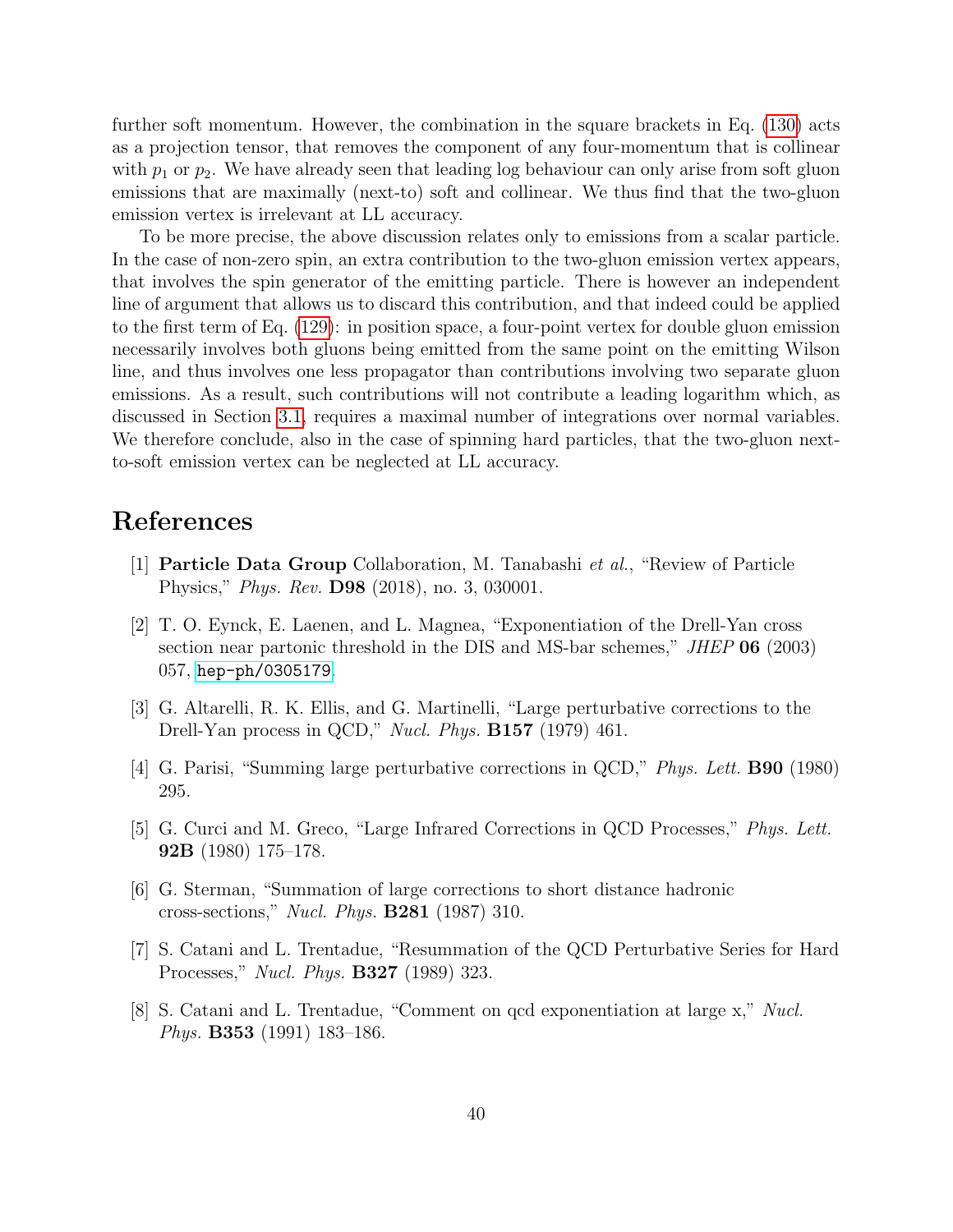- <span id="page-40-0"></span>[9] J. G. M. Gatheral, "Exponentiation of eikonal cross-sections in nonabelian gauge theories," Phys. Lett. B133 (1983) 90.
- [10] J. Frenkel and J. C. Taylor, "Nonabelian eikonal exponentiation," Nucl. Phys. B246 (1984) 231.
- <span id="page-40-1"></span>[11] G. Sterman, "Infrared divergences in perturbative QCD,". in Tallahassee 1981, Proceedings, Perturbative Quantum Chromodynamics, 22-40.
- <span id="page-40-2"></span>[12] G. P. Korchemsky and G. Marchesini, "Structure function for large x and renormalization of wilson loop," Nucl. Phys.  $B406$  (1993) 225–258, [hep-ph/9210281](http://www.arXiv.org/abs/hep-ph/9210281).
- <span id="page-40-3"></span>[13] G. P. Korchemsky and G. Marchesini, "Resummation of large infrared corrections using Wilson loops," *Phys. Lett.* **B313** (1993) 433–440.
- <span id="page-40-4"></span>[14] S. Forte and G. Ridolfi, "Renormalization group approach to soft gluon resummation," Nucl. Phys. B650 (2003) 229–270, [hep-ph/0209154](http://www.arXiv.org/abs/hep-ph/0209154).
- <span id="page-40-5"></span>[15] H. Contopanagos, E. Laenen, and G. Sterman, "Sudakov factorization and resummation," Nucl. Phys. B484 (1997) 303–330, [hep-ph/9604313](http://www.arXiv.org/abs/hep-ph/9604313).
- <span id="page-40-6"></span>[16] T. Becher and M. Neubert, "Threshold resummation in momentum space from effective field theory," *Phys. Rev. Lett.* **97** (2006) 082001, [hep-ph/0605050](http://www.arXiv.org/abs/hep-ph/0605050).
- [17] M. D. Schwartz, "Resummation and NLO matching of event shapes with effective field theory," *Phys.Rev.* **D77** (2008) 014026, [0709.2709](http://www.arXiv.org/abs/0709.2709).
- [18] C. W. Bauer, S. P. Fleming, C. Lee, and G. F. Sterman, "Factorization of e+e- Event Shape Distributions with Hadronic Final States in Soft Collinear Effective Theory," Phys.Rev. **D78** (2008) 034027, [0801.4569](http://www.arXiv.org/abs/0801.4569).
- <span id="page-40-7"></span>[19] J.-y. Chiu, A. Fuhrer, R. Kelley, and A. V. Manohar, "Factorization Structure of Gauge Theory Amplitudes and Application to Hard Scattering Processes at the LHC," Phys.Rev. D80 (2009) 094013, [0909.0012](http://www.arXiv.org/abs/0909.0012).
- <span id="page-40-8"></span>[20] G. Luisoni and S. Marzani, "QCD resummation for hadronic final states," J. Phys. G42 (2015), no. 10, 103101, [1505.04084](http://www.arXiv.org/abs/1505.04084).
- [21] T. Becher, A. Broggio, and A. Ferroglia, "Introduction to Soft-Collinear Effective Theory," Lect. Notes Phys. 896 (2015) pp. 1–206, 1410. 1892.
- <span id="page-40-9"></span>[22] J. Campbell, J. Huston, and F. Krauss, The Black Book of Quantum Chromodynamics. Oxford University Press, 2017.
- <span id="page-40-10"></span>[23] M. Kramer, E. Laenen, and M. Spira, "Soft gluon radiation in Higgs boson production at the LHC," *Nucl. Phys.*  $B511$  (1998) 523–549, [hep-ph/9611272](http://www.arXiv.org/abs/hep-ph/9611272).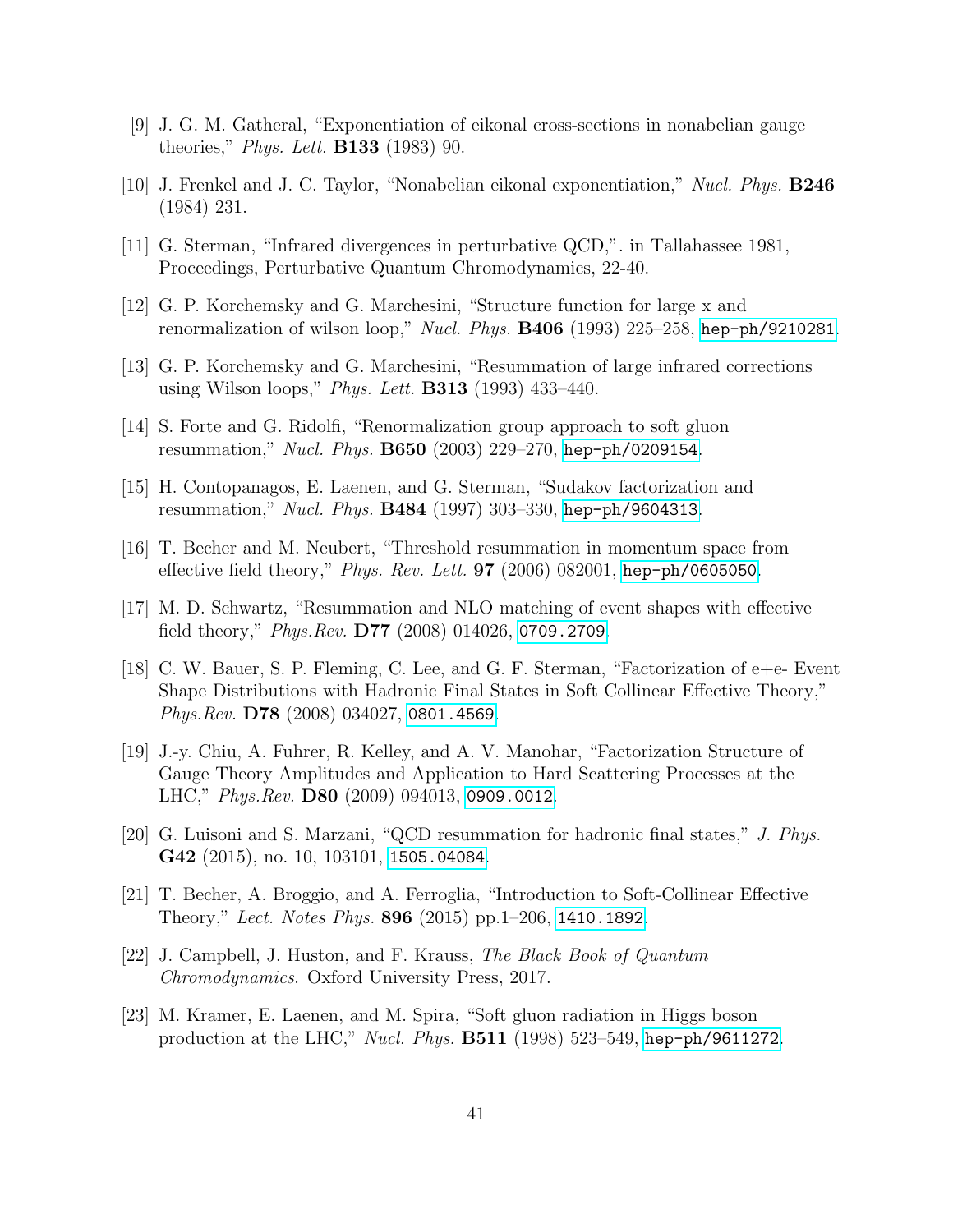- <span id="page-41-0"></span>[24] F. Herzog and B. Mistlberger, "The Soft-Virtual Higgs Cross-section at N<sup>3</sup>LO and the Convergence of the Threshold Expansion," [1405.5685](http://www.arXiv.org/abs/1405.5685).
- <span id="page-41-1"></span>[25] F. E. Low, "Bremsstrahlung of very low-energy quanta in elementary particle collisions," Phys. Rev. 110 (1958) 974–977.
- <span id="page-41-2"></span>[26] T. H. Burnett and N. M. Kroll, "Extension of the low soft photon theorem," Phys. Rev. Lett. 20 (1968) 86.
- <span id="page-41-3"></span>[27] V. Del Duca, "High-energy bremsstrahlung theorems for soft photons," Nucl. Phys. B345 (1990) 369–388.
- <span id="page-41-4"></span>[28] E. Laenen, G. Stavenga, and C. D. White, "Path integral approach to eikonal and next-to-eikonal exponentiation," JHEP 0903 (2009) 054, [0811.2067](http://www.arXiv.org/abs/0811.2067).
- <span id="page-41-5"></span>[29] E. Laenen, L. Magnea, G. Stavenga, and C. D. White, "Next-to-eikonal corrections to soft gluon radiation: a diagrammatic approach," JHEP  $1101$  (2011) 141, [1010.1860](http://www.arXiv.org/abs/1010.1860).
- <span id="page-41-6"></span>[30] G. Soar, S. Moch, J. Vermaseren, and A. Vogt, "On Higgs-exchange DIS, physical evolution kernels and fourth-order splitting functions at large x,"  $Nucl. Phys.$  **B832** (2010) 152–227, [0912.0369](http://www.arXiv.org/abs/0912.0369).
- <span id="page-41-9"></span>[31] S. Moch and A. Vogt, "On non-singlet physical evolution kernels and large-x coefficient functions in perturbative QCD," JHEP 0911 (2009) 099, [0909.2124](http://www.arXiv.org/abs/0909.2124).
- [32] S. Moch and A. Vogt, "Threshold Resummation of the Structure Function F(L)," JHEP 0904 (2009) 081, [0902.2342](http://www.arXiv.org/abs/0902.2342).
- <span id="page-41-11"></span>[33] D. de Florian, J. Mazzitelli, S. Moch, and A. Vogt, "Approximate N<sup>3</sup>LO Higgs-boson production cross section using physical-kernel constraints," JHEP 10 (2014) 176, [1408.6277](http://www.arXiv.org/abs/1408.6277).
- <span id="page-41-7"></span>[34] N. Lo Presti, A. Almasy, and A. Vogt, "Leading large-x logarithms of the quark & gluon contributions to inclusive Higgs-boson and lepton-pair production," Phys.Lett. B737 (2014) 120–123, [1407.1553](http://www.arXiv.org/abs/1407.1553).
- <span id="page-41-8"></span>[35] R. Akhoury, M. G. Sotiropoulos, and G. Sterman, "An operator expansion for the elastic limit," Phys. Rev. Lett. 81 (1998) 3819–3822, [hep-ph/9807330](http://arXiv.org/abs/hep-ph/9807330).
- <span id="page-41-10"></span>[36] E. Laenen, L. Magnea, and G. Stavenga, "On next-to-eikonal corrections to threshold resummation for the Drell-Yan and DIS cross sections," Phys. Lett. B669 (2008) 173–179, [0807.4412](http://www.arXiv.org/abs/0807.4412).
- [37] G. Grunberg, "Threshold resummation to any order in  $(1-x)$ ," [0710.5693](http://www.arXiv.org/abs/0710.5693).
- [38] G. Grunberg and V. Ravindran, "On threshold resummation beyond leading 1-x order," JHEP 0910 (2009) 055, [0902.2702](http://www.arXiv.org/abs/0902.2702).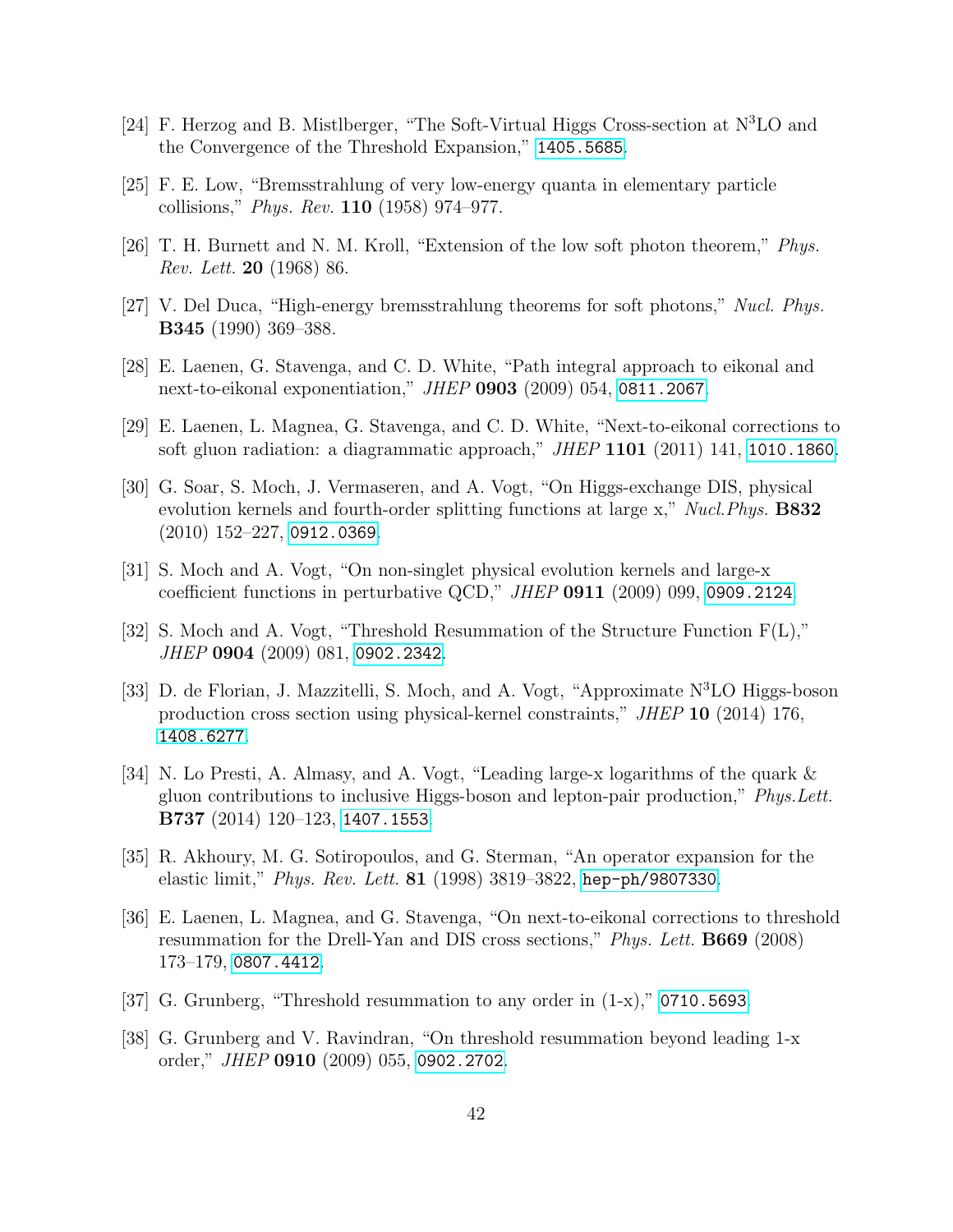- <span id="page-42-0"></span>[39] G. Grunberg, "Large-x structure of physical evolution kernels in Deep Inelastic Scattering," Phys.Lett. B687 (2010) 405–409, [0911.4471](http://www.arXiv.org/abs/0911.4471).
- <span id="page-42-1"></span>[40] F. Cachazo and A. Strominger, "Evidence for a New Soft Graviton Theorem," [1404.4091](http://www.arXiv.org/abs/1404.4091).
- <span id="page-42-2"></span>[41] E. Casali, "Soft sub-leading divergences in Yang-Mills amplitudes," JHEP 08 (2014) 077, [1404.5551](http://www.arXiv.org/abs/1404.5551).
- <span id="page-42-3"></span>[42] S. G. Naculich and H. J. Schnitzer, "Eikonal methods applied to gravitational scattering amplitudes," JHEP 05 (2011) 087, [1101.1524](http://www.arXiv.org/abs/1101.1524).
- [43] C. D. White, "Factorization Properties of Soft Graviton Amplitudes," JHEP 1105 (2011) 060, [1103.2981](http://www.arXiv.org/abs/1103.2981).
- [44] S. Oxburgh and C. D. White, "BCJ duality and the double copy in the soft limit," JHEP 02 (2013) 127, [1210.1110](http://www.arXiv.org/abs/1210.1110).
- [45] R. Akhoury, R. Saotome, and G. Sterman, "Collinear and Soft Divergences in Perturbative Quantum Gravity," Phys. Rev. D84 (2011) 104040, [1109.0270](http://www.arXiv.org/abs/1109.0270).
- [46] A. Laddha and A. Sen, "Logarithmic Terms in the Soft Expansion in Four Dimensions," *JHEP* **10** (2018) 056, **[1804.09193](http://www.arXiv.org/abs/1804.09193)**.
- <span id="page-42-4"></span>[47] B. Sahoo and A. Sen, "Classical and Quantum Results on Logarithmic Terms in the Soft Theorem in Four Dimensions," JHEP 02 (2019) 086, [1808.03288](http://www.arXiv.org/abs/1808.03288).
- <span id="page-42-5"></span>[48] R. Saotome and R. Akhoury, "Relationship Between Gravity and Gauge Scattering in the High Energy Limit," JHEP 01 (2013) 123, [1210.8111](http://www.arXiv.org/abs/1210.8111).
- [49] R. Akhoury, R. Saotome, and G. Sterman, "High Energy Scattering in Perturbative Quantum Gravity at Next to Leading Power," [1308.5204](http://www.arXiv.org/abs/1308.5204).
- [50] S. Melville, S. G. Naculich, H. J. Schnitzer, and C. D. White, "Wilson line approach to gravity in the high energy limit," Phys. Rev.  $D89$  (2014), no. 2, 025009, [1306.6019](http://www.arXiv.org/abs/1306.6019).
- <span id="page-42-6"></span>[51] A. Luna, S. Melville, S. G. Naculich, and C. D. White, "Next-to-soft corrections to high energy scattering in QCD and gravity," JHEP 01 (2017) 052, [1611.02172](http://www.arXiv.org/abs/1611.02172).
- <span id="page-42-7"></span>[52] D. Bonocore, E. Laenen, L. Magnea, S. Melville, L. Vernazza, and C. D. White, "A factorization approach to next-to-leading-power threshold logarithms," JHEP 06 (2015) 008, [1503.05156](http://www.arXiv.org/abs/1503.05156).
- <span id="page-42-8"></span>[53] D. Bonocore, E. Laenen, L. Magnea, L. Vernazza, and C. D. White, "Non-abelian factorisation for next-to-leading-power threshold logarithms," JHEP 12 (2016) 121, [1610.06842](http://www.arXiv.org/abs/1610.06842).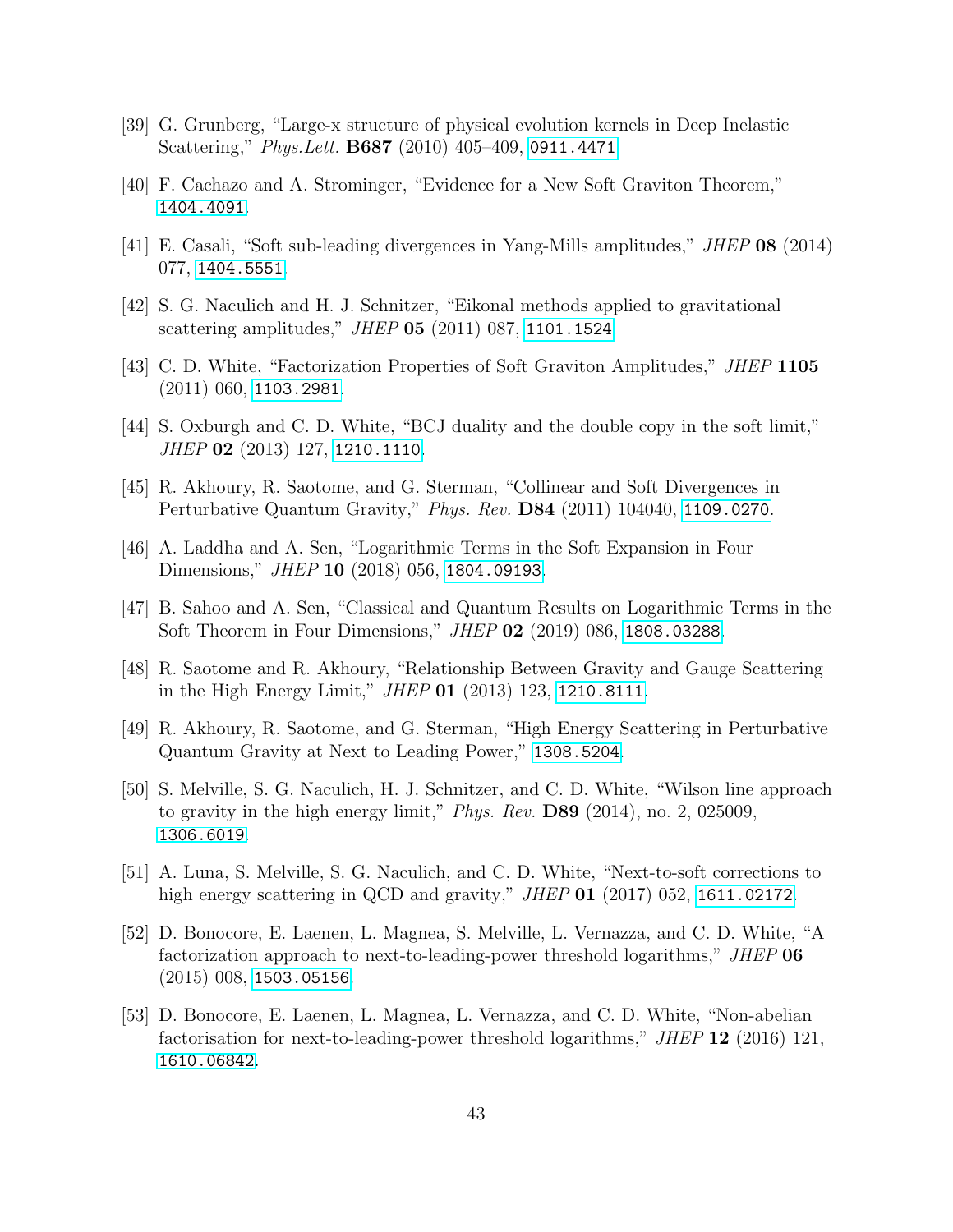- <span id="page-43-0"></span>[54] H. Gervais, "Soft Photon Theorem for High Energy Amplitudes in Yukawa and Scalar Theories," *Phys. Rev.* **D95** (2017), no. 12, 125009, [1704.00806](http://www.arXiv.org/abs/1704.00806).
- [55] H. Gervais, "Soft Graviton Emission at High and Low Energies in Yukawa and Scalar Theories," Phys. Rev. D96 (2017), no. 6, 065007, [1706.03453](http://www.arXiv.org/abs/1706.03453).
- <span id="page-43-1"></span>[56] H. Gervais, Soft Radiation Theorems at All Loop Order in Quantum Field Theory. PhD thesis, SUNY, Stony Brook, 2017-08-04.
- <span id="page-43-2"></span>[57] A. J. Larkoski, D. Neill, and I. W. Stewart, "Soft Theorems from Effective Field Theory," *JHEP* **06** (2015) 077, [1412.3108](http://www.arXiv.org/abs/1412.3108).
- [58] D. W. Kolodrubetz, I. Moult, and I. W. Stewart, "Building Blocks for Subleading Helicity Operators," JHEP 05 (2016) 139, [1601.02607](http://www.arXiv.org/abs/1601.02607).
- <span id="page-43-5"></span>[59] I. Moult, L. Rothen, I. W. Stewart, F. J. Tackmann, and H. X. Zhu, "Subleading Power Corrections for N-Jettiness Subtractions," *Phys. Rev.* **D95** (2017), no. 7, 074023, [1612.00450](http://www.arXiv.org/abs/1612.00450).
- [60] I. Moult, I. W. Stewart, and G. Vita, "A subleading operator basis and matching for gg H," JHEP 07 (2017) 067, [1703.03408](http://www.arXiv.org/abs/1703.03408).
- [61] I. Feige, D. W. Kolodrubetz, I. Moult, and I. W. Stewart, "A Complete Basis of Helicity Operators for Subleading Factorization," JHEP 11 (2017) 142, [1703.03411](http://www.arXiv.org/abs/1703.03411).
- <span id="page-43-3"></span>[62] C.-H. Chang, I. W. Stewart, and G. Vita, "A Subleading Power Operator Basis for the Scalar Quark Current," [1712.04343](http://www.arXiv.org/abs/1712.04343).
- <span id="page-43-4"></span>[63] M. Beneke, F. Campanario, T. Mannel, and B. D. Pecjak, "Power corrections to anti-B  $\rightarrow$ ;  $X(u)$  l anti-nu  $(X(s)$  gamma) decay spectra in the 'shape-function' region," JHEP 06 (2005) 071, [hep-ph/0411395](http://www.arXiv.org/abs/hep-ph/0411395).
- <span id="page-43-6"></span>[64] V. Del Duca, E. Laenen, L. Magnea, L. Vernazza, and C. D. White, "Universality of next-to-leading power threshold effects for colourless final states in hadronic collisions," *JHEP* 11 (2017) 057, [1706.04018](http://www.arXiv.org/abs/1706.04018).
- <span id="page-43-8"></span>[65] D. Bonocore, E. Laenen, L. Magnea, L. Vernazza, and C. D. White, "The method of regions and next-to-soft corrections in Drell-Yan production," Phys.Lett. B742  $(2015)$  375–382, [1410.6406](http://www.arXiv.org/abs/1410.6406).
- <span id="page-43-9"></span>[66] N. Bahjat-Abbas, J. Sinninghe Damsté, L. Vernazza, and C. D. White, "On next-to-leading power threshold corrections in Drell-Yan production at  $N<sup>3</sup>LO$ ," JHEP 10 (2018) 144, [1807.09246](http://www.arXiv.org/abs/1807.09246).
- <span id="page-43-7"></span>[67] R. Boughezal, X. Liu, and F. Petriello, "Power Corrections in the N-jettiness Subtraction Scheme," JHEP 03 (2017) 160, [1612.02911](http://www.arXiv.org/abs/1612.02911).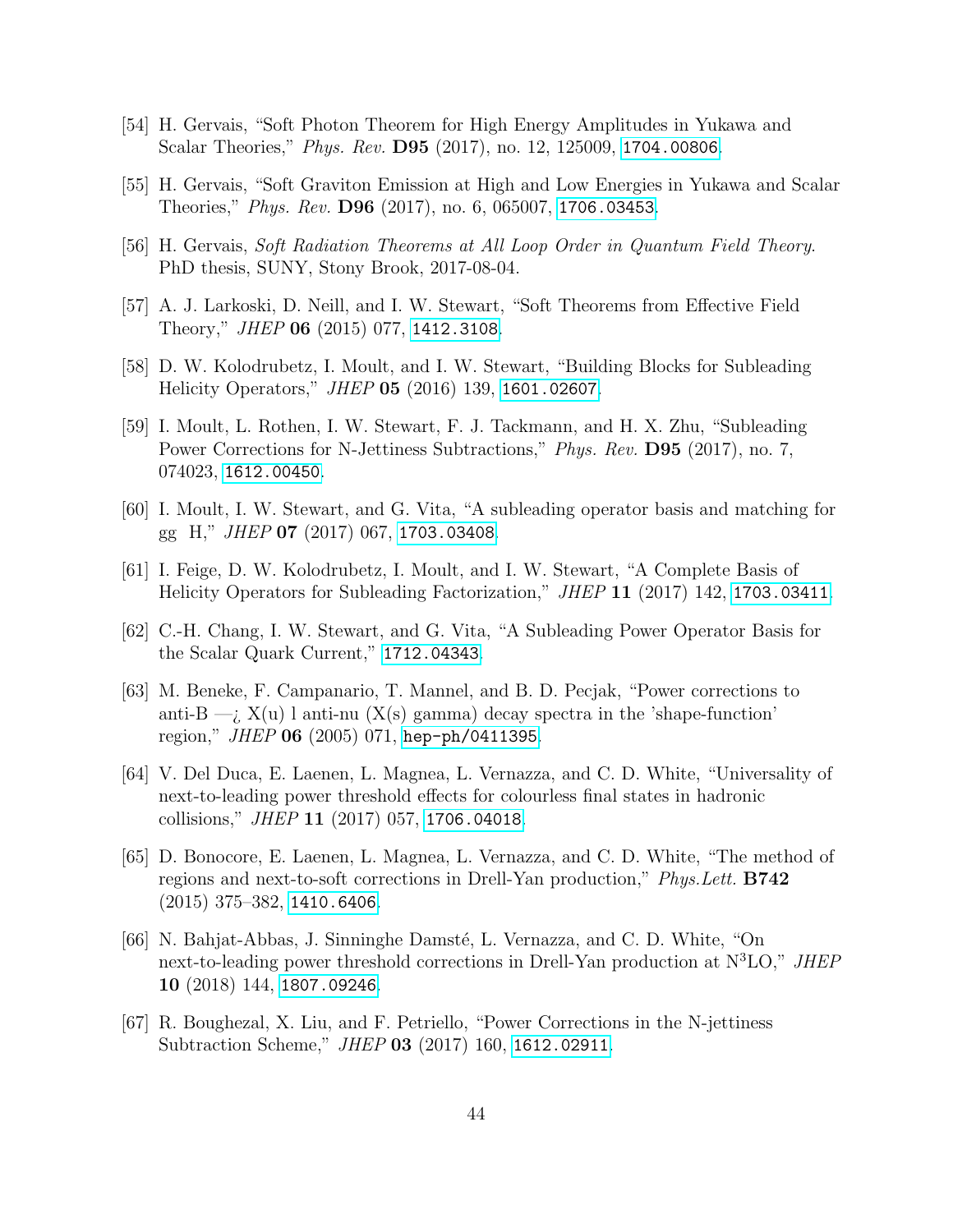- [68] R. Boughezal, A. Isgr, and F. Petriello, "Next-to-leading-logarithmic power corrections for N-jettiness subtraction in color-singlet production," Phys. Rev. D97 (2018), no. 7, 076006, [1802.00456](http://www.arXiv.org/abs/1802.00456).
- <span id="page-44-6"></span>[69] I. Moult, L. Rothen, I. W. Stewart, F. J. Tackmann, and H. X. Zhu, "N -jettiness subtractions for  $gg \to H$  at subleading power," Phys. Rev. D97 (2018), no. 1, 014013, [1710.03227](http://www.arXiv.org/abs/1710.03227).
- [70] M. A. Ebert, I. Moult, I. W. Stewart, F. J. Tackmann, G. Vita, and H. X. Zhu, "Power Corrections for N-Jettiness Subtractions at  $\mathcal{O}(\alpha_s)$ ," JHEP 12 (2018) 084, [1807.10764](http://www.arXiv.org/abs/1807.10764).
- <span id="page-44-5"></span>[71] M. A. Ebert, I. Moult, I. W. Stewart, F. J. Tackmann, G. Vita, and H. X. Zhu, "Subleading power rapidity divergences and power corrections for  $q_T$ ," JHEP 04 (2019) 123, [1812.08189](http://www.arXiv.org/abs/1812.08189).
- <span id="page-44-7"></span>[72] M. van Beekveld, W. Beenakker, R. Basu, E. Laenen, A. Misra, and P. Motylinski, "Next-to-leading power threshold effects for resummed prompt photon production," [1905.11771](http://www.arXiv.org/abs/1905.11771).
- <span id="page-44-0"></span>[73] M. van Beekveld, W. Beenakker, E. Laenen, and C. D. White, "Next-to-leading power threshold effects for inclusive and exclusive processes with final state jets," [1905.08741](http://www.arXiv.org/abs/1905.08741).
- <span id="page-44-1"></span>[74] I. Moult, I. W. Stewart, G. Vita, and H. X. Zhu, "First Subleading Power Resummation for Event Shapes," JHEP 08 (2018) 013, [1804.04665](http://www.arXiv.org/abs/1804.04665).
- <span id="page-44-2"></span>[75] M. Beneke, A. Broggio, M. Garny, S. Jaskiewicz, R. Szafron, L. Vernazza, and J. Wang, "Leading-logarithmic threshold resummation of the Drell-Yan process at next-to-leading power," [1809.10631](http://www.arXiv.org/abs/1809.10631).
- <span id="page-44-3"></span>[76] N. Kidonakis and G. Sterman, "Resummation for qcd hard scattering," Nucl. Phys. B505 (1997) 321–348, [hep-ph/9705234](http://www.arXiv.org/abs/hep-ph/9705234).
- <span id="page-44-4"></span>[77] A. M. Polyakov, "Gauge Fields as Rings of Glue," Nucl. Phys. B164 (1980) 171–188.
- [78] I. Ya. Arefeva, "Quantum contour field equations," Phys. Lett. 93B (1980) 347–353.
- [79] V. S. Dotsenko and S. N. Vergeles, "Renormalizability of Phase Factors in the Nonabelian Gauge Theory," Nucl. Phys. B169 (1980) 527–546.
- [80] R. A. Brandt, F. Neri, and M.-a. Sato, "Renormalization of Loop Functions for All Loops," Phys. Rev. D24 (1981) 879.
- [81] G. P. Korchemsky and A. V. Radyushkin, "Loop Space Formalism and Renormalization Group for the Infrared Asymptotics of QCD," Phys. Lett. B171 (1986) 459–467.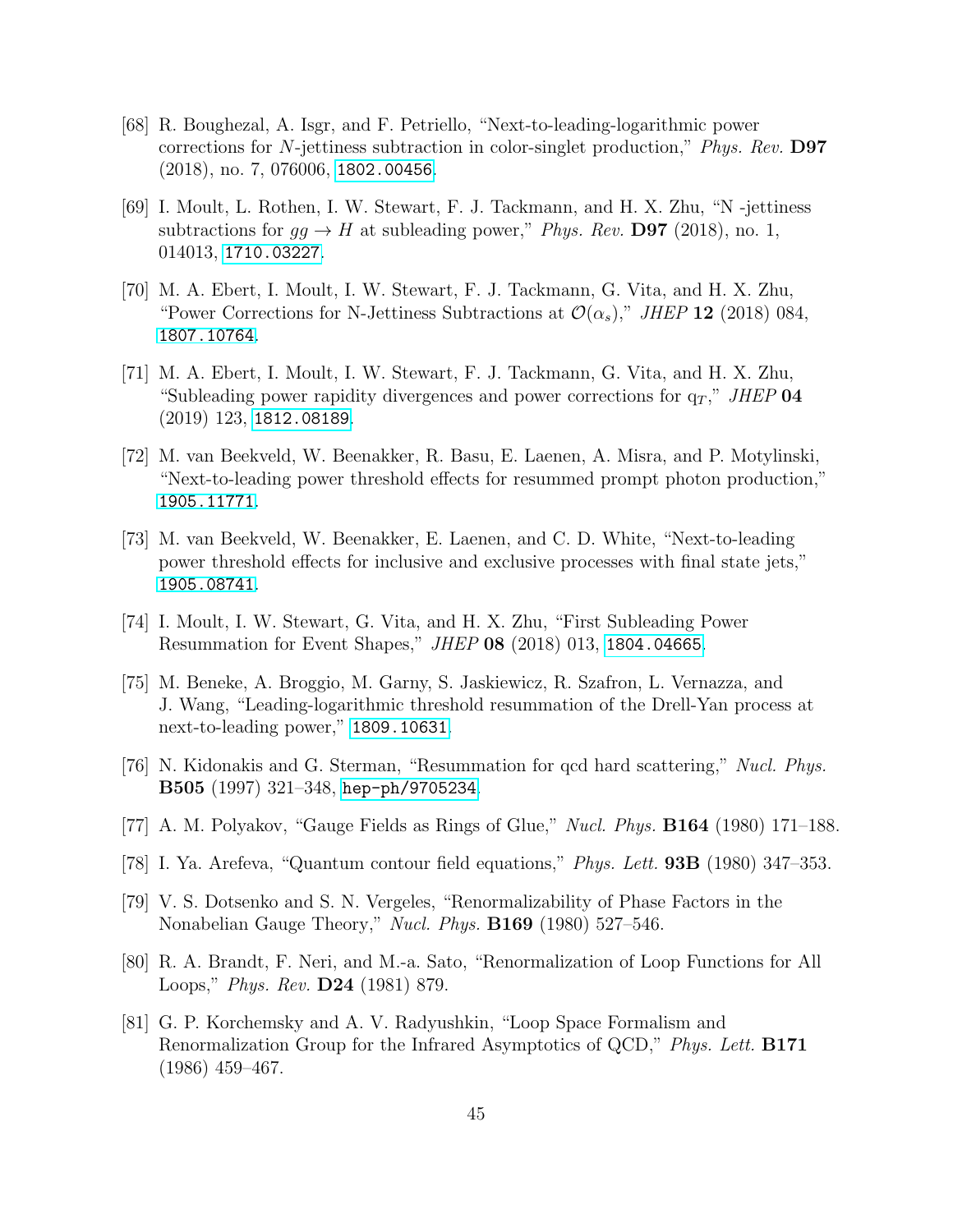- <span id="page-45-0"></span>[82] G. Korchemsky and A. Radyushkin, "Renormalization of the Wilson Loops Beyond the Leading Order," Nucl. Phys. B283 (1987) 342–364.
- <span id="page-45-1"></span>[83] E. Gardi, E. Laenen, G. Stavenga, and C. D. White, "Webs in multiparton scattering using the replica trick," *JHEP* 1011 (2010) 155, [1008.0098](http://www.arXiv.org/abs/1008.0098).
- <span id="page-45-9"></span>[84] E. Gardi, J. M. Smillie, and C. D. White, "On the renormalization of multiparton webs," *JHEP* 1109 (2011) 114, [1108.1357](http://www.arXiv.org/abs/1108.1357).
- [85] E. Gardi, J. M. Smillie, and C. D. White, "The Non-Abelian Exponentiation theorem for multiple Wilson lines," JHEP 1306 (2013) 088, [1304.7040](http://www.arXiv.org/abs/1304.7040).
- [86] E. Gardi and C. D. White, "General properties of multiparton webs: Proofs from combinatorics," JHEP 1103 (2011) 079, [1102.0756](http://www.arXiv.org/abs/1102.0756).
- <span id="page-45-10"></span>[87] M. Dukes, E. Gardi, E. Steingrimsson, and C. D. White, "Web worlds, web-colouring matrices, and web-mixing matrices," J.Comb.Theory Ser.  $A120$  (2013) 1012–1037, [1301.6576](http://www.arXiv.org/abs/1301.6576).
- <span id="page-45-11"></span>[88] M. Dukes, E. Gardi, H. McAslan, D. J. Scott, and C. D. White, "Webs and Posets," JHEP 1401 (2014) 024, [1310.3127](http://www.arXiv.org/abs/1310.3127).
- [89] E. Gardi, "From Webs to Polylogarithms," JHEP 1404 (2014) 044, [1310.5268](http://www.arXiv.org/abs/1310.5268).
- [90] G. Falcioni, E. Gardi, M. Harley, L. Magnea, and C. D. White, "Multiple Gluon Exchange Webs," JHEP 1410 (2014) 10, [1407.3477](http://www.arXiv.org/abs/1407.3477).
- <span id="page-45-2"></span>[91] M. Dukes and C. D. White, "Web matrices: structural properties and generating combinatorial identities," [1603.01589](http://www.arXiv.org/abs/1603.01589).
- <span id="page-45-3"></span>[92] A. Mitov, G. Sterman, and I. Sung, "Diagrammatic Exponentiation for Products of Wilson Lines," *Phys.Rev.* **D82** (2010) 096010, [1008.0099](http://www.arXiv.org/abs/1008.0099).
- <span id="page-45-4"></span>[93] A. A. Vladimirov, "Exponentiation for products of Wilson lines within the generating function approach," JHEP 06 (2015) 120, [1501.03316](http://www.arXiv.org/abs/1501.03316).
- <span id="page-45-5"></span>[94] C. D. White, "An Introduction to Webs," J. Phys. G43 (2016), no. 3, 033002, [1507.02167](http://www.arXiv.org/abs/1507.02167).
- <span id="page-45-6"></span>[95] C. White, "Diagrammatic insights into next-to-soft corrections," Phys.Lett. B737  $(2014)$  216–222, [1406.7184](http://www.arXiv.org/abs/1406.7184).
- <span id="page-45-7"></span>[96] M. Beneke, M. Garny, R. Szafron, and J. Wang, "Anomalous dimension of subleading-power N-jet operators," JHEP 03 (2018) 001, [1712.04416](http://www.arXiv.org/abs/1712.04416).
- <span id="page-45-8"></span>[97] M. Beneke, M. Garny, R. Szafron, and J. Wang, "Anomalous dimension of subleading-power N-jet operators. Part II,"  $JHEP$  11 (2018) 112, [1808.04742](http://www.arXiv.org/abs/1808.04742).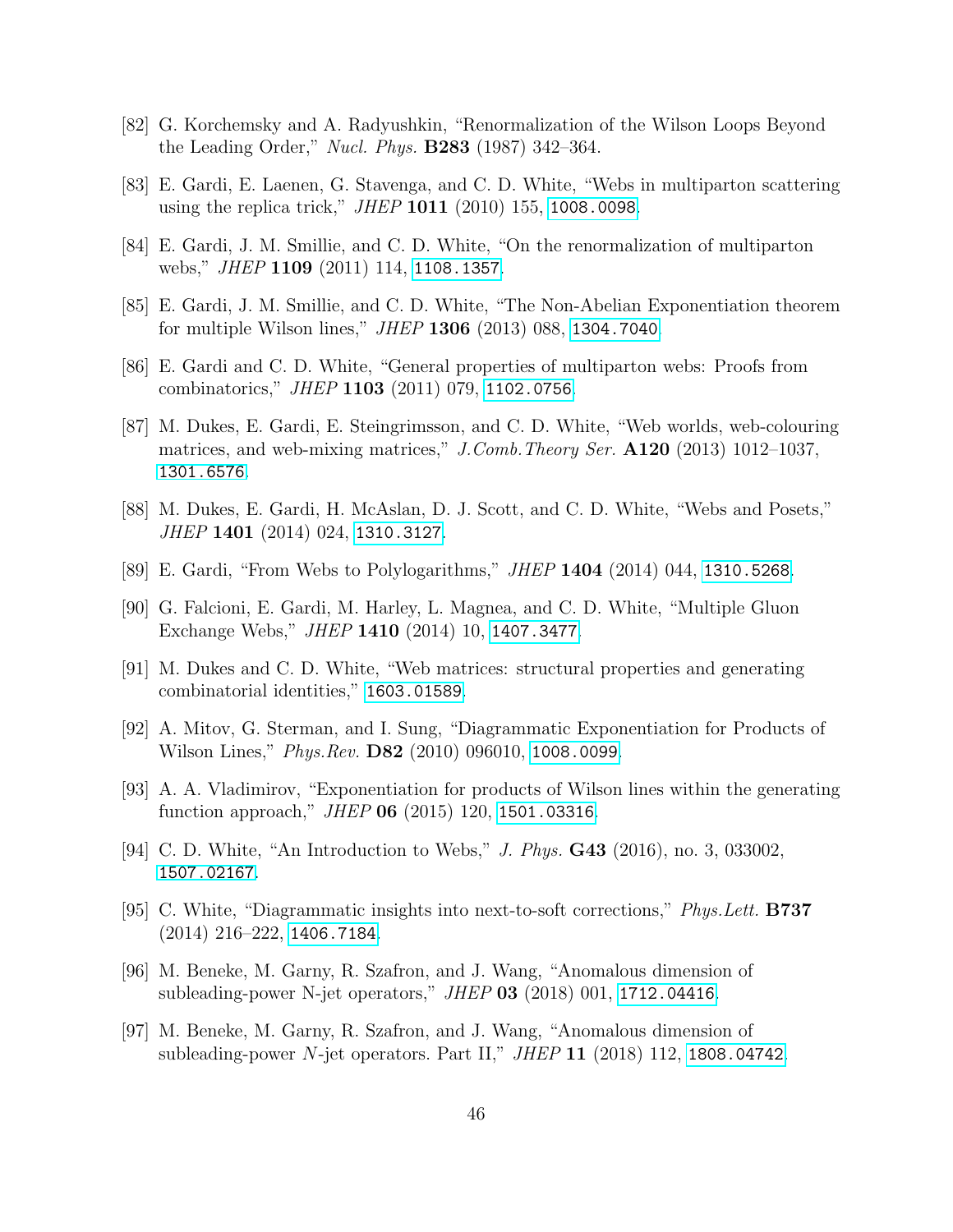- <span id="page-46-0"></span>[98] A. Bhattacharya, I. Moult, I. W. Stewart, and G. Vita, "Helicity Methods for High Multiplicity Subleading Soft and Collinear Limits," [1812.06950](http://www.arXiv.org/abs/1812.06950).
- <span id="page-46-1"></span>[99] G. F. Sterman, "Partons, factorization and resummation, TASI 95," in QCD and beyond. Proceedings, Theoretical Advanced Study Institute in Elementary Particle Physics, TASI-95, Boulder, USA, June 4-30, 1995, pp. 327–408. 1995. [hep-ph/9606312](http://www.arXiv.org/abs/hep-ph/9606312).
- <span id="page-46-2"></span>[100] A. Pak and A. Smirnov, "Geometric approach to asymptotic expansion of Feynman integrals," Eur.Phys.J. C71 (2011) 1626, [1011.4863](http://www.arXiv.org/abs/1011.4863).
- [101] B. Jantzen, "Foundation and generalization of the expansion by regions," JHEP 1112 (2011) 076, [1111.2589](http://www.arXiv.org/abs/1111.2589).
- <span id="page-46-3"></span>[102] B. Jantzen, A. V. Smirnov, and V. A. Smirnov, "Expansion by regions: revealing potential and Glauber regions automatically," Eur. Phys. J.  $C72$  (2012) 2139, [1206.0546](http://www.arXiv.org/abs/1206.0546).
- <span id="page-46-4"></span>[103] R. K. Ellis, W. J. Stirling, and B. R. Webber, "QCD and collider physics," *Camb.* Monogr. Part. Phys. Nucl. Phys. Cosmol. 8 (1996) 1–435.
- <span id="page-46-5"></span>[104] S. Moch and A. Vogt, "Higher-order soft corrections to lepton pair and Higgs boson production," Phys. Lett. B631 (2005) 48–57, [hep-ph/0508265](http://www.arXiv.org/abs/hep-ph/0508265).
- [105] E. Laenen and L. Magnea, "Threshold resummation for electroweak annihilation from DIS data," Phys. Lett. B632 (2006) 270–276, [hep-ph/0508284](http://www.arXiv.org/abs/hep-ph/0508284).
- [106] A. Idilbi, X.-d. Ji, J.-P. Ma, and F. Yuan, "Threshold resummation for Higgs production in effective field theory," Phys. Rev. D73 (2006) 077501, [hep-ph/0509294](http://www.arXiv.org/abs/hep-ph/0509294).
- <span id="page-46-6"></span>[107] V. Ravindran, "On Sudakov and soft resummations in QCD," Nucl. Phys. B746 (2006) 58–76, [hep-ph/0512249](http://www.arXiv.org/abs/hep-ph/0512249).
- <span id="page-46-7"></span>[108] Y. L. Dokshitzer, G. Marchesini, and G. P. Salam, "Revisiting parton evolution and the large-x limit," *Phys. Lett.* **B634** (2006) 504–507, [hep-ph/0511302](http://www.arXiv.org/abs/hep-ph/0511302).
- <span id="page-46-8"></span>[109] J. C. Collins, D. E. Soper, and G. F. Sterman, "Factorization for Short Distance Hadron - Hadron Scattering," Nucl. Phys. B261 (1985) 104–142.
- <span id="page-46-9"></span>[110] J. C. Collins, D. E. Soper, and G. F. Sterman, "Soft Gluons and Factorization," Nucl. Phys. B308 (1988) 833–856.
- <span id="page-46-10"></span>[111] I. Z. Rothstein and I. W. Stewart, "An Effective Field Theory for Forward Scattering and Factorization Violation," JHEP 08 (2016) 025, [1601.04695](http://www.arXiv.org/abs/1601.04695).
- <span id="page-46-11"></span>[112] I. Moult, I. W. Stewart, and G. Vita, "Subleading Power Factorization with Radiative Functions," [1905.07411](http://www.arXiv.org/abs/1905.07411).